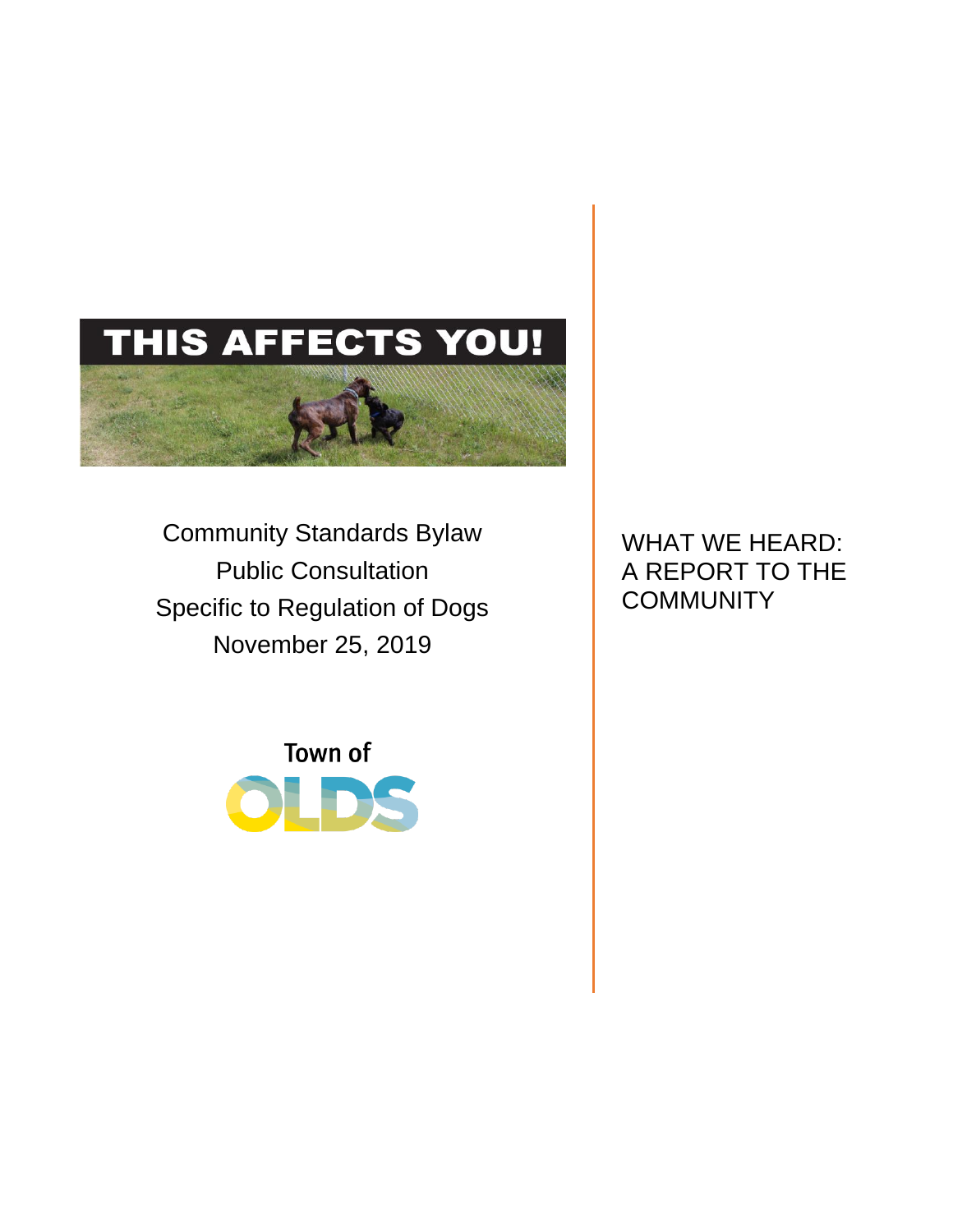# Contents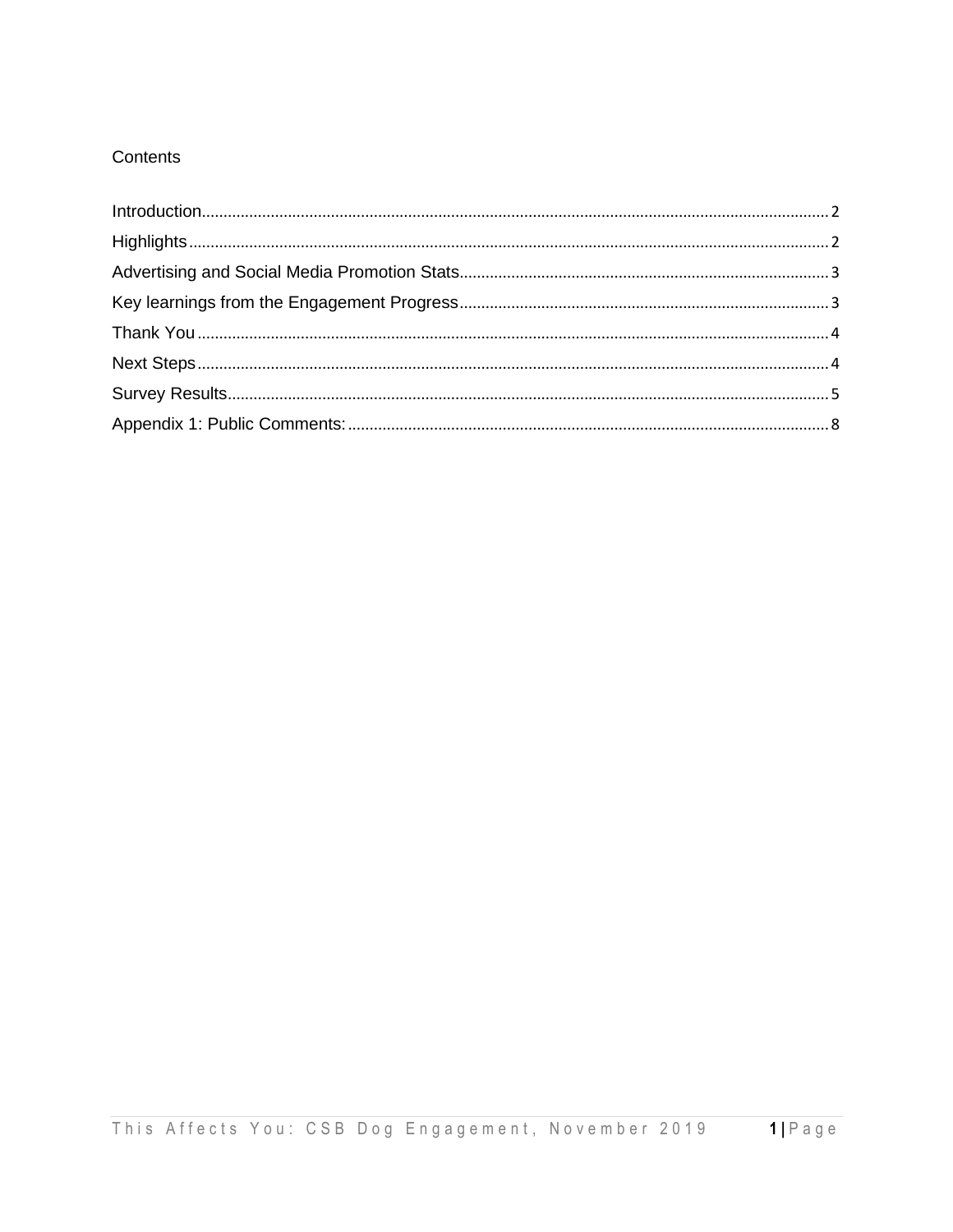# **THIS AFFECTS YOU: Community Standards Bylaw Consultation – Specific to Dogs**

# <span id="page-2-0"></span>**Introduction**

The Town of Olds is committed to transparent and inclusive processes that are responsive and accountable while striving to engage residents when planning the future of our community. Understanding the views of our residents is a fundamental value for the Town of Olds. The Community Standards Bylaw 2015-08 is under review in 2019-2020. To effectively consult with residents and to address a pressing matter in our community, a public engagement specific to the regulation of dogs launched the Community Standards Bylaw review process.

- A survey was available online or in a printed version from November 1 to November 18, 2019.
- Evening public information sessions were hosted on November 7 and November 12, 2019.
- Feedback from the survey will be presented to Council at the November 25, 2019, Regular Council Meeting.

In total, 409 surveys were collected. 398 surveys were submitted on-line, and 11 paper copies were filled out. Approximately 20 people attended the public information sessions.

# <span id="page-2-1"></span>**Highlights**

- The subject of dogs has a wide array of intense emotions ranging from "dogs are an extension of the family" to where respondents feel they are very negatively impacted by dogs.
- Respondents support licensing fees being less for dogs that have a microchip or tattoo registered with a licensed veterinarian.
- Indoor recreation facilities (Sportsplex, Aquatic Centre) should prohibit dogs (with the exception of service dogs).
- A majority of respondents feel that consequences/fines should increase depending on the severity of damage inflicted by the dog(s).
- 1/3 of respondents preferred that 3 licensed dogs be the maximum allowed per household.
- The majority of respondents do not support Dog Kennels or Commercial Dog Breeding operations in residential areas.
- Residents may not be clear on the municipal legislative responsibilities under provincial acts and statutes and that the Town has jurisdiction to pass and enforce bylaws to regulate people and property within its boundaries.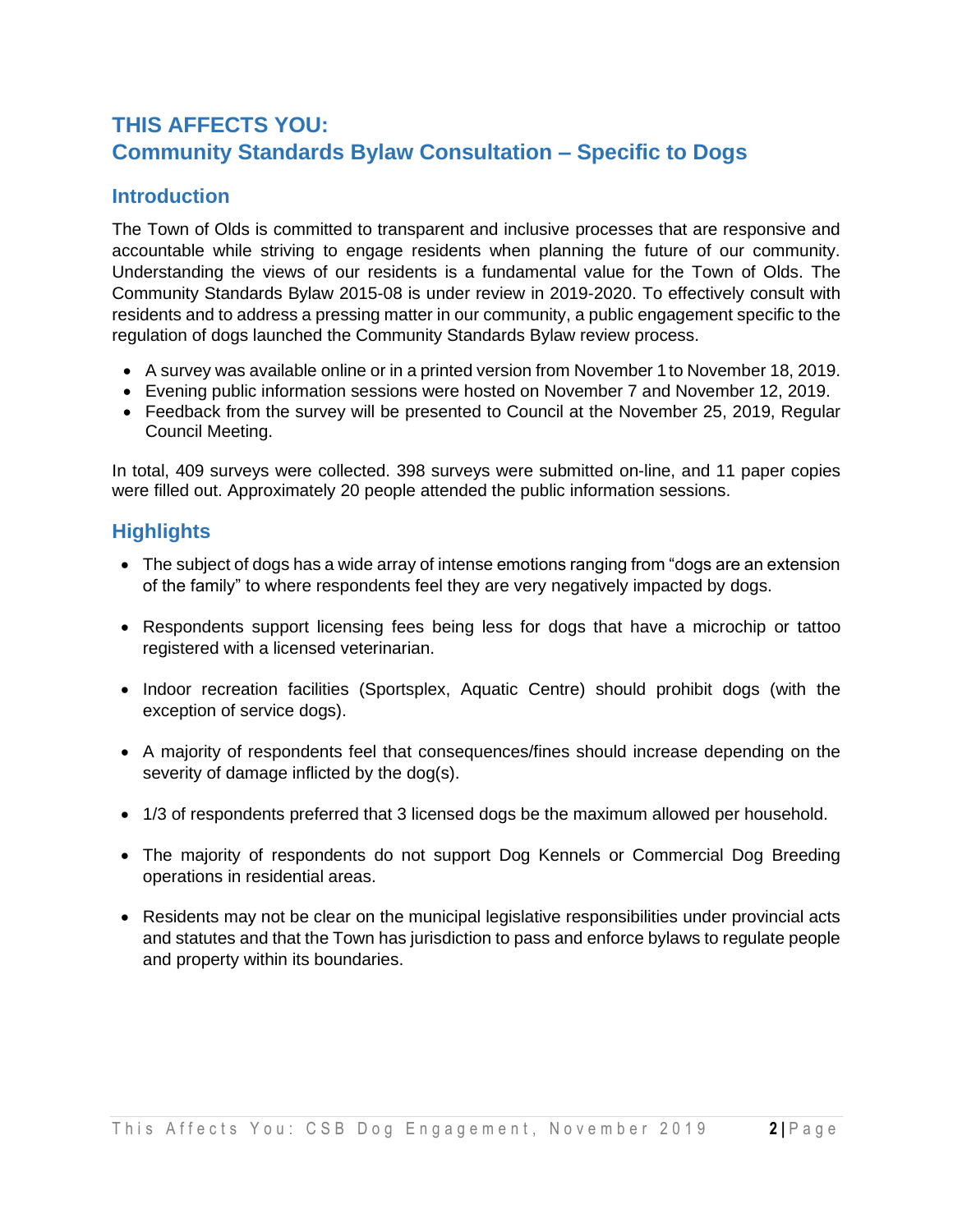# <span id="page-3-0"></span>**Advertising and Social Media Promotion Stats**

- Newspaper Ads (Olds Albertan) October 29 and November 5, November 12
- Town of Olds Connector Newsletter November addition
- 96.5 Radio Interview October 31
- Posters at the Olds Off-Leash Dog Park
- Posters and paper copies of the surveys at the Olds Aquatic Centre and Administration Office
- Town of Olds Facebook page: 6 posts, total reach: 11,955, total shares: 57
- Olds Community Facebook page: 6 posts, total reach: 3,246, total shares: 26
- Town of Olds Twitter: 9 posts, total reach: 2,370, total retweets: 21
- Community of Olds Twitter: 7 posts, total reach: 1,438, total retweets: 11
- Town of Olds Instagram: 7 posts, total likes 67

#### <span id="page-3-1"></span>**Key learnings from the Engagement Progress**

In the past, software technology specially designed to conduct surveys has been used to support on-line surveys for the Town of Olds. With the launch of the new Town of Olds website earlier this year, and as a cost saving measure, it was decided to conduct the survey through a tool that was included in the Town of Olds new website platform. The website survey tool had been used successfully to engage the public on Christmas Lighting in Centennial Park, as well as receiving feedback regarding the new Website. Using the internal website module would help meet tight timelines set out by Council specific to this engagement process, and eliminate the need to work with a third party.

We learned this platform is not the best tool for a larger, more complex survey. A number of technical errors frustrated staff and some individuals taking the survey. The analytic tools needed to quickly and efficiently evaluate data are not part of the website platform therefore the data collected required manual analysis. Other products used in past engagements are designed solely for the purposes of supporting surveys and provided live data analysis, user friendly downloads for data analysis, and automated visual infographics. Staff were able to work through most of the technical glitches that emerged when the survey was live but going forward, for complex surveys, this tool will not be used again.

Most questions required an answer in order to submit the survey. Respondents indicated they did not like having to select an answer they did not agree with. Future surveys need to consider this, and provide context to a question in a concise manner.

A malfunction in the software caused some of the submissions to be corrupted capturing only empty answer columns. The submitted data was unrecoverable by the IT provider. Although we received a substantial response to the survey, losing any of the public feedback is not desirable. We estimate the loss in data to be approximately 10%. A survey is one tool used to gather input to understand the perspectives, concerns and values. Ample responses were collected to gauge the values and opinions of the community.

The Town of Olds apologizes to those who experienced difficulty with the survey and extend appreciation to those who contacted us to help identify and work through these issues.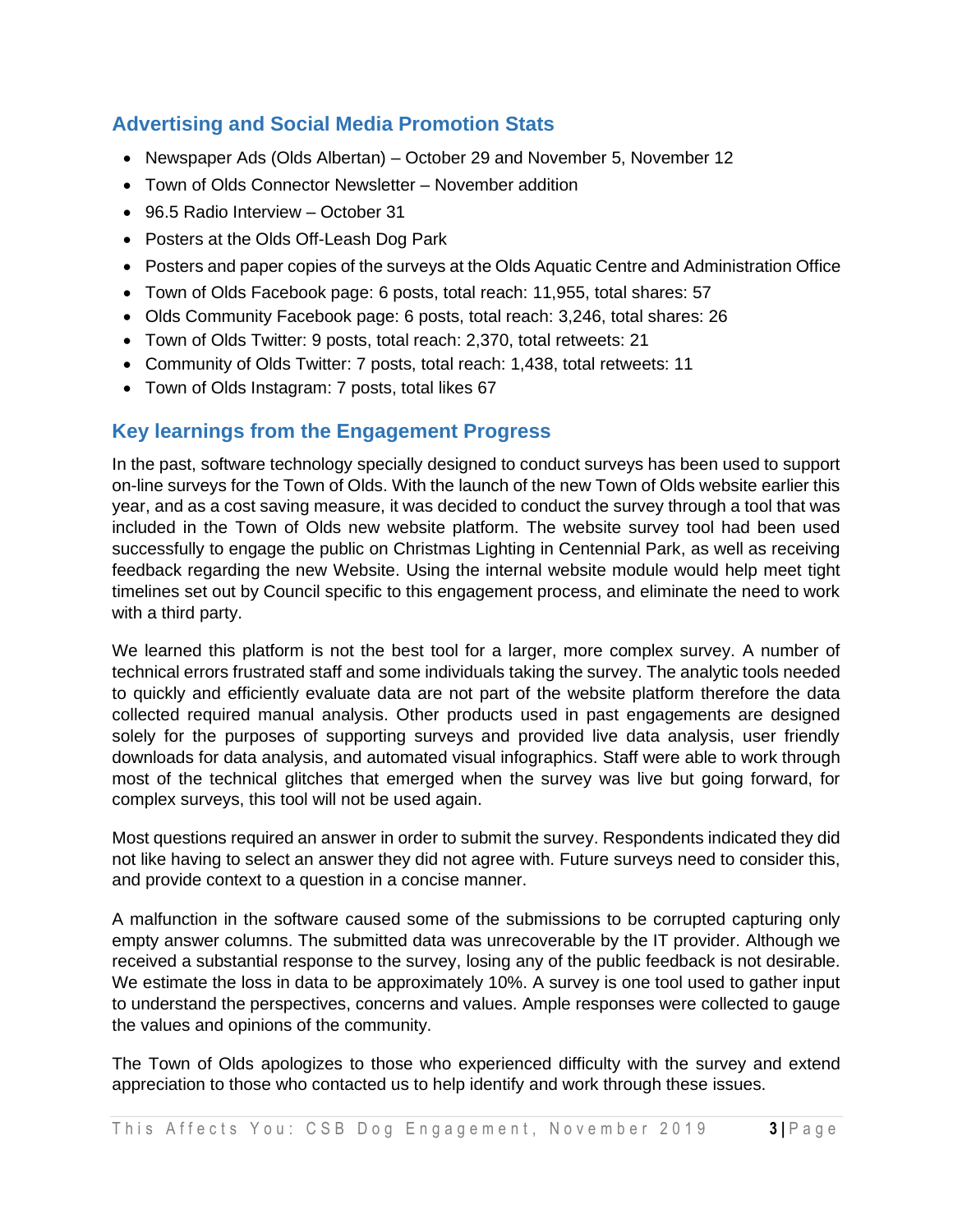# <span id="page-4-0"></span>**Thank You**

Town of Olds would like to thank those who participated in the consultation process. Attached in the report is what we heard from you. Feedback received from the public will be taken into consideration by Council and incorporated into amendments to the Community Standards Bylaw, Land Use Bylaw, or other existing or new bylaws that may be required.

# <span id="page-4-1"></span>**Next Steps**

This was the first stage of the Community Standards Bylaw review. The engagement data in this report, combined with legal advice and research, will be the basis to developing Bylaw recommendations for Council's consideration.



# **TOPICS**

Other animals, smoking, vaping, boulevard care, alcohol consumption in public parks.



# **INCORPORATE RECOMMENDATIONS**

Present new or amended bylaw(s) to Council.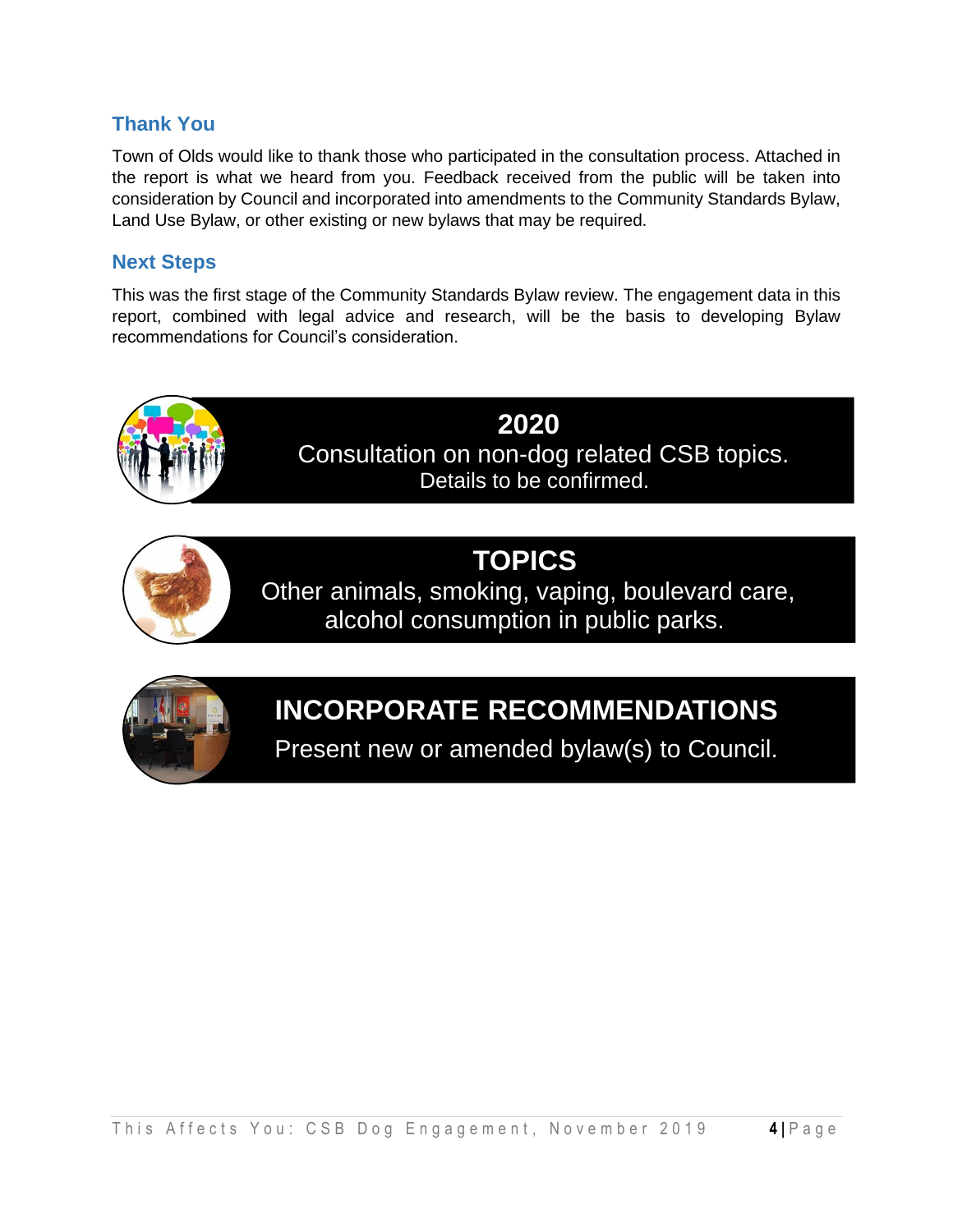#### <span id="page-5-0"></span>**Survey Results**

#### **Question #1**

**After reading the above descriptions, do you feel the bylaw should treat aggressive dogs the same as vicious dogs?**

Yes - 42% No - 52% Unsure 7%

#### **Question #2**

**Do you feel consequences/fines should increase depending on the severity of damage inflicted by an animal?**

Yes - 79% No - 16% Unsure - 5%

#### **Question #3**

**Are there adjustments would you recommend to the current penalties/fines schedule?**

Increase - 31% Decease - 8% Keep the same - 40% Unsure - 21%

#### **Question #4**

**Should licensing fees be adjusted for unaltered dogs (dog not neuter/spade)?**

Increase – 39% Decease – 13 % Keep the same – 45% Unsure – 3%

#### **Question #5**

**Microchips or tattoos make it easier to identify animals. Should licensing fees be less for dogs that have a microchip or tattoo registered with a licensed veterinarian?**

Yes – 68% No – 26% Unsure – 7%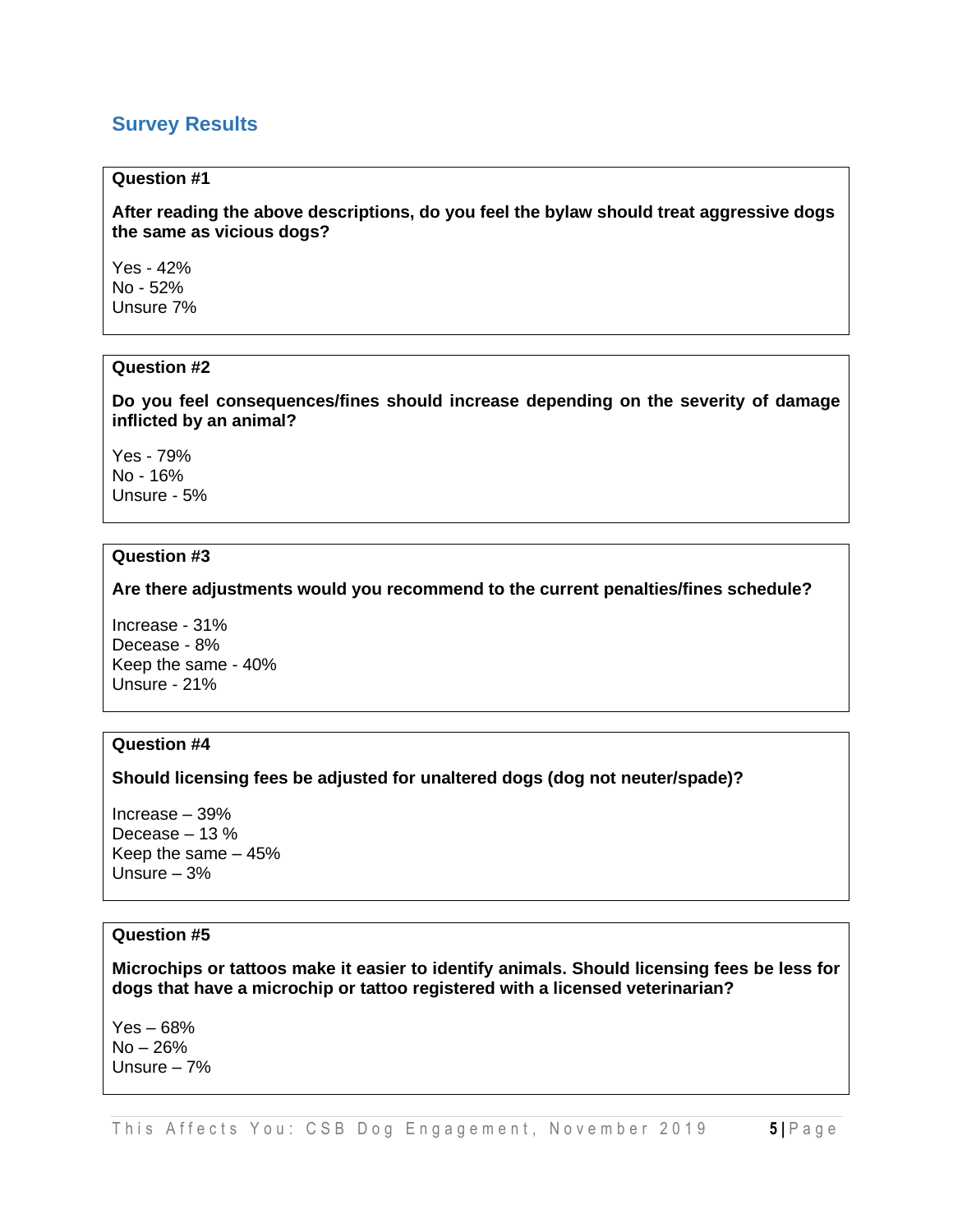#### **Question #6**

#### **What should be the max number of dogs allowed per household (excluding puppies under the age of 3 months)?**

 $1 - 0\%$ 

 $2 - 24%$ 

 $3 - 38%$ 

 $4 - 22\%$ 

 $5 - 2%$ 

 $6 - 14%$ No Limit – 0%

#### **Question #7**

#### **Should Commercial Dog Breeding operations be allowed in residential areas?**

Yes – 29% No – 60% Unsure – 11%

#### **Question #8**

#### **If Commercial Dog Breeding is allowable in residential areas, how many litters per year should be allowed per household?**

1-2 litters per year per household – 74% 3 litters or more per year per household – 19% 4 litters per year per household 1% Unlimited – 6%

#### **Question #9**

#### **Should Dog Kennel operations be allowed in residential areas?**  Yes – 22%  $No - 73%$ Unsure – 5%

#### **Question #10**

#### **In what circumstances should the Town of Olds enforce that a Dog be euthanized:** (check all that apply)

Bites at least 1 person, causing minor injury – 9% Bites at least 1 person, causing severe injury – 36% Bites at least 2 people in separate incidents – 32% Is continuing as an active and imminent danger to persons or other animals – 50% Is deemed by a licensed veterinarian unfit for adoption or public safety due to observed behaviors - 66% Never, the Town of Olds should not enforce euthanasia – 17%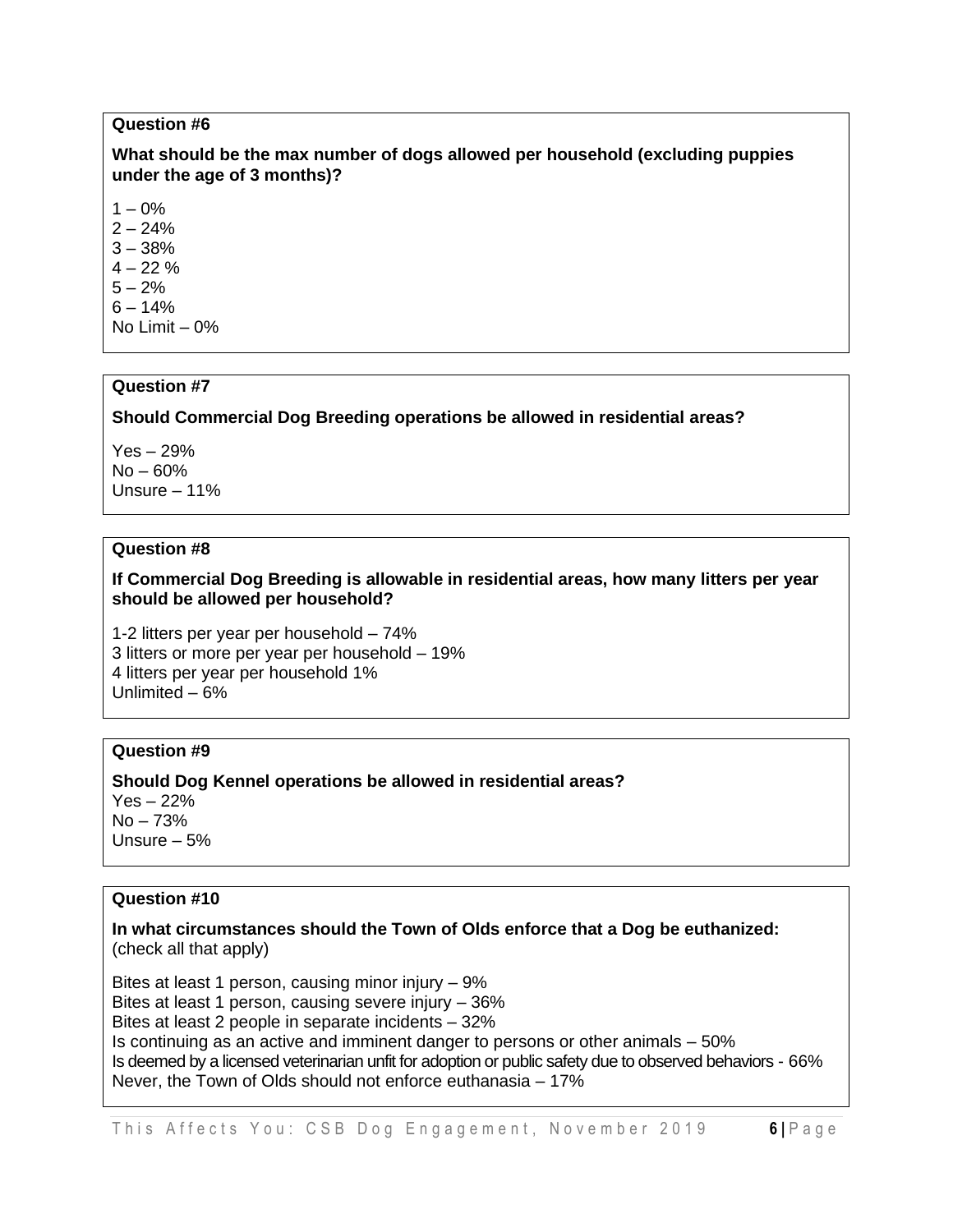#### **Question #11**

**Do you feel there is enough public awareness regarding the Town's current requirements of dog ownership?** 

Yes – 23%  $No - 61%$ Unsure – 16%

#### **Question #12**

#### **Where would you expect to find dog ownership information? (check all that apply)**

| At the time of licensing/renewal                             | 79%             |
|--------------------------------------------------------------|-----------------|
| Annual information about animal ownership in Town newsletter | .55%            |
| Website                                                      | 81 <sup>%</sup> |
| Other (Specify)                                              | 7% l            |

**Other:** veterinary clinics; breeders; pet shops; any form of media; welcome wagon; new utility hookup; new home permit; whenever someone move to or within the town; yearly notice in the newsletter.

#### **Question #13**

**Please indicate whether you support having dogs on a leash and under control being allowed in sitting/spectator areas in proximity to:** (check all that apply)

Playground – 87% Ball Diamond – 89% Soccer field – 89% Skate Park – 81% Splash Park – 69% Indoor recreation facility (Sportsplex, Aquatic Centre) – 38%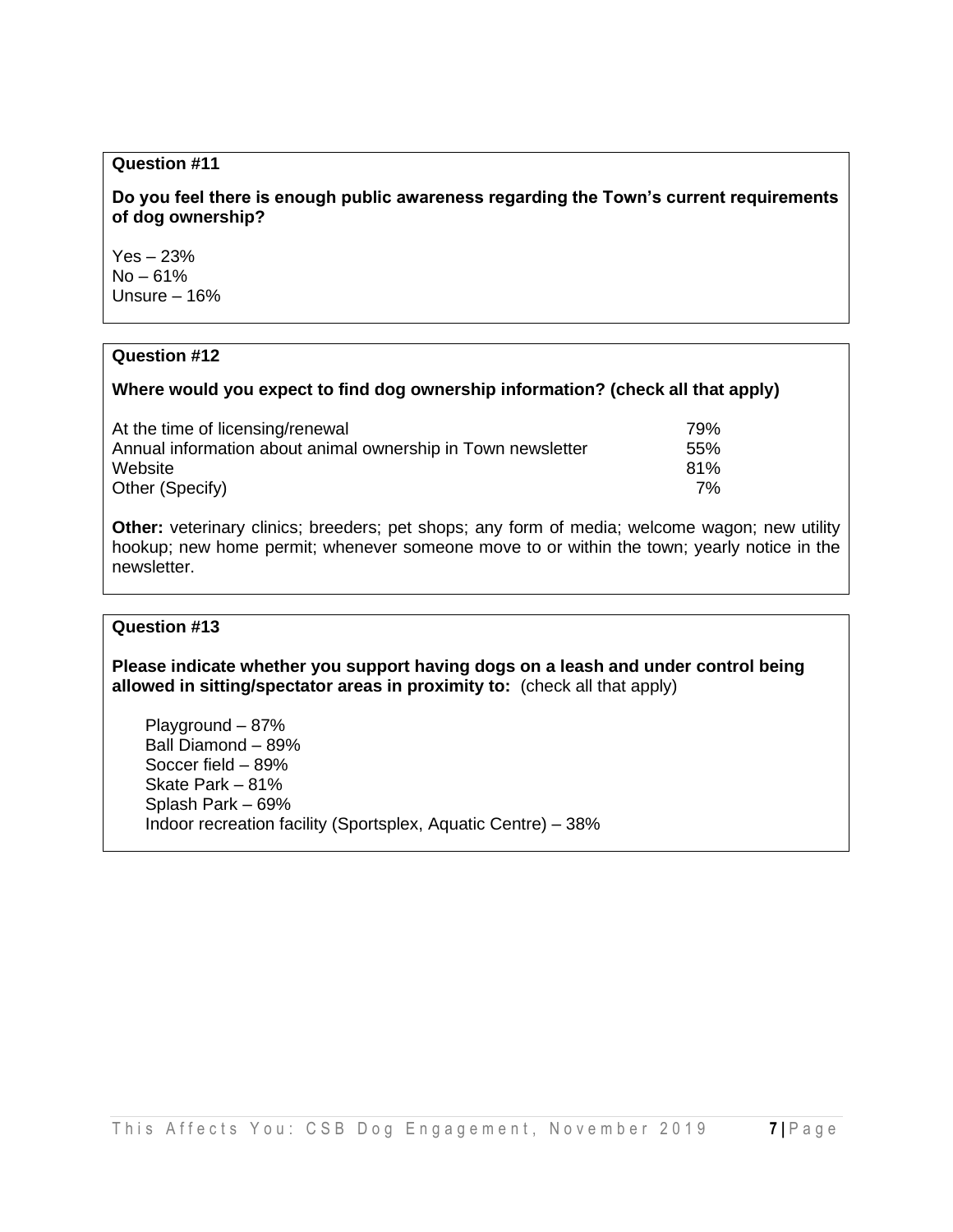# <span id="page-8-0"></span>**Appendix 1: Public Comments**

Transparency is a guiding principle of an engagement process. Please note comments are presented as submitted by respondents. NOTE: submissions where details identify a specific individual(s) and/or where inappropriate as per Town of Olds Social Media Policy 111C were edited for presentation in this Report. All redacted comments are denoted with an asterisk (\*).

#### **1. After reading the above descriptions, do you feel the bylaw should treat aggressive dogs the same as vicious dogs?**

A dog can be aggressive (protection/guard dog) without being vicious. Likewise people can be aggressive in their demeanor without being vicious.

a young dog is not a vicious dog although it may be aggressive ( curious and spontaneous )

After three aggressive tickets the animals should then be considered vicious.

Aggressive behavior and vicious behavior are 1 different things and should be treated differently. Until a dog acts vicious there should be no action.

Aggression & viciousness typically do not have the same impact or consequences.

Aggressive by name does not mean vicious. If properly trained and in control, an aggressive breed may never show its aggression or become vicious.

Aggressive is different than vicious, apply being aggressive with less serenity.

Aggression is in the moment most dogs do this in play or with other dogs. Sometimes one gets rough and as a dog is alpha one may get aggressive for brief moment, vicious is just a mean dog

All dog behaviors are what they are thought, so really don't believe in banning any dogs

All dogs can be aggressive when hurt or scared. Not all aggressive dogs are vicious.

An aggressive animal can turn vicious in less than 2 seconds. There should be no difference.

An aggressive animal has the potential to become a vicious animal.

An aggressive dog can become a vicious dog.

An aggressive dog could be hurt, protect its person or litter or mate, defending its territory. An affective dog will warn numerous times before it will think of biting. A vicious dog normally will not

I do not think they should be treated the same as they are not the same

An aggressive dog in a moment, there could be a reason for it- maybe its owner was threatened or something. Should be on a case by case basis for an "aggressive" dog

Both have no place in a community setting. These dogs should live in the country.

Dogs bark you can't pen up every dog that barks at people they are a deterrent for degenerates.

Dogs do not have the mental capacity to be intentionally cruel, the behaviour is a result of environment and temperament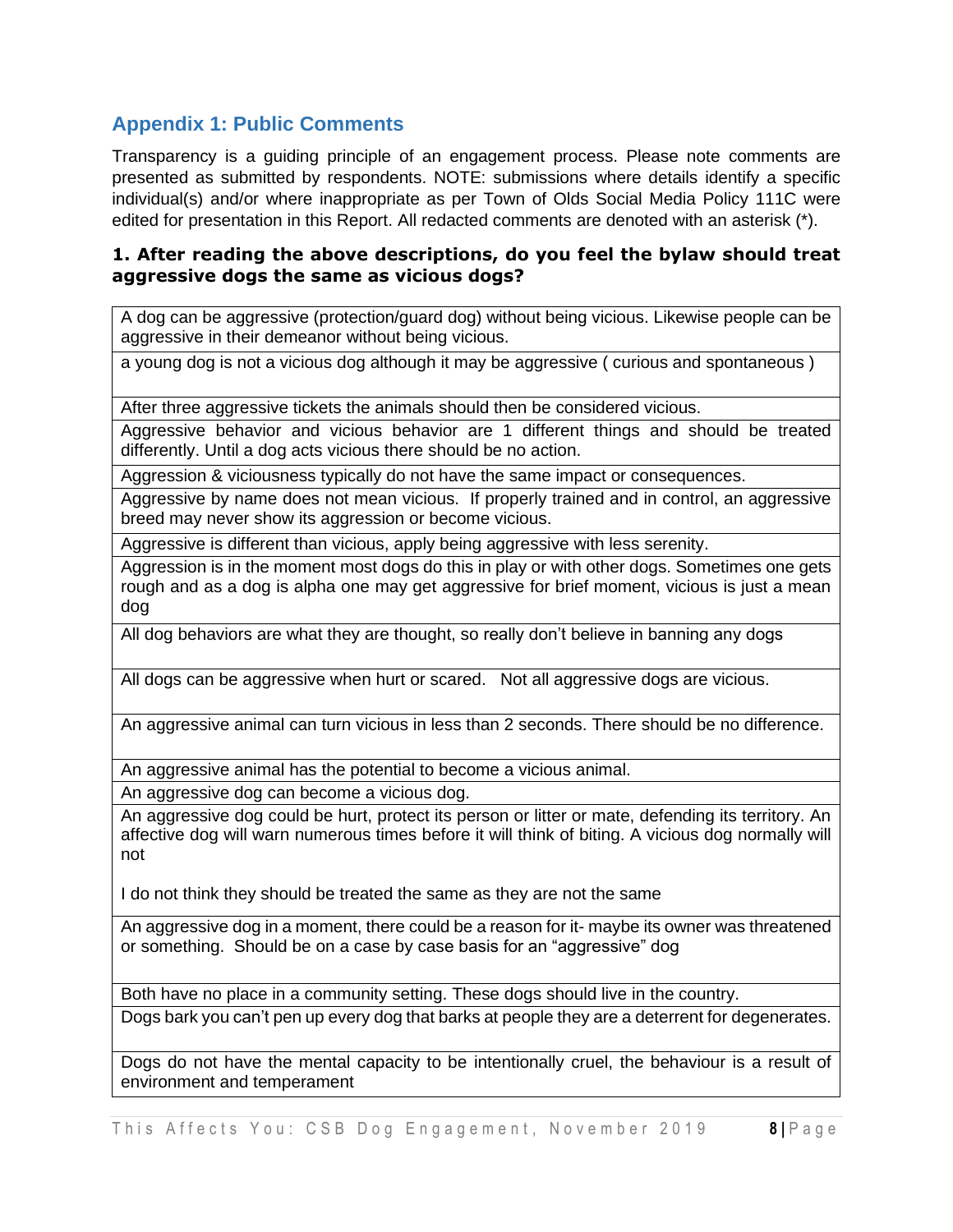How does this apply to "smaller" dogs .. dogs whom bite but don't have the same force? Who does the town employ with the education to know and understand the similarities between aggressive small dogs and large ones?

I believe in the one bite policy. After that the dog needs to be removed from owner, assessed by an educated dog handler then decision made as to whether the dog should be adopted or destroyed humanely.

I certainly think vicious dogs should be treated heavily. However I don't feel that aggressive dogs, intentional or not, should be putting me, my kids Or my dog at risk either.

I don't think they are the same is the animal aggressive or is it aggressive because it's scared? Did humans push its boundaries and not listen to the animal's body language?

I feel that an animal behaving in a way described by either of the above needs serious control.

I think that vicious dogs should be more of a concern than aggressive dogs. Aggressive dogs are still a concern and should be helped, but they don't seem to be as big of a threat.

If a dog including Chihuahuas bites any human it should be treated like it is vicious

If a dog is vicious it should be put down. Perhaps mandatory dog training should be part of the penalty for have an aggressive dog. I am often told by dog owners that it is not the dog but the owner. The owner benefits from the training.

In the definition of aggressive is the word intentional. Aggression can be intentional asking with violent.

Innisfail Dog Bylaw -- Vicious Dog means any dog that has chased, injured or bitten a person or animal, damaged or destroyed property, Threatened or created the reasonable apprehension of a threat to a person

Intentional or not could be in both wordings as being vicious can happen unintentionally.

It is concerning that the bylaw states that only a peace officer may declare a dog as "vicious". There needs to be some kind of approval process and accountability here because leaving it up to the personal discretion of a peace officer is unsettling.

It is very hard to draw the line as to what an aggressive dogs behaviour looks like. To one person a dogs rough playing may be described as aggressive while others may think that dog is just a more "intense" player in a way. Just for an example.

I've owned dogs for 20 years and I don't feel qualified to determine the difference between aggressive and vicious.

My concern is that the proof is in the pudding, small dogs are more likely to bite and be "aggressive" yet the wording strong impact doesn't necessarily apply ... sad

Not the same thing. Especially depending on circumstances. A aggressive dog could be protecting a property doing what they were taught previously OR a rescue dog on leash learning how to properly behave that is barking and lunging at another dog but is still under control. A vicious animal is one with no boundaries or person teaching proper behavior that is uncontrollable and harming people or animals

\* If you can't support and enforce basic bylaws, how can you enforce this?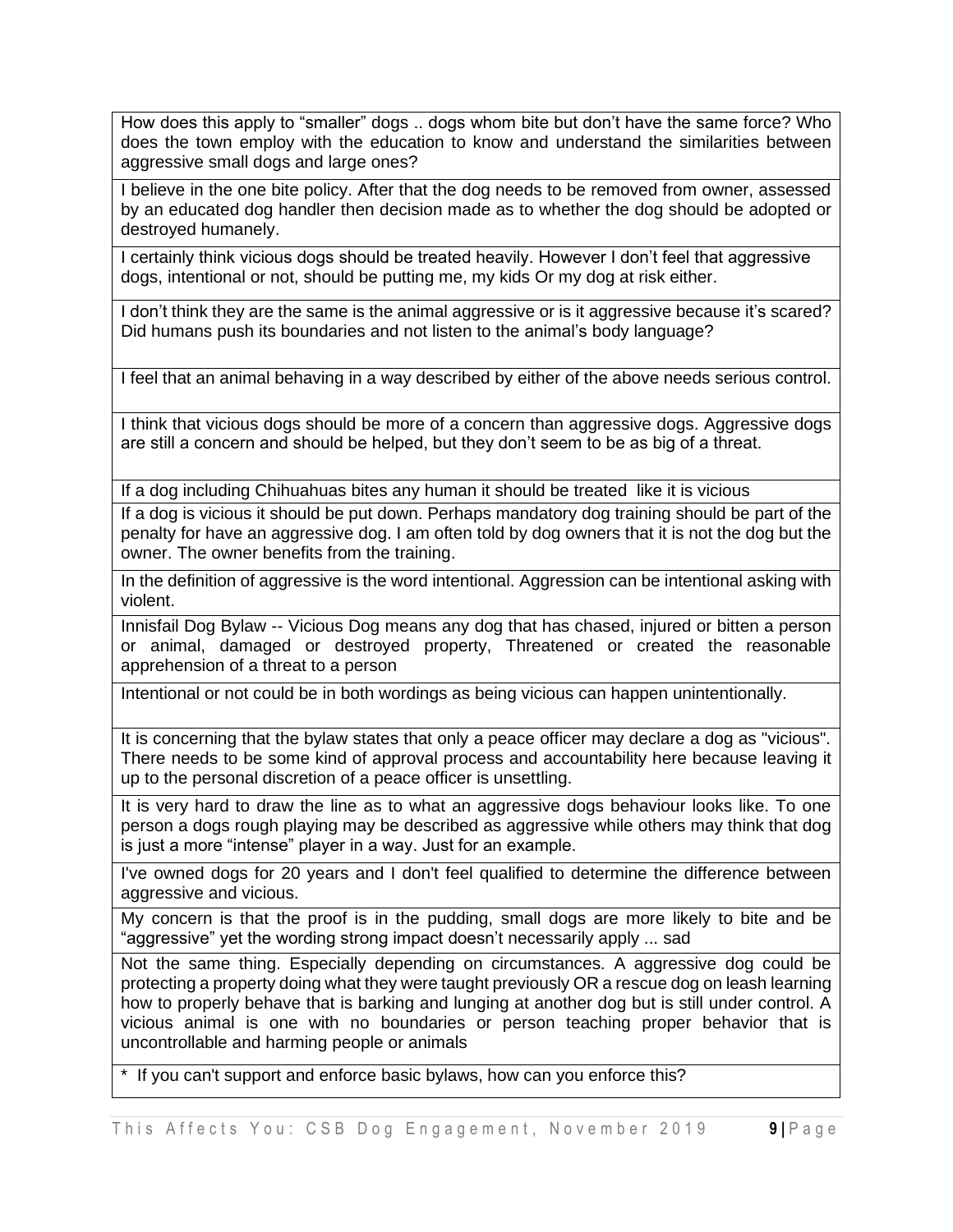Our lab puppy might fit the second definition she gets so excited sometimes, and although most would not consider it threatening someone fearful of dogs in general might, vicious however is entirely different, the wording of this survey feels like a door is being opened to potentially put dogs at risk to the reactions of people, some who may be innocently fearful of dogs, others who may hold a grudge against say a neighbour's loud new pup

Owners should have the opportunity to address the aggression

Regardless of the wording an animal should be under a responsible owners control at ALL TIMES. There is no difference between intentional or not intentional this should be treated the same way, large dog or small Chihuahua dogs (there are a few of these in town) if a dog is aggressive it will lead to vicious and if vicious it is already aggressive, so no there is no difference.

Some breeds are more aggressive by nature and may appear threatening when no malice or ill intent is intended, especially to those not used to their demeanor or to those used to milder breeds.

Some dogs have triggers that can set them in fear/aggression.

If a dog is unpredictable and can not be controlled is a different situation.

Some dogs may seem aggressive but are not. It's hard to tell if someone doesn't know a dog.

That is a tough one, but Aggressive dogs usually have some reasoning behind it. My small dog was attacked by 2 big dogs when she was a puppy, she has had aggressive tendencies towards big dogs in the past. We got her proper training and corrected her behavior. A vicious dog is a whole other issue, attacking with intent to harm anyone. My dog would growl or bark at big dogs but never attack. Cannot say the same as a vicious dog.

The owner should be better disciplining their dog though.

The problem is who defines threatening. My dog may approach someone very quickly and because he's a big dog they may consider it threatening. My dog has never bitten anyone (person or another dog) but is very friendly and loves people.

The unpredictability of any animal requires the bylaw to be consistently applied to both aggressive and vicious dog classifications

These seem to be quite different as far as a dog is concerned. Vicious behaviour is bred into a dog whereas aggressive behaviour can be the result of many things in an animal including disease, treatment by humans or other animals and/or other environmental conditions.

Tough question...

Two different situations. Depends on how the breeder has raised the dog.

Two very different things occurring. I think more leeway should be given if it's not a vicious attack

Vicious dogs could hurt a child

Aggressive are small annoying dogs but not dangerous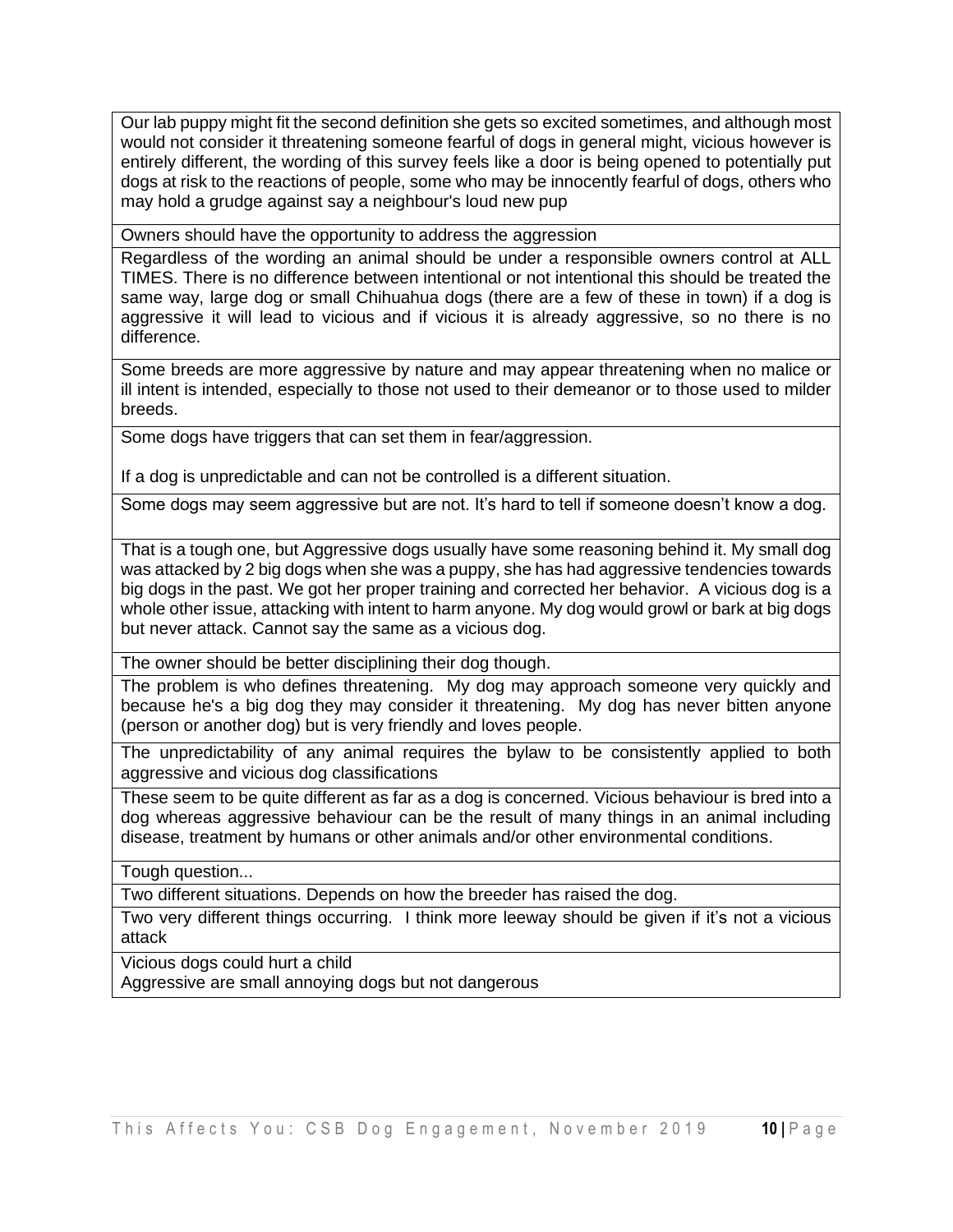Vicious: either typically bred or trained to be vicious. Vicious dogs have no place in a residential community or town.

Aggressive: any size of dog can be aggressive if feeling threatened. I've seen little dogs be very aggressive towards bigger dogs. It is a handlers responsibility to recognize signs that the dog may be uncomfortable and may act out aggressively and to remove from these situations , place on leash, etc.

We feel pit bulls should be banned from out town as they are in Toronto Ontario. If a large city can ban, why not a small town?

When a dog is showing aggressive signs most likely it would be vicious in nature if given the opportunity. For example some people I know have new neighbors how have dogs, these people have no Fence and keep the dogs tethered in the yard. They live on a corner lot and the dogs charge at anyone passing by at full throttle until the tether snaps them back. Pretty sure if the tether breaks they go from being aggressive to vicious.

You cannot treat an animal the same as a human in regards to intentions. Humans should express empathy for their actions. Dogs only know right vs. wrong. The owners should be treated the same, not the animal

You need to understand the motivation for behaviour. There are truly aggressive dogs that I suppose would be considered vicious, but there are also aggressive dogs that are so because they are fear reactive and those are two different behaviors.

#### **2. Do you feel consequences/fines should increase depending on the severity of damage inflicted by an animal?**

A fine is for an offence , not severity of the offence

A problem is a problem. Severity does not matter as it can lead to something down the road.

Again depends on the owner of the dog

An attack is an attack

And should go to vet bills

Animal owners need to be responsible for the actions of said animal.

Any vicious or aggressive attack should result in the dog being put down. I love dogs, but humans, especially the young and vulnerable are INFINITELY more important.

As well as increase with subsequent offenses as outlined in the By-Law, and size doesn't matter. Small dogs are notorious for not being trained the same as a large dog, I've had my ankles chewed by more small dogs than bitten by large breeds of any kind.

But animals should not have to be put down because their human is not a responsible pet owner

Damage is damage

Dependant on the circumstances that caused the animal to inflict damage. If the animal has randomly attacked then it should be increased, if the animal was protecting an owner, or was being harmed then no. Depends on situation, and the owners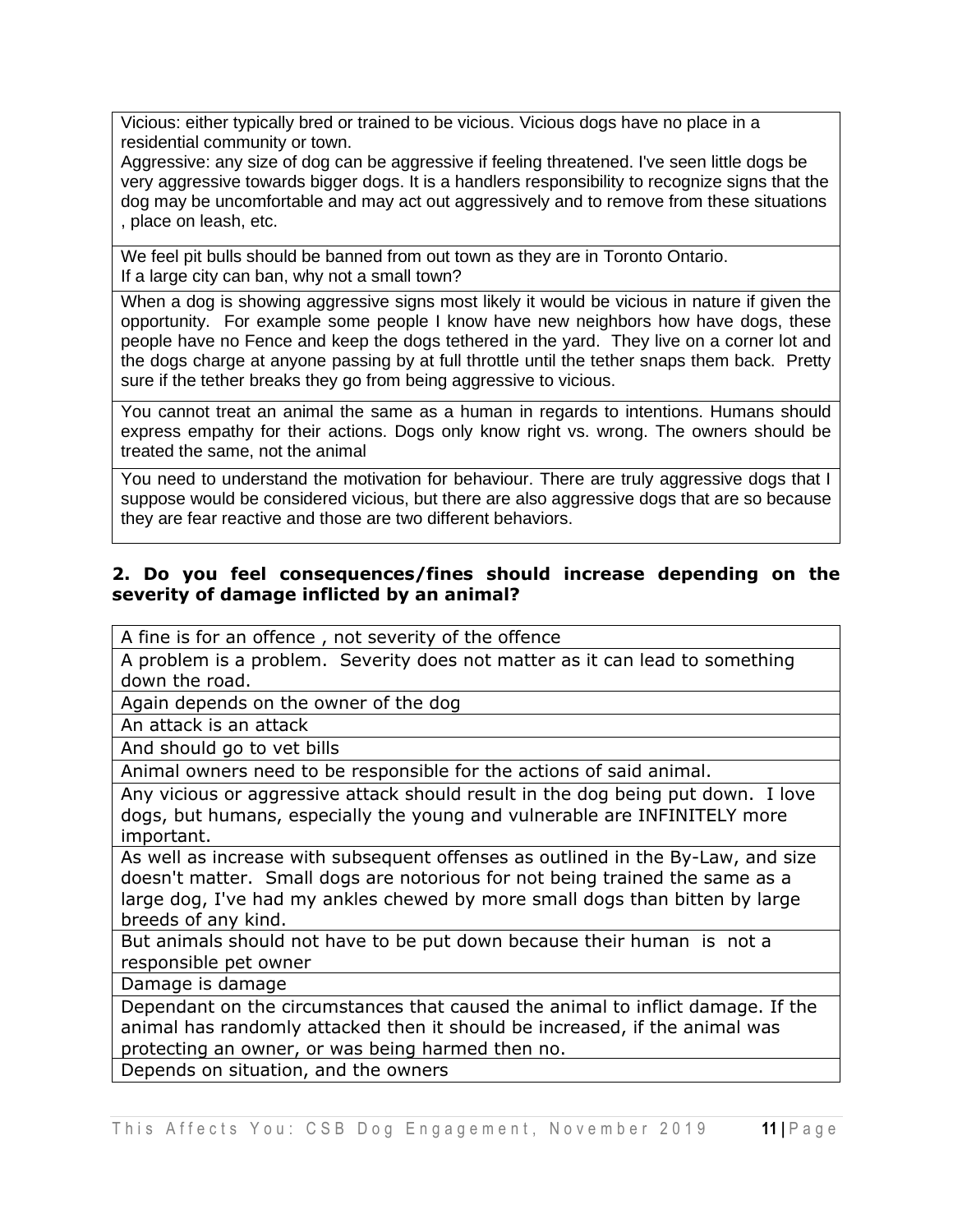Depends on what it was and the severity!!! Also how many times it has happened. Every situation is different as is every dog. So how can standards be in place were every situation is different

dog on dog scrap/disagreement dog on human/child

I feel breed does play a role in some situations, If a Sporting breed for birds or small game attacks a cat or bunny, that's is what they are bred for, that Instinct will always be there.

Same for a Border Collie or Australian Cattle Dog, They are programmed to herd cattle, and that includes nipping at heels.

Double existing second offence and triple existing third offence fines.

Especially not on a first offense, and consequences should include mandatory behaviour assessment and training by an accredited professional dog trainer that can determine if the behaviour was a result of the animal being mishandled, and if there are preventative measures that could prevent the issue from reoccurring ideally including training that works with the dog to teach them to handle stress and anxiety (and modifying any environmental factors that contributed to the behaviour) and does not just suppress them

Evaluated by a trained medical professional, ie, veterinarian and medical doctor

Even though we can make a huge effort to train our dogs, they are animals and sometimes they can be uncontrolled. I think the fines are fair the way they are. We all have to live in a health community, respecting each other. If someone can't deal with dogs or other animals in any way, than this person should find a town where they're prohibited.

Fines are adequate

Fines for any attack should be high.

Fines need to be doubled and consequences severe. There should be zero tolerance.

fines no but additional consequences should include the owner of the dog paying for any damaged caused

However this is offence remediation, I don't see your office capable of any method of deterrent as most people aren't even aware we have bylaws and believe even a parking issue is for the RCMP.

I believe if a dog attacks anyone or any other animal and causes damage, there needs to be a hefty fine as well as mandatory behavior rehabilitation. Just as a human would be sent to anger management, a dog would go to classes with the owner and not be allowed near anyone in public until proven Graduation of the class.

I believe penalties should be well defined and severe in all cases and situations.

I don't think they should have that many chances to be fined if the dog is vicious. What if the attack escalated each time! Death of a child or small person is worth more than the fines

I think that fines should reflect severity of damage. Severe injury to people, children, other pets, or property is not acceptable ever.

Should vicious dogs be given the opportunity to offend up to 3 times? (as per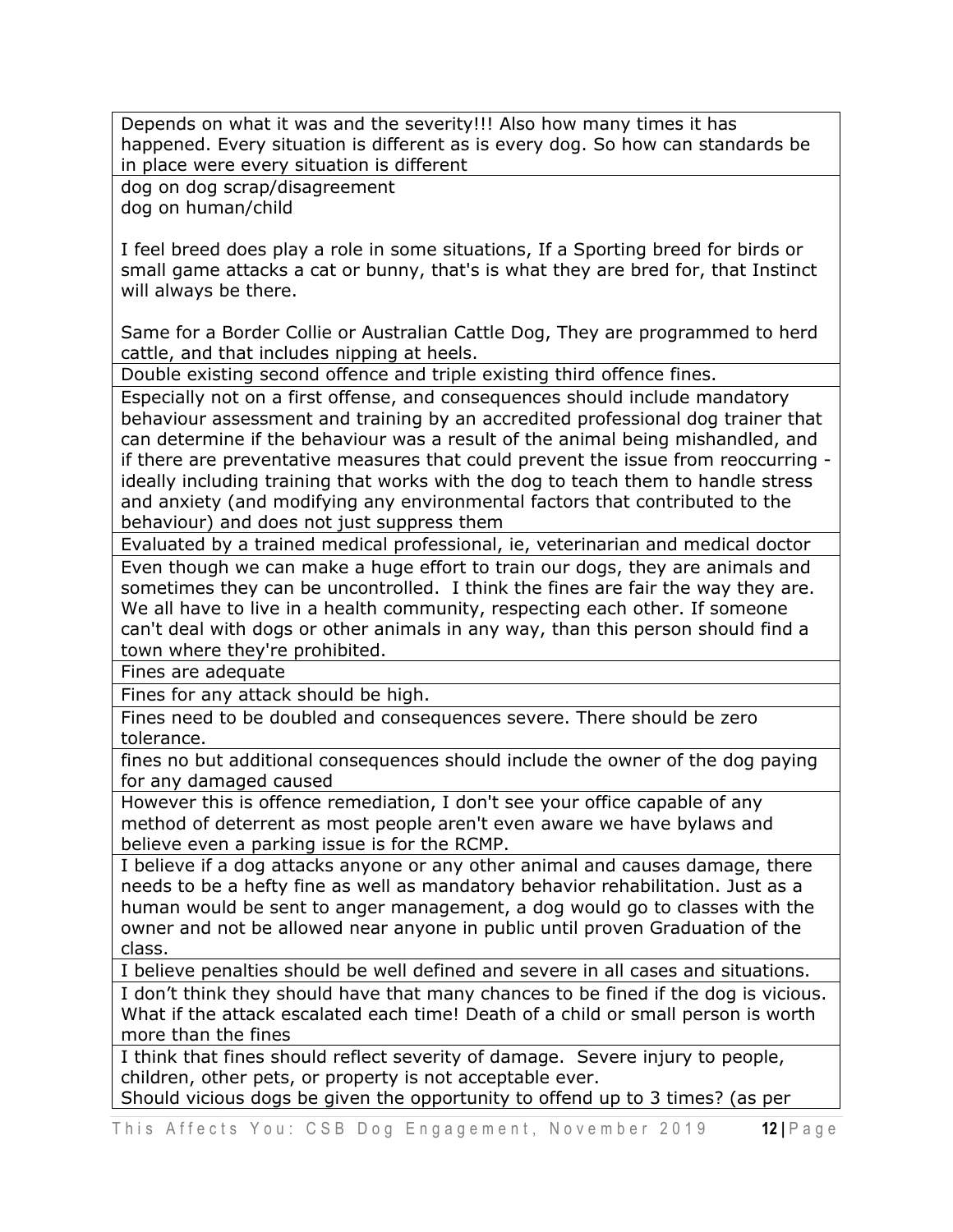6.11b, 6.11c,6.11d). This is impacting the safety of our communities. First offense by a vicious dog needs to be taken very seriously and owners need to ensure all bylaws are adhered to, to ensure the safety of our community.

If a dog attacks a human to the point of hospitalization I think the fine should be increased. But, research needs to be done into the case. Was a human hitting the animal or teasing it? Dogs have animal instincts and most will retaliate if the feel endangered or bothered (no matter dogs previous behaviour)

If there is an animal attack where another animal loses a life or a person is extremely injured I feel the owner of the dog involved should lose all rights too own another animal within town limits for life.

In every other area (eg, road fines), fines increase depending on the severity of the offence.

It depends on the situation. If my leashed dog bites an unleashed dog. It is not my fault and I should NOT be fined or responsible for any Bill's.

It is fair to have consequences that increase with severity. It becomes a motivation for people to properly train and control their pets.

It should depend on the circumstances and the dog.

It truly depend on whether the animal was provoked or whether someone approached uninvited, as well as dogs give warning signs and if they don't like it they will tell but they are often ignored.

No! But I do believe if the dog is needed vet attention the dog's owner should be responsible for that bill..

No because who makes that determination? That would be up to the police

Once again if a dog attacks unprovoked it should be put down.

Owners must be held accountable.

Owners should be liable for damage or injury caused by their dog.

Owning dogs is not a right. It's a privilege. Same as holding a drivers licence. More severe crimes get more severe punishments.

Paying a fine isn't going to stop certain people from getting the Bully breeds, they should just be banned. Let them live their lives out but no more breeding them. The only people upset with a ban are the ones profiting off breeding them.

The consequences of an injury due to a dog should not be increased, as the person is not 100% accountable for what the dog has done. The owner cannot control the strength or weakness of the dog. It is still their responsibility if someone is injured due to their dog, but I do not think fines should be increased depending on the severity.

The fine of having to euthanize an apparent vicious dog is enough of a fine.

The more damage/injury sustained the more a penalty should be.

To a degree I guess

Very much so. I think consequences should happen far sooner than they currently do, even ahead of fines, since plenty of folks will put all the money they have into keeping their animal, regardless of behaviour or threat to others.

Who decides what is conceded more severe in the past? Olds is known for more severe if the victim is an influential person in the community and that is not fair. Who determines/defines a vicious dog vs any other dog? Is it the breed? The

complainant? The officer?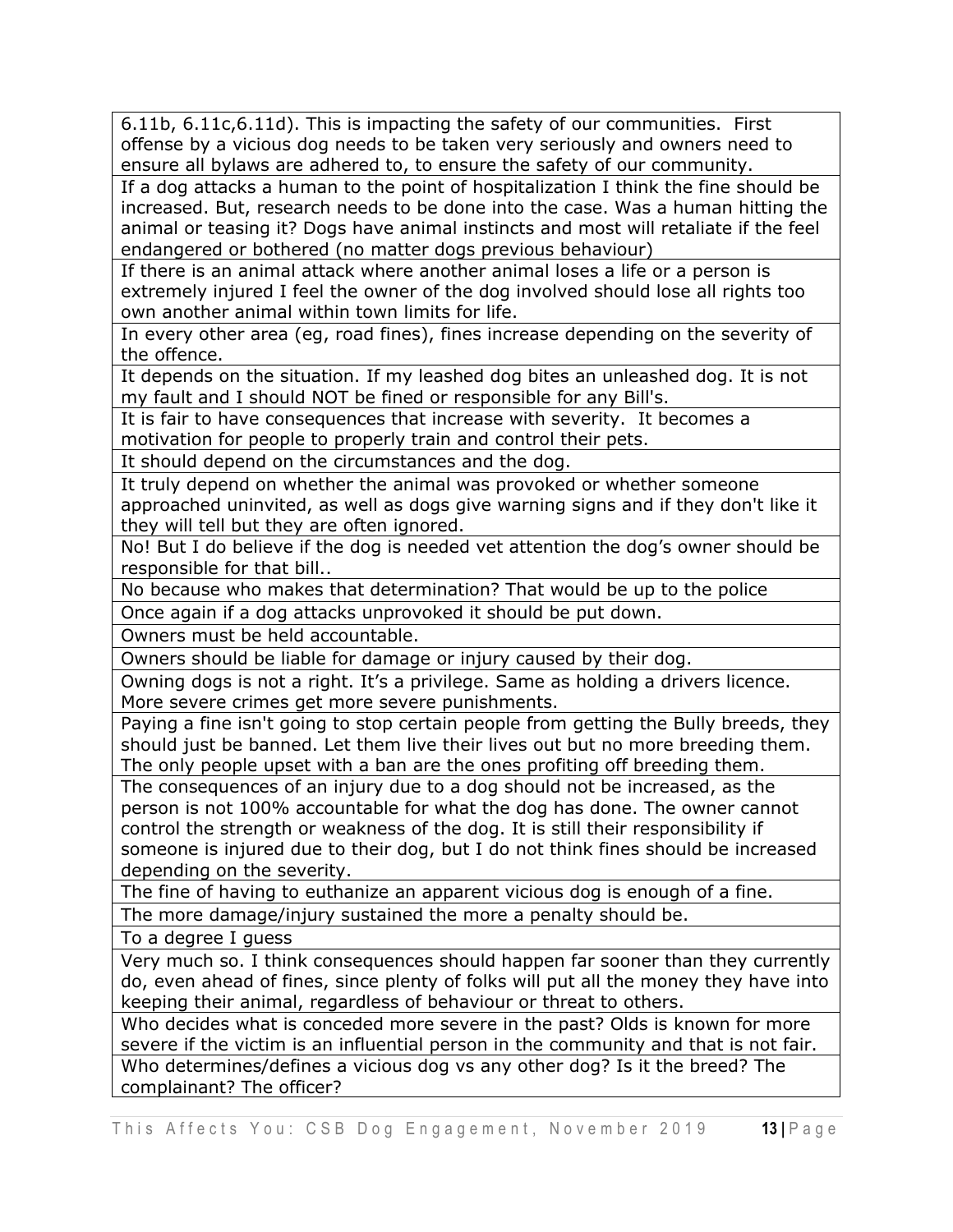Who would set the boundaries and how would guidelines work , who decides severity

Yes but it should be well defined and not arbitrary. Emotions should not define punishments.

Yes I do think fines should go up on dogs that cause harm but shouldn't be put down cause of their actions that's like killing a human if they cause bodily harm to someone it's not right by all means dogs are just like people they have a mind set and have hearts there's no reason to put them down over something that could be fix by training.

Yes to increased consequences, no to increased fines.

What does the spca do?

Dogs confiscated and license revoked.

\*No future ownership allowed

#### **3. Are there adjustments you would recommend to the current penalties/fines schedule?**

1. Increase fine for leaving dog unattended in a motor vehicle without required restraints (3rd & subsequent offences should be 1000)

2. Vicious dog bites or attacks a person. There should not be fines for a third offence. The dog should be euthanized. It's already established it's vicious.

3. Vicious dog causes injury to a person or animal. There should not be a fine for a third offence. It again should be euthanized because it has already been established it is a vicious dog.

6 dogs is simply too many for an urban-based homeowner

A bite from a dog/vicious dog is very lenient. It should be a fine, medical bills and dog training as compulsory. Interfering with a dog? I'm guessing that's sexually motivated...that needs prison time.

A severe penalty would hopefully encourage dog owners to take extra caution owning dogs.

Add training for animal owners so both animal and owner learn something.

Again the defining and determining of what constitutes as a vicious dog is my concern.

I had no idea 6 dogs were allowed in one house hold. That seems high unless you are a breeder.

Again, your intentions are moot if you do not actually follow through.

All fines should be increased and enforced

But fines have to actually be given. I've never seen a by-law officer even checking for licenses in my 3 years of being a dog owner.

Combine wording of "decrease or eliminate a fine relating to the restriction of a dog from defecating on any property, other than the property of the dog owner" and the fine for FAILURE to pick up feces should be increased. How does one stop a dog from a bowel movement when out for a walk. The important thing is that it is picked up.

Decrease fines for entering a park or flower area.

Decrease the Unlicensed dog fine

doubled and zero tolerance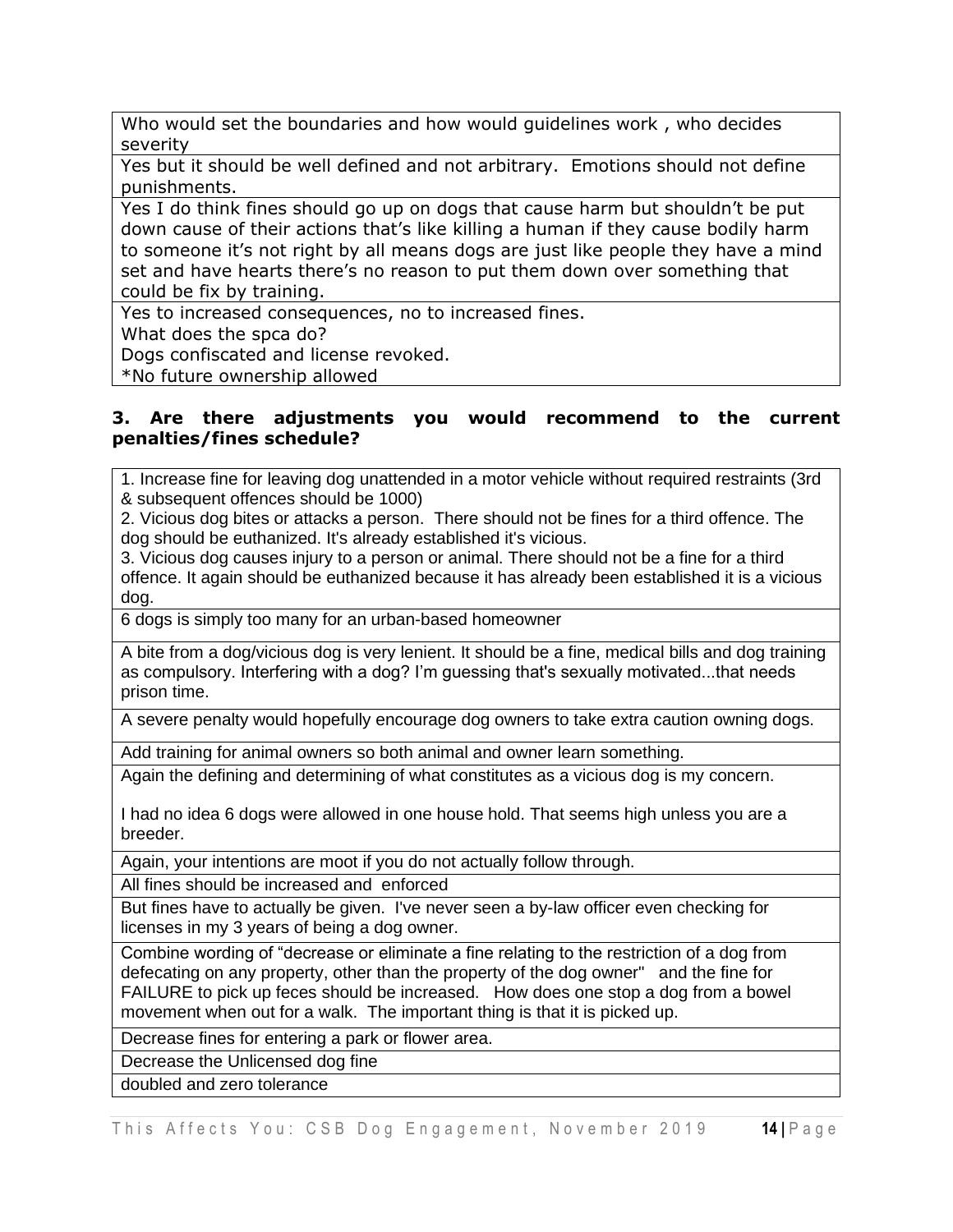far too lenient - laws not enforced

Fines for multiple dogs involved in one incident is a bit much .... over fining someone in to an absurd financial hardship to prove a point is ridiculous

Fines should not be compounded. Fine should just be the highest one that applies.

Higher fines run the risk of fewer pet registrations. What purpose would an increase serve?

How do you determine a "vicious" dog from a non-vicious dog? That seems rather subjective.

How do you keep a dog in heat out of trouble? Is it ok in your own back yard. And dogs chasing bikes or people. What if it's your own people or friends? Why can dogs not use playgrounds and go on equipment. If no other person is there besides your own family and playground does not say no animals allowed and you clean up after your animal. Why can't it use the playground????

I am not an expert. I feel that there might be precedence to pull from.

I believe that when a dog threatens a person, there should be severe fines levied in that case. Only fines that are truly severe are a sufficient deterrent to ensuring that people will be truly discouraged from owning dogs that have exhibited risky behaviours. HOWEVER, fines are only as good as they are applied.

I believe the fees for leaving an animal in a car without proper ventilation should be increased. Other than that, the fees seem reasonable.

I believe the fine for leaving an animal unattended in a vehicle is out of bounds. Our well behaved pup loves the car and to have to tether or otherwise restrain him and risk him hanging himself is far more cruel than having him lie on the floor. Agree with the comment on ventilation.

I really have no idea as to how to enforce so many of the listed offenses. For example, just last week, my 5-yr old son and I were chased back into our front door by an aggressive dog that came running from the home across the road. It was a full-size brindle boxer-type dog, barking wildly and running full speed. We had never seen the dog before. Thankfully my son and I were able to scoot back into our house and watch this thing continue to bark at us from the safety of our home... but what if we were 10 seconds further along, and well into our front yard? Where would we go then? My son asked what we would've done, and I said that I would've protected him and kicked that dog really hard with my boot.

It's our home. It's our front yard. That's my little boy. I shouldn't have to plan what I'd do when an aggressive dog comes tearing out of a vehicle parked at a home in our neighbourhood. The dog wasn't heeding the owner's shouts at all.

Should I have called the Town? I'm not sure. Should I have grabbed the show-brush on our porch and whacked the dog? I'm not sure. What I do know is that most dog-owners think this is just normal natural dog-behaviour, and that's what angers me.

I would add one amendment to Schedule A. That a dog owner should be granted a ONE time accidental incident of a lost/found non-aggressive/non-violent dog as accidents do happen. Sometimes the dog will run out the door or yard if a gate or door is accidentally left open (this DOES happen if you also have children).

If the bylaws already in place were enforced like they should be there would be no reason to increase. But bylaws are not enforced around here at all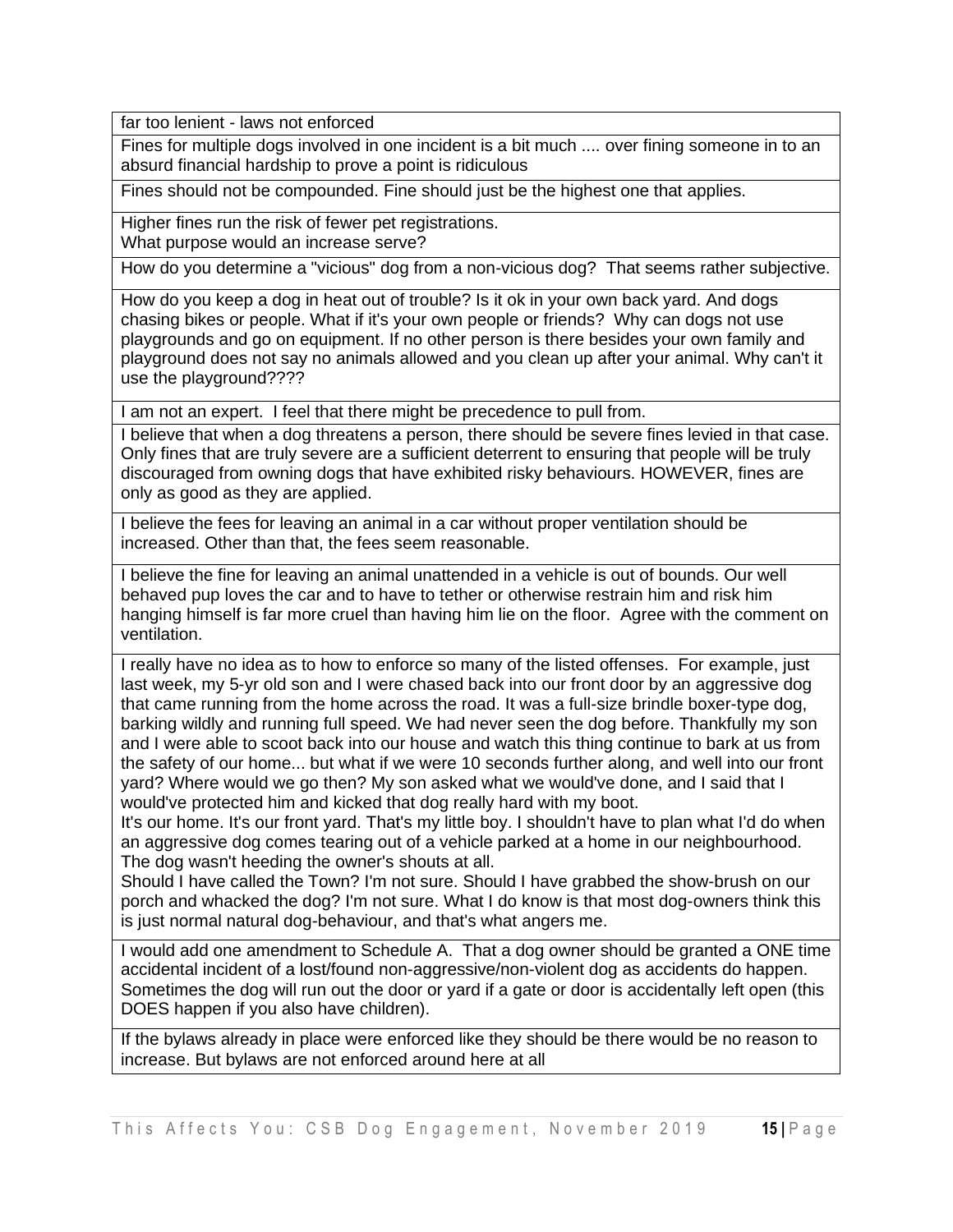Increase for defecation on another's property or in playground/public areas and for failing to pickup said defecation.

Not so many chances!

Not sure

Not sure that fines solve the problem. Some people should not have pets

Other than - 6.8 e - Fail to ensure that a dog doesn't defecate on any property other than that of the land owner? When you're walking your dog how do you ensure it doesn't defecate? This seems unreasonable.

Our pup loves being in the car, we keep him safe and wouldn't leave him in a hot car. So I disagree with this penalty

Owners of vicious dogs should have to pay for any medical bills in the case of injury of other pets, property damage etc.

People don't fear fines until the make a significant impact on their pocketbook, which affects their livelihood. Hence the increase in traffic fines continuously.

People may find it easier to just put the dog down than pay a pricey fine, but with this being said, the fines should not be significantly lowered as then people may shrug it off and not find it as big of a deal.

Should also take into effect, the situation the dog was placed in to bite or attack someone. If a dog feels threatened and is just defending itself or being pestered by kids that thing dogs are jungle gyms, then in my opinion it's justified.

Sometimes, dogs can escape a fenced yard if a human error occurs, a friend enters property not knowing to close a gate or something along those lines. I do agree with most of the fees. I do believe on the other hand, there needs to be some kind of understanding and empathy from by law officers if loose dog is found before just slapping a ticket for a "loose dog".

The fine amount seems to be fine but we need to make sure the owner is fined when an infraction occurs, ie: animal off leash, no collar or tags running at large

The fines and penalties certainly seem harsh enough.

The money collected for the fines that are due to injury or property damage should go to the victim.

There is a difference between a dog that bites someone \*without provocation\* and one who is in a defensive situation, protecting either itself, its family or its property. A dog who attacks without provocation is a danger, but if a criminal breaks into someone's home he deserves to have a chunk of flesh torn off his sorry self.

Until the town enforces all the penalties no changes should be made. There are people constantly using Ralph Maybank park as a dog park and never do I see anyone get fined. You can't cherry pick what you will enforce and charge more.

What happens after the 3rd offence? Do people just keeping paying that fine? When a dog attacks another dog does the Town keep those funds? Or do they forward them to the family who now has to pay for a high vet bill to heal their pet?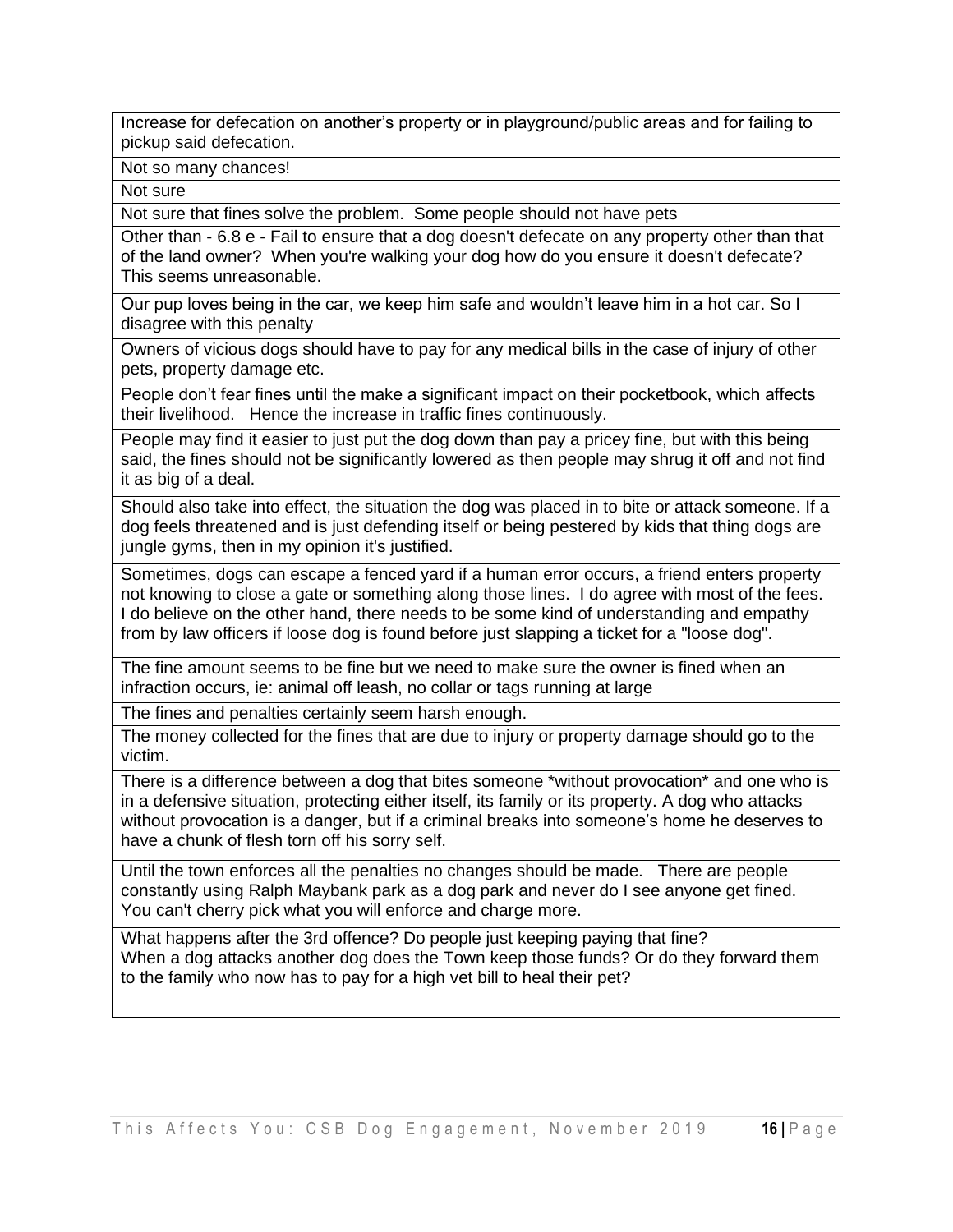Zero viscous dogs allow in town limits.

No defecating or urinating on private property not owned or expressly permitted to, regardless if feces is picked up immediately.

No "aggressive" dogs permitted to be off leash unless secured indoors or a pen; \$5000 fine and/6 months in jail for any infraction, intentional or not.

#### **4. Should licensing fees be adjusted for unaltered dogs (not neutered or spayed)?**

Owners that choose to keep their pets intact may choose to do so for a variety of reasons, including medical benefit. They should not be charged additional fees, especially if they are not allowing their dogs to run at large, or cause any harm to the community. There should be no noticeable difference of an intact dog v fixed dog.

Fees should be the same all around. But cheaper.

Should be the same cost for either dog, what actual difference does that really have on a dog. A well trained dog intact or not will behave the same

License cost should be the same for both categories

Why raise the price at all. Carstairs is free for a whole month. And what about a different fee after July as half the year is gone. The license fees are a damn money grab

Make it low so you get full compliance then make them read the full bylaw!

I would think the community would want to encourage dogs and cats to be neutered and spayed. In the interest of this, I would think that decreasing the fees for such animals and possibly increasing fees for intact animals might be considered.

Taken from town of Carstairs:

Pet Licences

Licenses for dogs and cats are available at the Town Office. Fees for dogs and cats are as follows:

January: Free

February to December: \$20 per dog or cat (spayed) or \$30 per dog or cat (not spayed). Unless Town of Olds is in it strictly for monetary gain.

Increasing costs will not make more people license their dogs. The above listed fees are average for most small centers/towns.

I believe the fees should be the same for altered or unaltered. There are many reasons to alter or to choose not to alter your dog. Many of which do not include breeding the dog. Show dogs cannot be altered in order to show for instance, many medical reasons make it so that you cannot alter your pet either. My opinion would be the fee should be the same for either altered or unaltered, but the fine for dog at large should be greater for either an altered or unaltered dog.

As a responsible pet owner, why would you penalize based on whether the animal has been fixed. If it is because of risk of accidentally having puppies, that is addressed under the "at large" fines.

We are responsible pet owners, so I'd rather pay less as it's already an added expense

and why is the price different if neutered / spayed - if you want to give people incentive to neuter/spay work with the vet clinics in town to have clinics several times a year for just that at a DISCOUNTED rate... people don't spay or neuter simply due to the ridiculous price of it. Their fees should be increased to incentivize responsible pet ownership.

If it's more expensive for un neutered/spayed animals it would be good incentive to get it done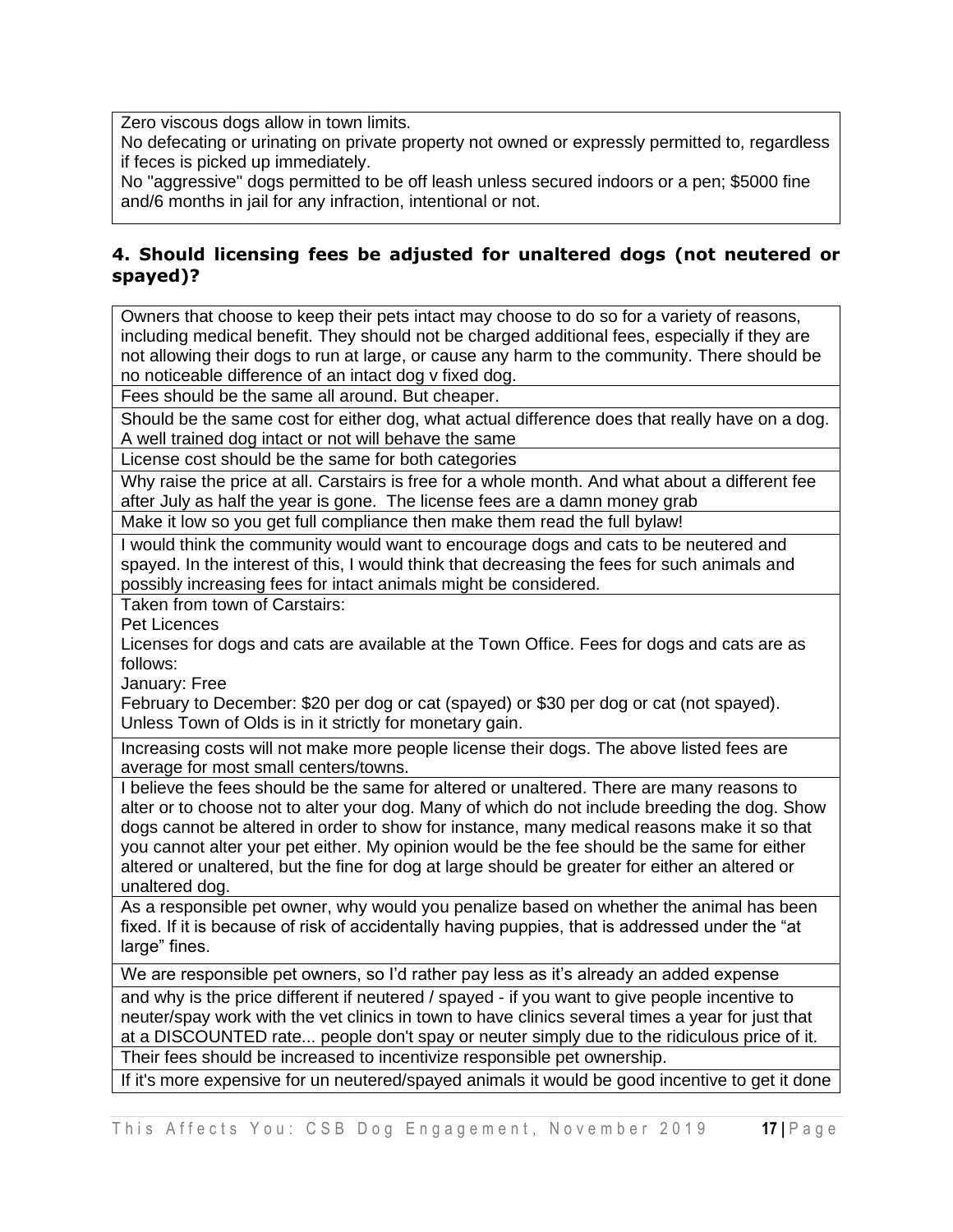There should be an incentive for spaying and neutering your pet. Working in the industry, we see a lot of health issues directly related to intact pets.

Owning pets is a privilege. Not a right.

Absolutely, especially if they plan to breed them.

Especially unaltered males ....can be more aggressive

for intact animals to \$100 encourage altering (keep altered at 25\$). Responsible breeders (ie not backyard) will have no problem paying this fee.

**Absolutely** 

We should discourage dog breeders operating in town.

Free for fixed dogs

Unaltered dogs --Annual fee should be \$250/year

This would encourage residents to spay or neuter their pets.

I feel that if the dog is a puppy when you get it you have a yr to neuter or spay as large dogs have been proven that they need that year to grow so they have less chances for the incidence of cranial cruciate rupture,2-4 hip dysplasia and patellar luxation I ... problems

"Unaltered/open" males or female dogs tend to bark more and are more territorial. There is a legitimate reason for the term "bitch". Open females are hormonal, protective, and barky. The males are looking to mate. We live next to a breeder, who has 3 open females and another neighbor breeds their female as well. These are the dogs who are always barking, whether in heat, pregnant or immediately post birth. \$45 annual fee for open dogs is a joke.

There should be a built in deterrent to not altering a dog that lives in town. I think that the license fee for an unaltered animal should be the same or similar to the cost of fixing it (spaying or neutering) after its first 2 years of life. There is no reason the not fix an animal in town after about 2 years old.

Not neutered or spayed fines should triple. Then there is a big enough spread in few cost

Unaltered dogs should be charged a business license fee and reduced to regular fees at next renewal, when presented with vet confirmation of being neutered.

All the same

Unneutered males and unspayed females should not be allowed within the town. There is no logical reason to allow random females to become pregnant as these pups create over population and subsequently are dumped or destroyed by the owners.

It is the owner's responsibility to decide whether they want to spay/neuter their dog or not. Dogs tend to be more aggressive when they are not fixed. in addition, if there is an "oops" litter of puppies, it can be hard to find a good home for the puppies. People may also not know how to care for puppies properly, and many of them may end up in a shelter.

Why should they be treated any differently?

What would the reasoning be for difference in fees?

Reproductive status does not always play a role in an animal's behavior.

But there should not be a change in cost depending on the time of year. Only if a person goes over their year as per licensing date

These fees are strictly a money grab for the town , I would like to see a list of fines actually given out and when

A discount or free licence for altered dogs would be more beneficial.

Why are the fees going up? This seems ridiculous to raise the fees by 40% for a neutered dog and 29% for in neutered dogs.

People should have to spay and neuter their dogs, as this not being done can cause aggression. And if you can't fix your pet for financial reasons, you shouldn't have one.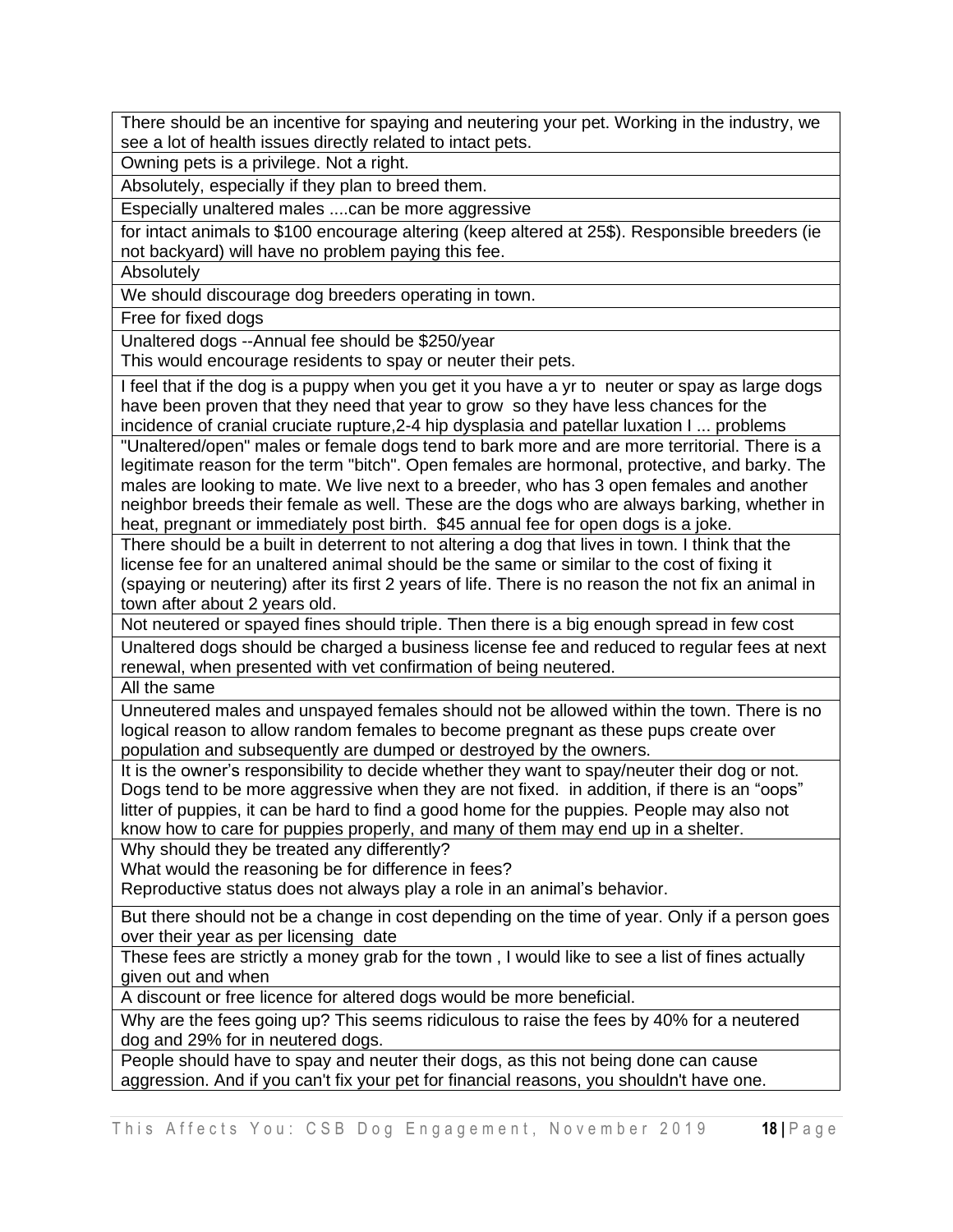Some vet's recommendation for large breeds dogs is 18 months of age for the health of the dogs could there be a rebate with paperwork?

Town should encourage vets clinics to alternate in town to run a "at cost" neuter/spay service once a year to encourage this being done to eliminate unwanted breeding.

Animals should be mature prior to altering the bone growth is affected by premature altering the veterinary industry is now admitting too many joint issues can be avoided by having the animal fully developed before altering takes place.

Why the increase suggested?

Additional services, advocate for dogs in trouble would be an occasional position only, but would prevent the present punitive action taken.

The fees should be relevant to the previous year's enforcements costs plus 10%. This will bring both fair and cause inter-enforcement by all dog owners.

Some choose not to alter their pet for a certain amount of time to decrease chances of disease in adulthood...seems unfair to penalize them but measures also need to be taken to encourage responsible ownership...

I do believe a \$10 difference would not encourage neutering or spaying.

#### **5. Microchips or tattoos make it easier to identify animals. Should licensing fees be less for dogs that have a microchip or tattoo registered with a licensed veterinarian?**

Again another incentive. Tattoos are typically included in your spay or neuter so there is no reason why you couldn't get this done.

Again, make them read the bylaw or sign off that they have done so.

Anyone that fixes their dog and microchips it should get a free lifetime licence for that dog

as long as a dog is licensed in any way, i think that fees should stay the same.

Have pricing similar to that of spayed or neutered but with only one price. If they are both microchipped and spayed it's still \$25/\$35

You want to encourage safe pet handling but it shouldn't be unaffordable to own a pet. Looking for responsibility but shouldn't be a money grab.

I found a dog on the weekend when there was no vet or knowledgeable person available to read the tattoo/chip.

I have 2 dogs that are micro chipped but due to a house fire no longer have the paper work and 2. When scanned they can not find the chip on one dog in particular because it has traveled so far. There is many extenuating circumstances in different situations.

I think some people are reluctant to register their pets as it is. I wonder if by registering your dog you get a 10% discount at your local vet to microchip. Just trying to think out of the box.

I think yes if dogs are easier to identify then the owner should be given a break

I would have to ask for the spirit behind the license. If this bylaw update is about behaviour, a chip doesn't change behaviour. If it is about loss of animal, then a chip should reduce the cost of license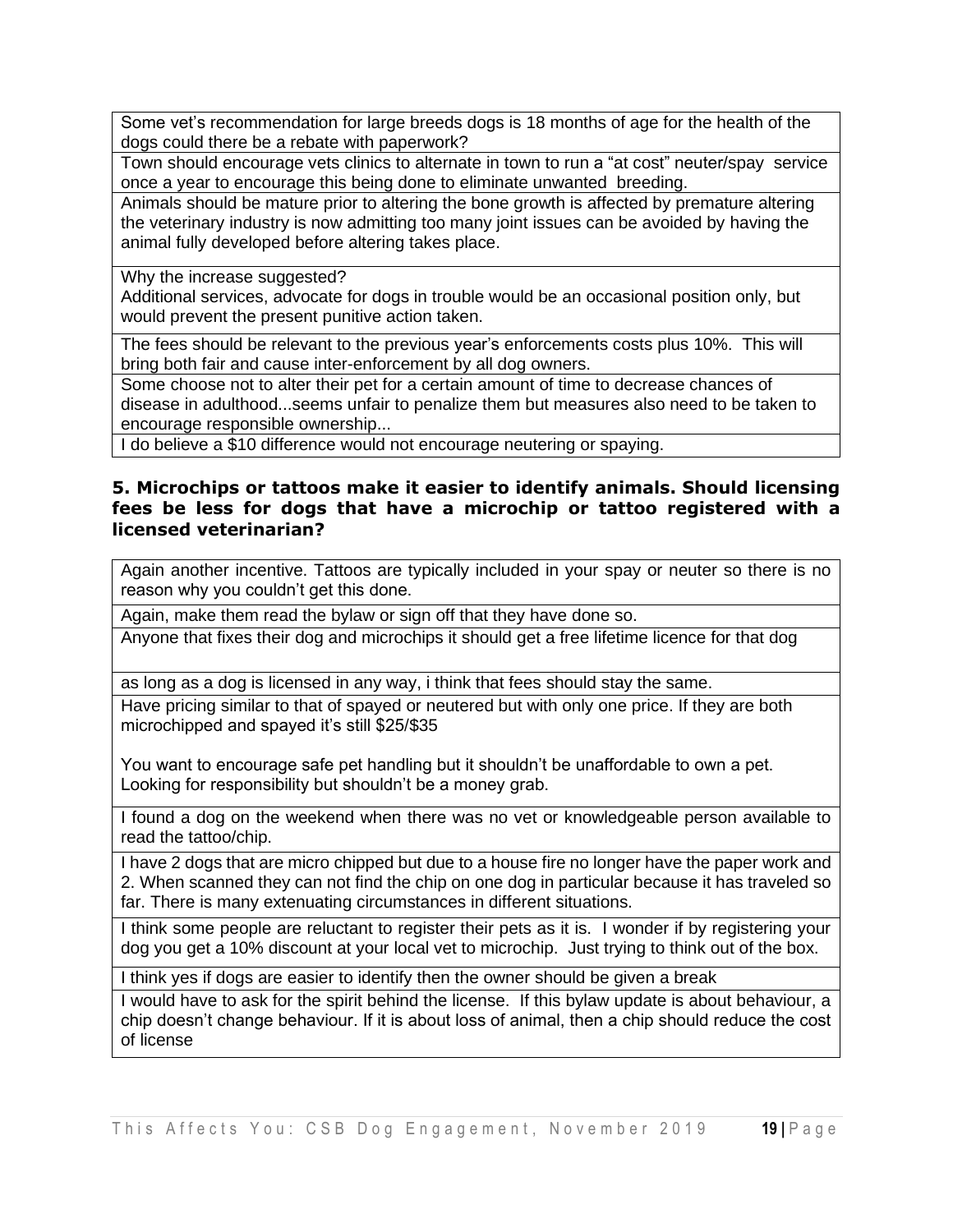If people are being smart about where they are acquiring their pets from, all registered ethical breeders will already have the puppy chipped, same with acquiring one from a shelter 9 times out of 10 that animal already have some type of identification tracking either tattoo or chip done. This in my opinion is simply a backyard breeding issue of people having litters and not taking responsibility.

If that directly reduces cost of enforcement, then yes; otherwise no.

If the owner has taken responsibility and can prove microchipping has been done, yes.

If you pay to have your dog micro chipped or tattooed than it shows you are responsible in following protocol and therefore should be less for licensing.

Is being able to identify the dog for lost animals or to identify those that are aggressive or vicious? Not sure what value to the town this action has.

it needs to be consistent for everyone and the bylaw should be changed to read... "all dogs and cats have to be microchipped or tattooed..."

It would be a good incentive, but I'm not sure if it's fair. Maybe the town could arrange an event explaining how the tattoos or microchips are important, and make a partnership with a licensed veterinarian for getting the microchip or tattoo with a discount.

Less time and resources will be used to identify and return dog if microchipped or tattooed.

Less time finding owners means less time spent on that issue

microchip - expensive, invasive procedure, not always productive.

identification - so is a dog tag. if done, no fee necessary. Be proactive with pet owners. Many can't afford procedures - nor are they necessary except for dog return. 3 days before a gog goes \_\_? from chinook is not enough to find an owner.

microchip gets the animal home sooner, it's responsible ownership

no everyone can afford those kinds of extras

No real benefit to this as far as the control of animals in town.

Our dog is chipped and tattooed

Owner information is not always kept current for either microchips, tattoos or town licenses.

Penalizes persons who cannot afford microchip or tattoos.

That's up to the owners discretion to chip or tattoo their animal. Licence costs should be the same for either

The same as the rest

The town has no right to enforce either procedure but if an owner does it in their own they should be rewarded

We pay for these services at the vet. To have a dog licensed with all of the above should be next to nothing

When they have a town of olds tag, paid for by a responsible owner, they should have been already categorized as a hobby dog or business breed.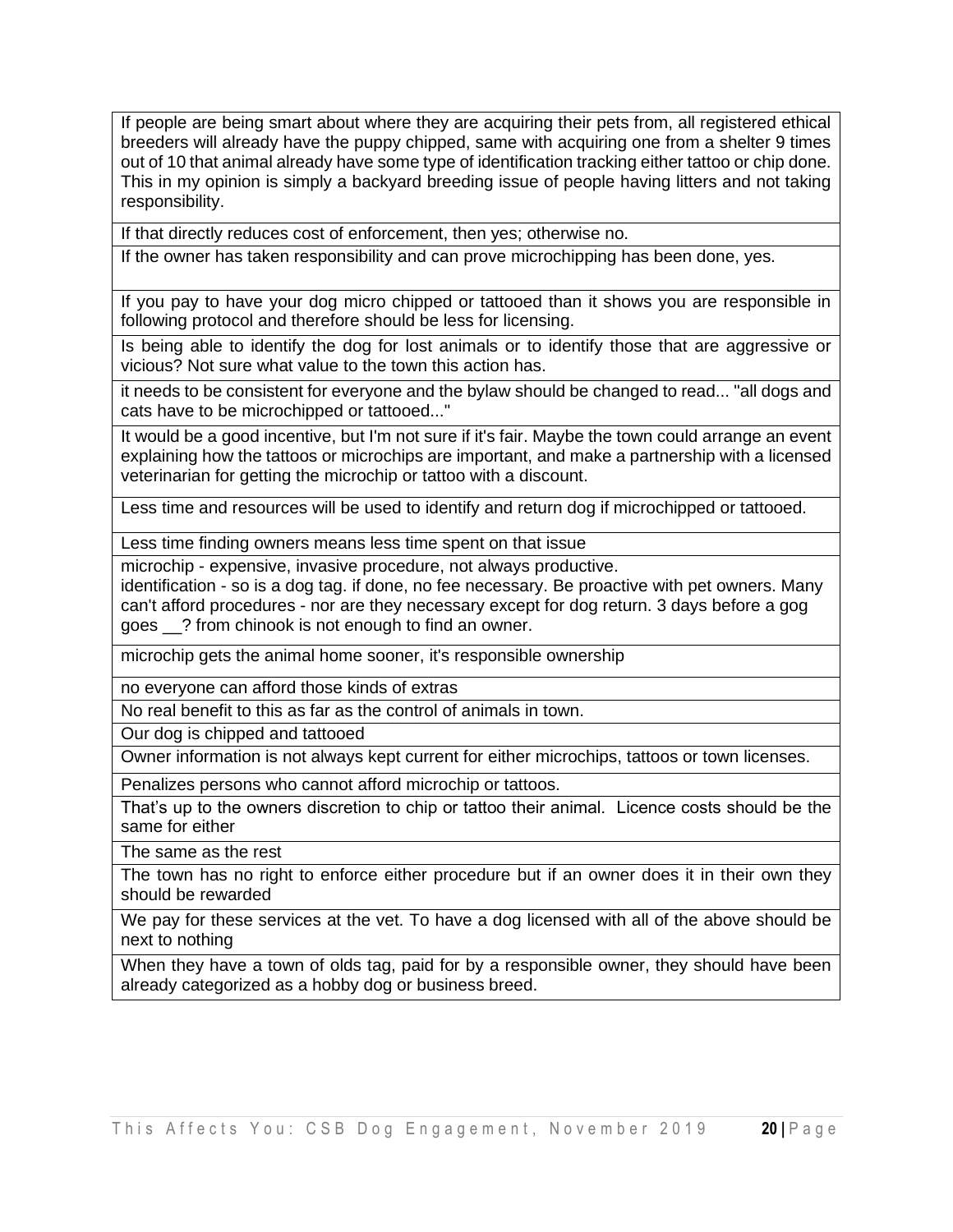Why does it matter if the vet is licensed or not. What if a shelter dog got done in the shelter. Or prior to being owned. How are you going to keep track of all this if records can't be found. I know my dogs are all chipped but I have no idea where my original paperwork is. And what about people that chip their dogs and then move and loose the paper when to. How then do they prove their dog is chipped. Making more work and headache for yourselves you are. The town will have to have a chip reader at the front doors to scan dogs to probe they are chipped if you bring this in. Just lower fees period and people will be able to afford to license their dogs

Yes and current address and # proof of updated information, so many get microchip and not update information = pointless microchip

Yes because owners pay to have them microchipped and tattooed

Yes because the animal will already have a permanent method of being able to locate the owner.

Collars with licenses are capable of being broken off or lost. I've had a dog that was notorious for losing the license tag off of her collar while playing.

You can't penalize the public for what they can't afford, i.e. tattoo. I'm forces to smell post and compost. You have bigger issues.

#### **6. What should be the max number of dogs allowed per household (excluding puppies under the age of 3 months)?**

2 per adult willing and able to see to each dogs health, welfare, energy, emotional and financial requirements.

2 per adult

thus 4 / household

that takes into account a senior dog being replaced by another upcoming dog ( mentoring )

2 unaltered dogs or 3 altered dogs

3 if small breed 2 if large breed

6 dogs per household in an average sized yard in town? Noise issues, feces etc. If someone has 6 dogs, they are most likely a breeder...out of town, no problem, but not in residential communities.

3 adult dogs at the very most.

6 small breeds is fine but I think it should decrease as the size of dog gets larger. Having six 70lb or greater dogs is uncalled for in town. I think there should be a weight category to go with the maximums. 6 small or toy then 4 for medium breeds then 2 for large or extra large breeds.

8 Pomeranians is not the same as 8 Malamutes.

Any more results in pack behaviour.

Any more than 3 creates a pack mentality and no matter the personality of the dog, Peer pressure takes over.

Anything more than this should require a business license.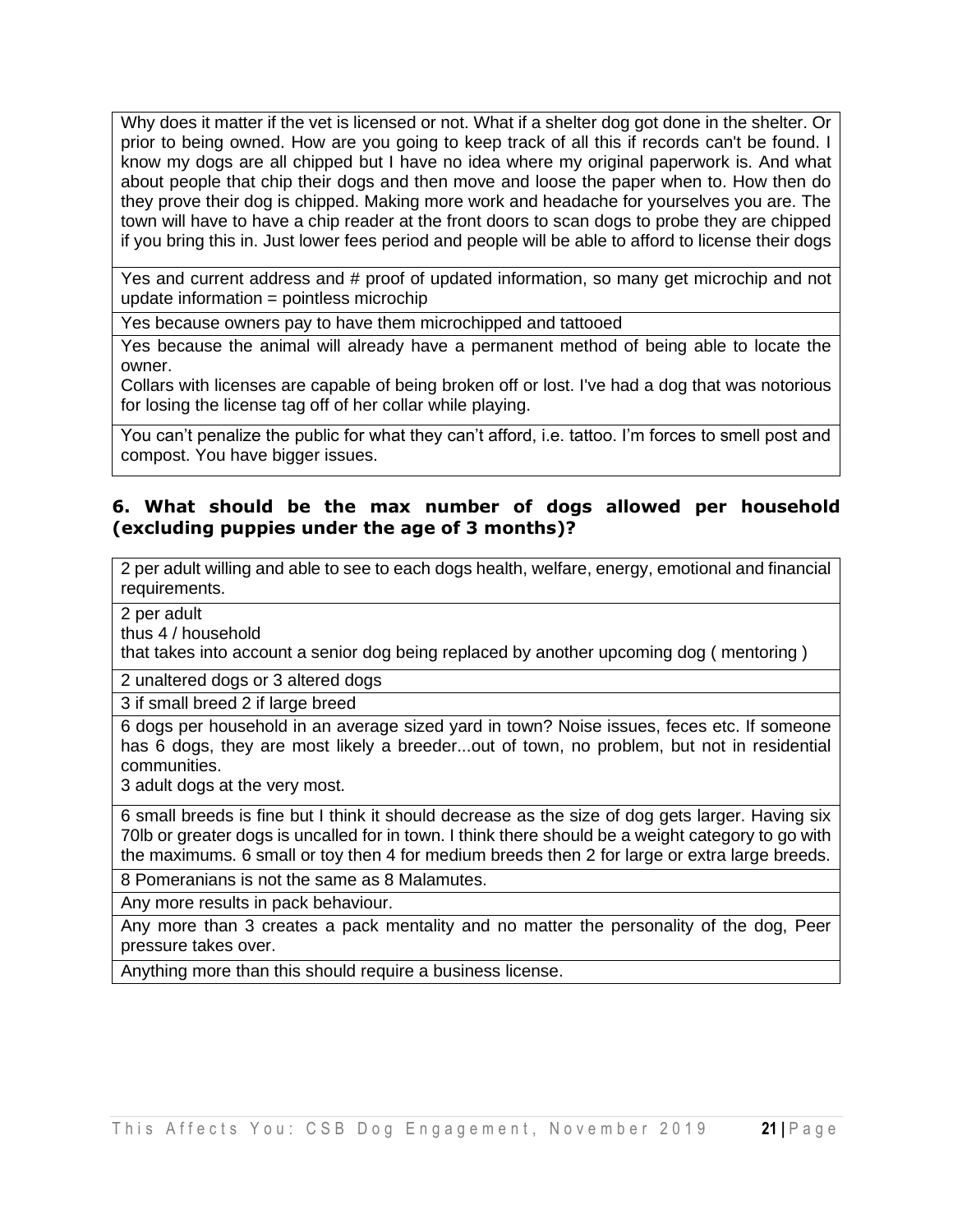As a home owner that edges the municipal reserve I am surprised by the number of dogs walked in the area and especially the number of dogs per owner. These animals urinate and defecate daily in the area and some do not pick up the poop and none can take the urine with them. I am not sure the difference between animal waste and human waste but we would not let human's bathroom wherever they felt like it. The sanitation and bacterial issues of dog waste is not considered fully when we talk about picking up after your dog. I do not know why someone needs multiple dogs in a town household. The smell in spring is very offensive until nature tries to clean it up. I also find it frightening when walking the paths to meet dogs and especially multiple animals.

As long as the animals are well taken care of. Who cares.

Believe if the individual of the household is able to provide proper care and love to each animal and provide safe responsible care no limit should be reached. Some owners cant care properly for one dog while another can care and love an unlimited number. Why penalize the responsible dog owner for the neglect of a few.

Crazy to have more than 3 dogs in a small town lot, even the County has limits on quarter sections

Depending on size maybe. Six Chihuahuas compared to six St Bernard's would have to have different living arrangements

Depending on space available

Depending on the situation. A house with acreage and plenty of room can hold more dogs where as a smaller condo or apartment should be less as space is limited.

Depends on if they live in town or rural property. 6 dogs seems excessive for a typical sized property in Olds.

Depends on the care and facilities provided for the animals.

Even 3 is tough for a single person.

Four per household seems adequate. Any more could deem close to animal hoarding with the exception of puppies or a friend/family member visiting temporarily with a dog(s).

Having dozens of, well cared for, non-annoyance beautiful fur pals in a single household should not be impeded, and care and social health should be the means of measure. However, this is only if all other suggestions I've made, regarding vicious and aggressive dogs, are also ratified.

I believe 2 per person is fair but if there are multiple renter's in a house I believe it should be 2 per person up too a maximum of 6 in the house total after that they are too many too control safely

I have seen people walking 4 of their dogs at one time in the parks and wondered how in the world could one person with 4 dogs pick up the dogs feces (poop)!

I noted this above that I was surprised it's this high. Seems like an unhealthy environment. You may need to asterisk as a mama might have a litter and then after 8 weeks the household would have to be back down to the limited number.

I really don't care how many animals a person wants to share their home with... as long as there's not dog-poop stinking up the neighbourhood, or ending up on sidewalks, and the barking isn't heard, and overall, it's not any bit disruptive to neighbours. And of course, there's been zero incidences of bites and aggression. If it's in your home, do what you want, as long as it's compliant.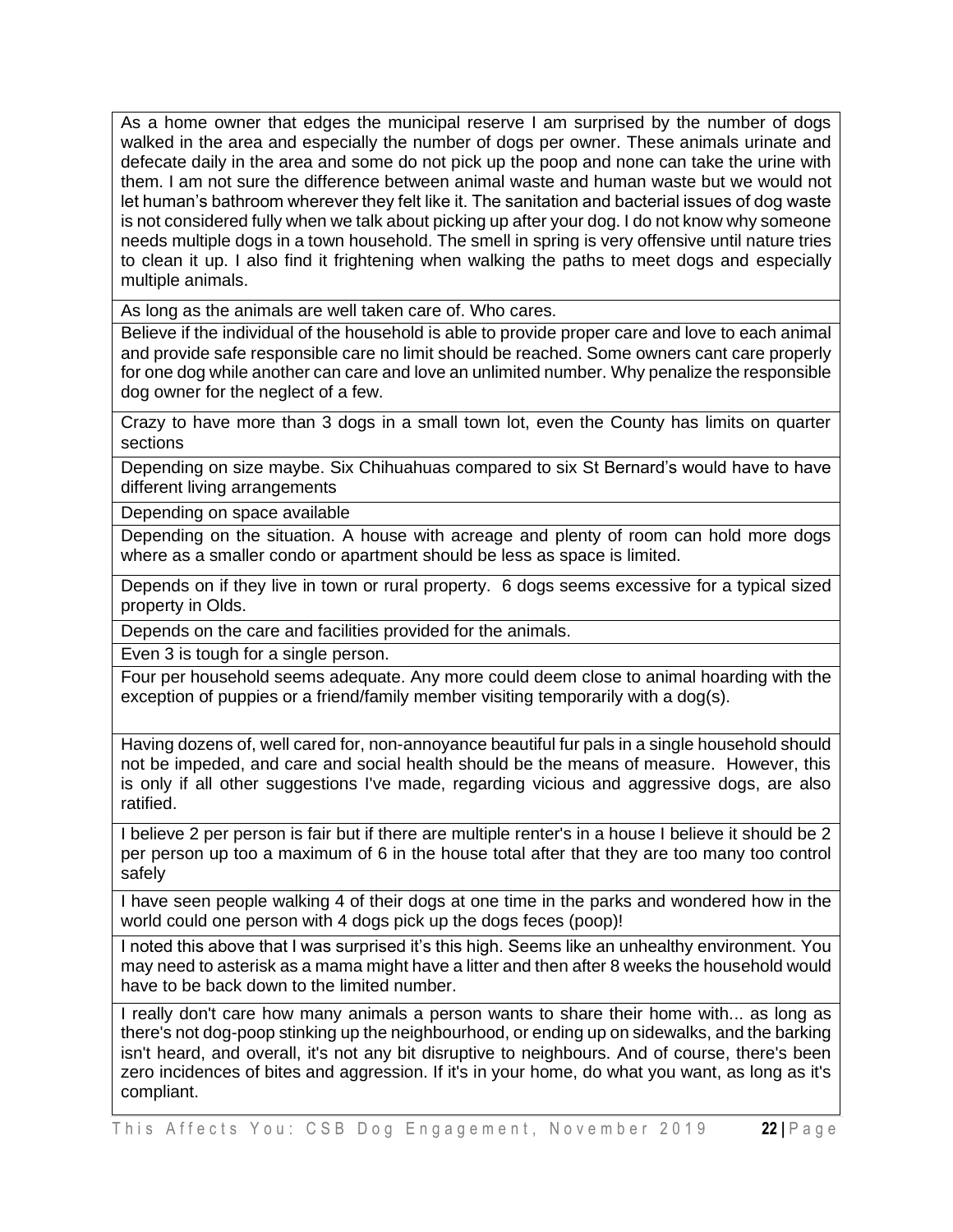I think for a rural home there should be a limit of 4 while a farm a limit of 6.

I think more dogs should be allowed, if a person can prove they are a good owner, spay and neuter, and identify their pets.

I think size of dog should be considered.

Three pit bulls in 600 sq feet is a lot different than 3 Pomeranians.

If a resident wants to have more dogs, they should move to an acreage where there is room for them.

if people/a person have over six dogs in a household, I would consider it a hoard. It's near impossible to properly care for all of those dogs in town. Daily exercise and training would be exhausting.

If this changes to less, it cannot be retroactive to owners who previously have more than the changed amount. You cannot expect owners to suddenly give up their pets. This would be cruel.

I'm not from here and I never heard about having a limit of dogs allowed per household. It sounds strange, if the person wants to take care of dogs, why not? The town should interfere only if the animals are not well treated.

I'm not sure there is a right answer here. Some people can handle more animals and some can't. Maybe limit to 4 but with exceptions that don't require jumping through hoops to get.

It gets out of hand with more than 3 dogs under one roof.

Limit should depend on size of dogs. Total weight limit should be 200 lbs per 1000 square feet of residence. An example would be a 1000 ft2 mobile home could have up to 20 yorkshire terriers or two great Pyrenees dogs.

Living in town does not provide enough space for more than two dogs. No yard is big enough for exercise purposes.

Dogs should be registered and licensed to their owner and the specific address they reside. The limit may be flexible if someone is caring for another individual's dog in their home but on a temporary basis.

This is where bylaw officers should be used to observe and check.

\*Many people in town have 3-4 dogs, why does this need to be changed..

Most yards and houses in town are not big enough to accommodate that many animals in a healthy and secure and controllable way. More than 3 dogs per house is asking for abuse and problems with control (ie. barking and aggressive behaviour).

Must have control of all dogs at all times

No limit most renters are not allowed pets in the town of olds. And that is why I'm relocating my family to Calgary. Along with many others..

Number of dogs should be by size of animal owned

Of course you limit 1 household business licence to a home, even if no customer activity.

One person cannot walk three dogs successfully.

Personally I think 4 is a comfortable number,

I feel if someone wishes to have more than that they could pay an amount of money to have a kennel license.

Pets in need are turned away from shelters.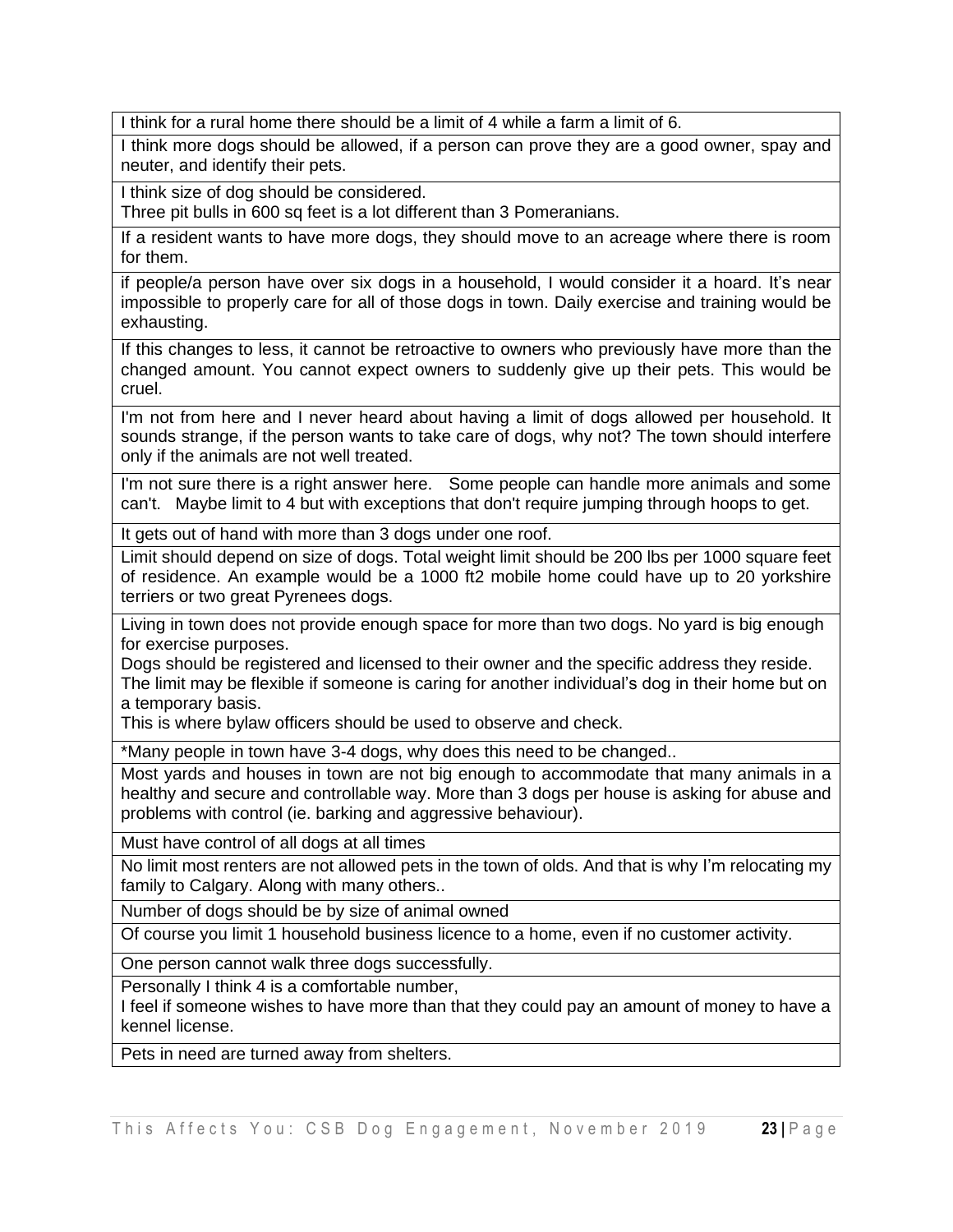puppies exclusion in those numbers is great however it takes time to find good homes and 3 months just seems too little perhaps that should be changed to 6 months

Should be allowed to apply to own more dogs so responsible owners can own more. People who don't qualify should not be allowed to own more in order to prevent hoarding and pull mill situations

Should be based on the accommodations and number of people in the house to care for them - more than 6 dogs should require an inspection of the home arrangements though

Six dogs on one property sounds like a puppy mill.

Six is ridiculous. I lived next to a couple young girls and they had two dogs, the poop was never cleaned up i couldn't sit in my back yard because of the stench. Can you imagine the stink of more than two. Im not talking about if someone has a batch of puppies they plan on getting rid of.

Six is WAY too many, why do people in town need 6 dogs? If they are fostering they can get a special permit from the town but no how can they take care of 6 well and responsible

this is for the health and well-being of the dog as well as the humans. people don't need up to 6 dogs - and most people can't afford to properly look after more than one dog. The smell from one dog not being looked after is sickening - let along 6 dogs.

This should be based on household size and dog size instead of a simple maximum applicable to both a 600 square foot apartment and a 3200 square foot home with a yard equally. Something about pounds of dog per 100 square feet makes more sense.

Three dogs is way plenty (excluding the puppies as you have noted).

We have had one incident in town, honestly this much attention and tax payer \$ is a little sad

We need to be considerate of neighborhoods and recognize that we are not in the country. As a dog owner, I feel strongly about being respectful of those around me who do not need to be disturbed by the actions of my pets.

\* What a person wants should be the limit. As long as yards are clean and no complaints what t does it matter how many you have. Most people in this town are impeccable owners \*Who the needs to have 6 dogs at a residence in town? No one.

why are up to six dogs permitted per household?

knowledge of owner a factor

should be based on size of dogs, facility - inside? outside?

facility, and likely based on evaluation after one dog.

nothing sent to BO.

6? You've got to be joking. is the town pro dog breeding? Frequent letters (1 per hear if not two?) laid on dog - not fair to neighbors or owners, except financially.

Why not, I see families with more kids than that who are more trouble then dogs.

Will there be a grandfather for people that have over the limit now?

You don't own the house. Stop telling people what they can do in their own house. Unacceptable olds unacceptable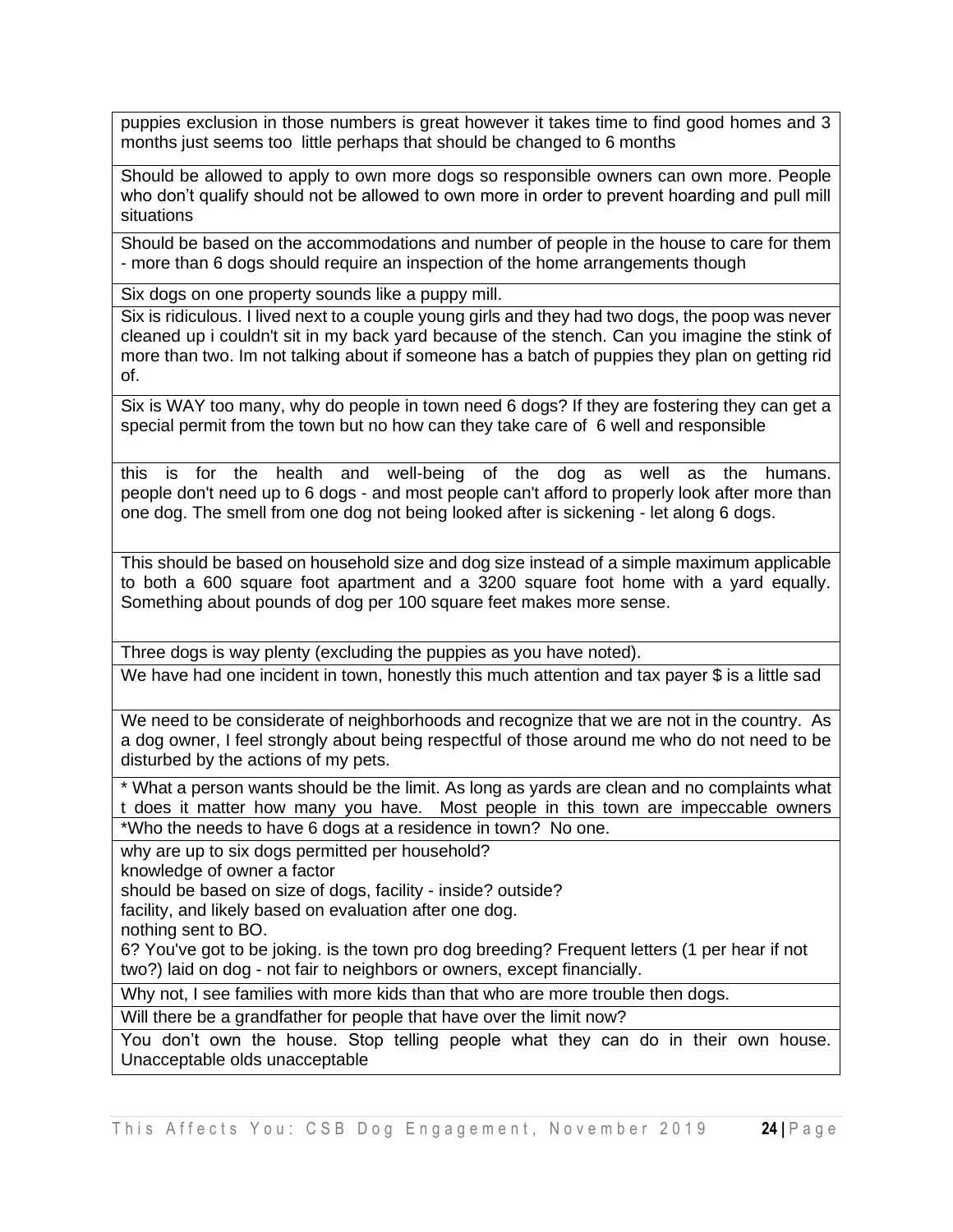#### **7. Should Commercial Dog Breeding operations be allowed in residential areas?**

A business is a business.

A limit of two breeding pairs per residence.

Absolutely NOT allowed in residential

absolutely not. the noise and smells are sickening - not to mention the safety and health of the humans who have to live beside these breeders.

Absolutely not. This is a business with a lot of side effects that may be a negative for The neighbourhood and property values.

Additional inspections and Management needs to be in this. If complaint arise they need to be looked at

And more provision should be made for security

As long as it is within the current bylaw rules. ie. Max of 6 dogs per household.

As long as the dogs well being are being considered. I am absolutely against the new puppy mills know as dog rescuing from foreign countries. Foreign dog rescuing should be made illegal and I will go one further and say they should not be permitted in Olds. Foreign dogs are not vetted properly and carry diseases that have been eradicated here.

As long as they aren't a puppy mill.

Backyard Breeders should have a Hobby Licence in order to keep more than the maximum allowable for the fee of \$500--all neighbors should be informed of this business--Should the Peace Officer deem the hobby a nuisance,(complaints from residents) the license can be revoked at any time

Breeders should be held to a higher standard. They should be providing enough outdoor space for their facility without interfering with the neighbors, constant barking etc. Refer to the behavior of unaltered dogs previously. Bylaw is not around on weekends when we are all out in the yard, and the dogs next door are barking at the fence regularly. I have 2 dogs, and they are not at my neighbor's fence barking.

Breeding small breeds is very different than breeding large breeds. There could be room for breeding small breeds in residential areas.

BUT definitely should be restricted to a qualified breeder not puppy mill type operation (these type of operations should be shut down and fined heavily()

But must be inspected and fees paid

But Only if they are a registered breeder with the Canadian Kennel Club in order to keep out puppy mills.

But they should have to register with CKC and meet guidelines in order to prevent back yard breeders and puppy mills.

Commercial breeding restricted to industrial area.

Commercial breeding requires some special items: it is not an animal control issue alone but rather LUB.

Could. They be put under a home base business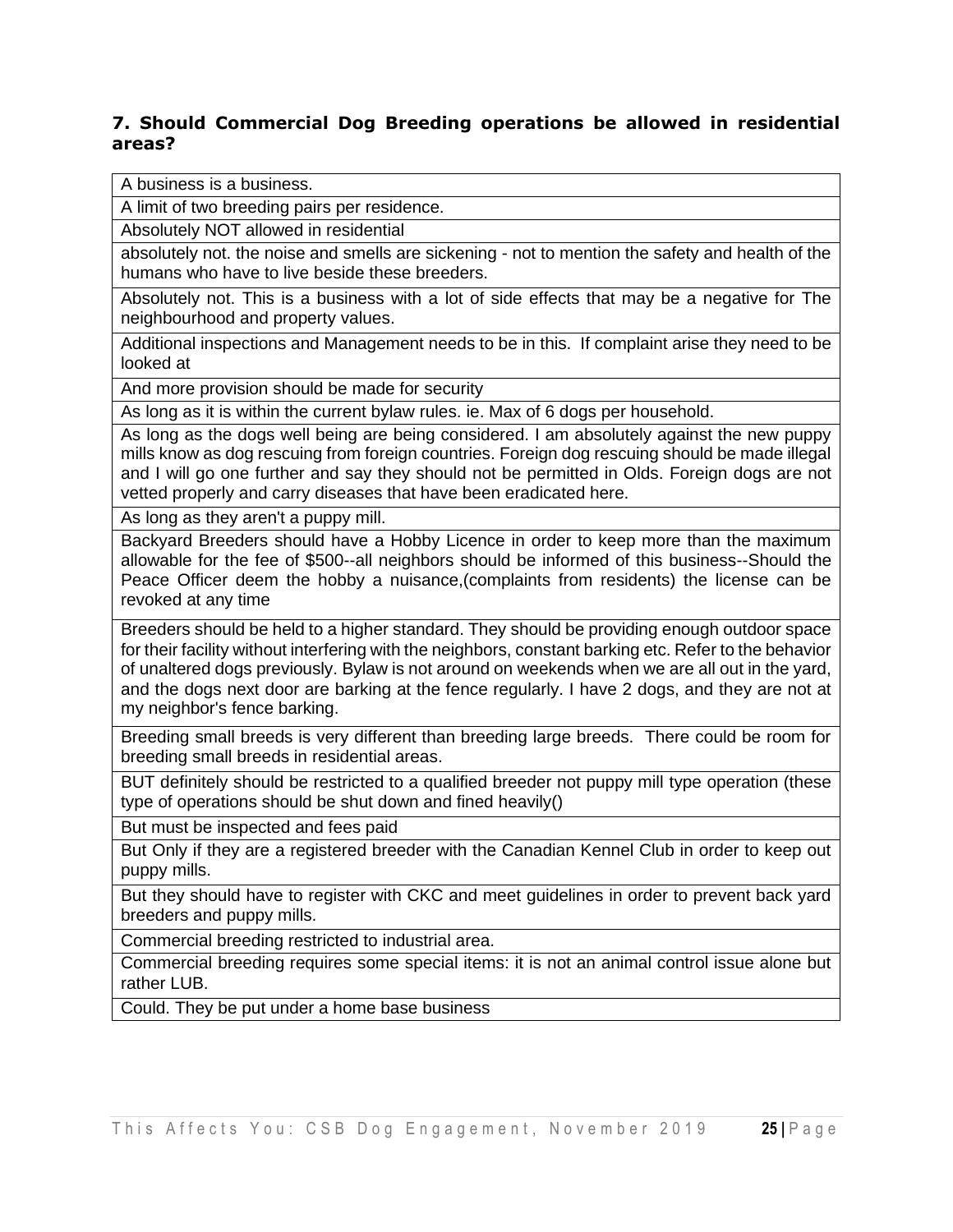Definitely not. Female bitches are generally the most territorial and aggressive type of dog. Allowing breeding in town invites barking and aggressive behaviour of dogs. More dogs are unaltered and there are more problems with defecating ie. territorial behaviour by both male and female animals. Also, the local dog park becomes more dangerous for everyone when you don't know if an animal has been fixed or not. Most times we have any issues with other dogs interacting with ours has been with unaltered males and females. Much more dog handling skills and attention are required when animals are unaltered. All the barking problems we encounter at our residence is due to unaltered dog's territorial behaviour.

Depends if they are clean, noisey etc.

Depends on the size of dog. If they are large breeds known for causing destruction, then no they should not be in residential areas.

Dog barking is bad enough when you're outta town so in town could be deafening

Due to noise issues, the higher possibility of animals escaping, maintaining a facility that helps animals (and people) remain healthy--these are all considerations that I would think might make me lean towards "no" answer. However, I'm sure there are many people who are thoughtful and do a good job in their homes of a dog-breeding business who should not be penalized for those who are irresponsible.

Enough with telling people how to live their lives. If the dogs are well cared for and properly kept on the property, butt out. If they create a nuisance or hazard or are being abused, that's when intervention may be required.

especially not in multi unit residential homes

For the same reasons that I'm not permitted to have sheep, beehives, nor miniature ponies in town. Govern dog breeding under the same restrictions as livestock in town.

hard to monitor, there are very responsible breeders that can operate residentially and there are those that should t have pets or children!

I definitely believe that people should be allowed to have a breeding operation within their home, as that is the best situation for the puppies being part of a family and learning how to interact with in a household which is exactly where they're going to end up once they go to a new home.

I would hate to live next door to someone breeding dogs. The noise would be unbearable. Go buy an acreage if you want to do that. Your bylaw officers do nothing but hand the person that complains a sheet of paper expecting them to document it.

if a dog is being bred strictly for profit, it is a problem. dogs should not be a primary use to gain money, as it is unfair to the dogs and the puppies. i would presume that if a person is breeding dogs for profit, they would not take much time to find the correct living environment for the puppies.

If it is done properly

If it's clean and organized, why not? There must have rules to create a standard and make sure that the animals are well-groomed and fed.

If responsible and does not impact neighbours negatively

If someone is running a proper breeding facility they should have enough area not offered in residential areas for dogs to run around and have different buildings for sexes of animals and ages of animals.

If they are quiet and don't bother the neighbors why not?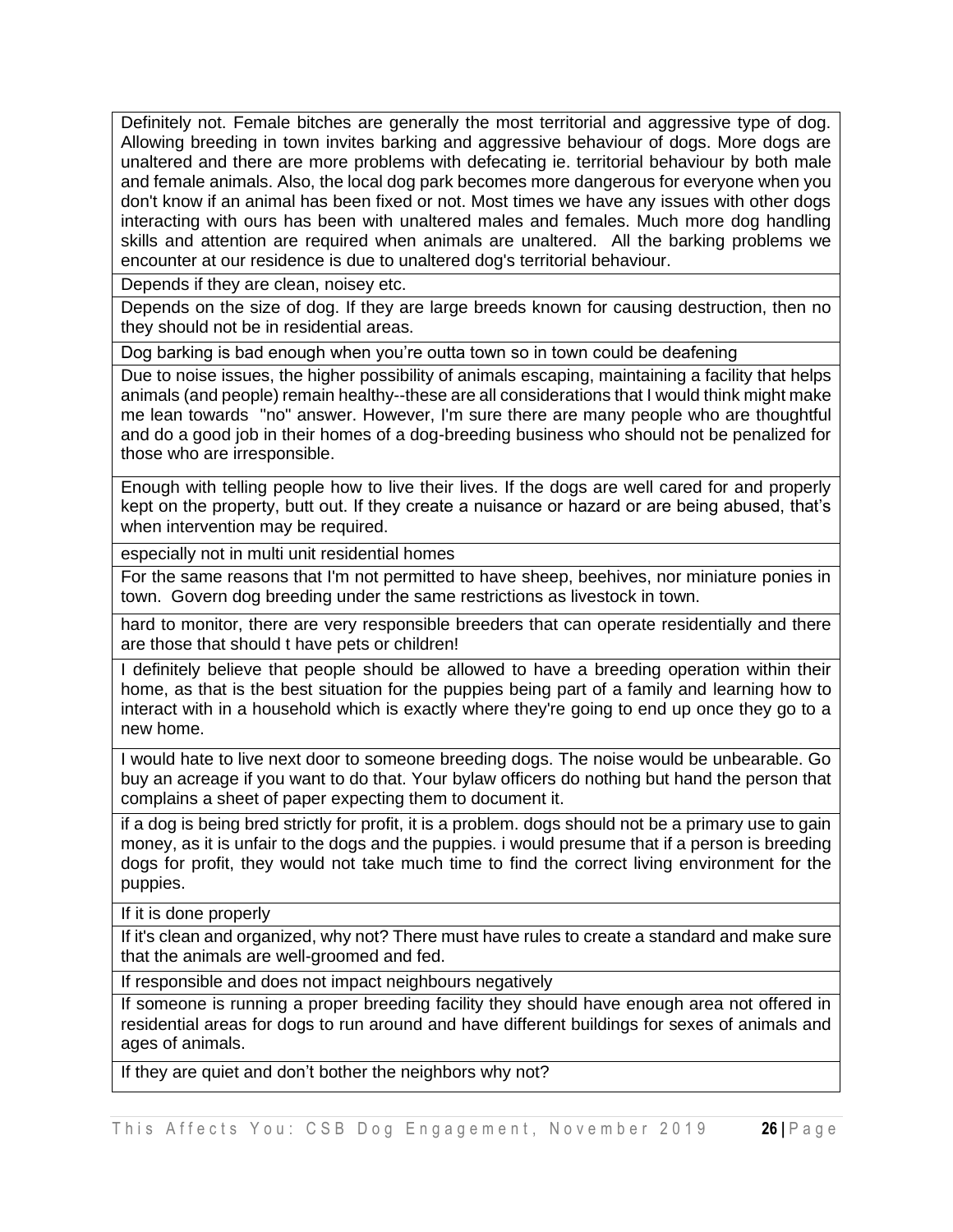Is a guy who breeds his one hunting dog once or twice considered commercial? More than one litter per year considered commercial to me. Less than that a hobby.

It is very cruel to confine dogs in a residential area for breeding purposes. They should have a designated square footage per animal and have a by law officer inspection annually with authorization to see vet vaccination records.

It's a person's choice. Town officials shouldn't be able to take away a god give right of CHOICE

no - we pay the same taxes as the breeder, with no money return.

no puppy mill's and no breeding at all should be aloud in town let other towns deal with breeding regulations and controls

No... just as I'm not permitted to breed batches of chickens here in town, or even have a miniature horse. Animal breeding should be under most of the same laws as agricultural production. And even more so with animals that could pose a risk to neighbours. Example: dogs vs. homing pigeons.

Nobody should be breeding dogs. They are profiting off of a helpless animal. Usually these kind of people are breeding the Bully breeds. Then they can sell them to scumbags, who then breed more and sell them to more scumbags.

Non-commercial / unlicensed dog breeding should not be allowed within town limits either

none in residential

Not unless they are capable of adhering to appropriate biosecurity, safety and space protocols.

only in inside enclosures in residential areas

People who are constantly breeding their dogs should also have to comply as a home business.

Possibly if they are registered businesses and not running puppy mills

Registered dog breaders. Not backyard dog breaders...

safeguards need to be in place for all breeders and it must be regulated

Should require an inspection of the conditions and living setup for the dogs that ensures they get adequate time being socialized, their own sleeping space, adequate room for exercise, and that breeders are following responsible selection practices

So long as standards are defined and followed accordingly. Things like noise issues and cleanliness should be followed.

The noise and the space needed to care properly for these animals cannot b done within town.

The noise of the dogs outside would be unacceptable. Not all breeds bark, but many do.

The title says it all. Commercial isn't residential.

There are already too many unwanted, neglected and abused animals. Backyard breeding should be illegal.

There is NOT enough room to breed animals in town!! Some dogs may have litters of up to ten pups if not more these animals need space.

There should be correct facilities for breeding residential homes are not the correct facilities to breed dogs.

If someone wants to breed they should obtain a facility that is set up and operate as a business as such. In commercial zones not residential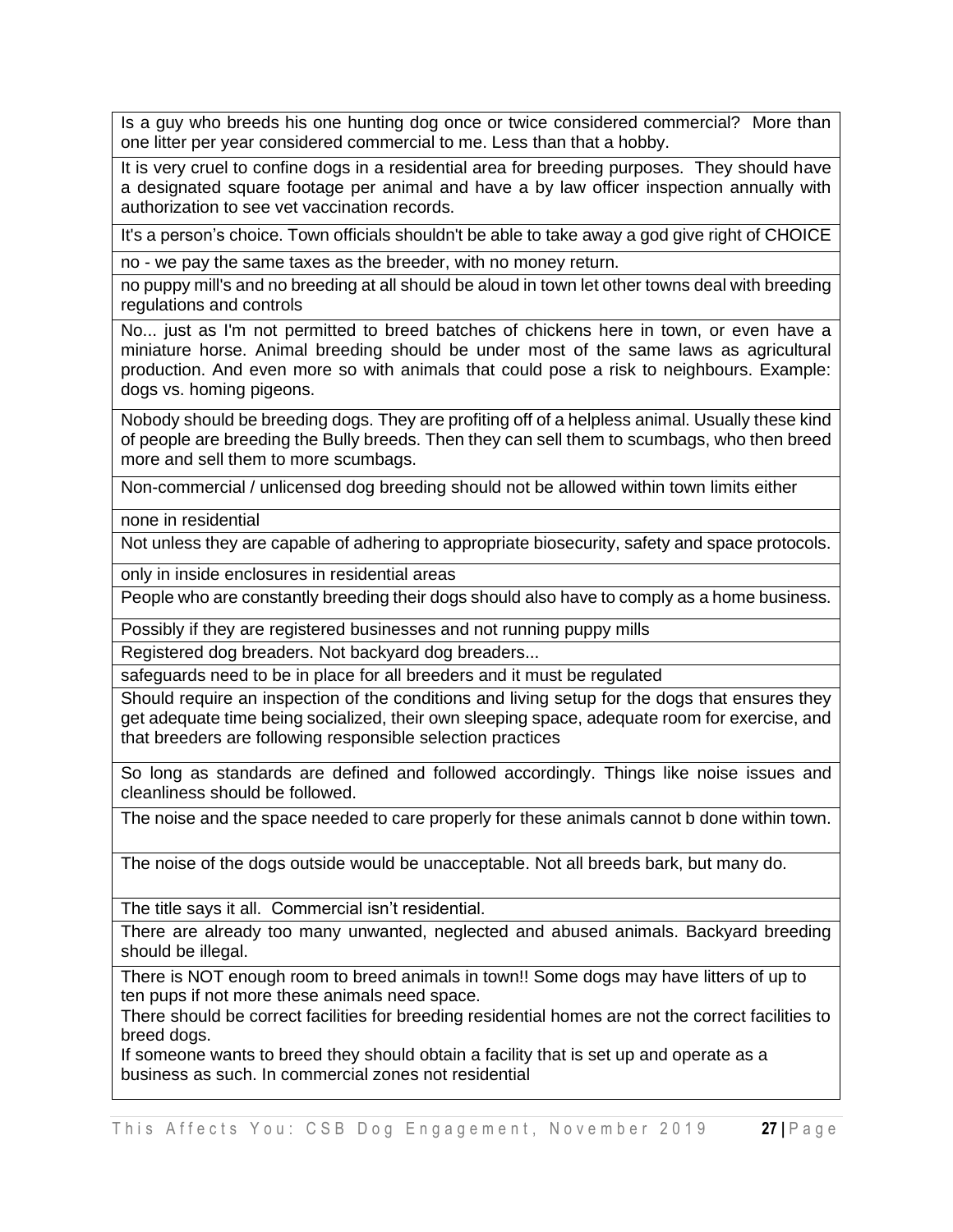They are too noisy.

they should have different licencing for a breeding and rules

this falls under business designation and should be regarded as such.

This is how the ckc pure bread dog club have operated since the very early days. Ckc members breed and raise pure bred dogs in their homes. We do not want to commercialize dog breeding that would be tragic.

This needs to be more in depth. As in a single family unattached dwelling, with suitable yard space.

Those activities should occur in industrial or out of town spaces. Again, same response as the number of dogs in a home- there is no reason there should be that many dogs in a home in a residential area. Our spaces do not allow for the needs of so many animals and still allow for a level of community respect.

To licensed breeders who are responsible

We allow people to have farm animals in town ... what's the concern here? As long as the area is clean and well kept I don't see why this is an issue

Where else would they be? Animals being breed should grow up in a family environment, would you rather they were locked in kennels and left alone overnight while the breeders went home? This question is ridiculous and I hope that is not a consideration.

If someone wants to run a breeding operation from their home they should be under the same regulations if someone wanted to open a hair salon in their home. Neighbors are notified and can object if warranted. In our neighborhood someone wanted to have a salon and we were sent a notification that it could cause more traffic, so Neighbors objected and it did not happen.

why are there commercial dog breeders or dog breeders at all - there are SO many animals in shelters WAY TOO MANY ... when those numbers are at the minimal, then perhaps dog breeders would be needed

Why not

With business license and proof they are registered with a CKC, UKC or AKC and are responsible breeders. This will discourage people from breeding backyard. People should not be allowed to just breed 'pure breed' dogs with out registration.

With everything else we allow in this town why would we be worried about dog breeders?

With permitting - is that an option?

Thus allowing the Town to be aware, and can check on progress, etc..

Yes as long as the residence is set up to properly handle the dogs.

Yes under these right circumstances. Random checks to make sure the animals have enough room and aren't just living in kennels in a puppy mill.

Yes, if the dog is not deemed vicious.

#### **8. If Commercial Dog Breeding is allowable in residential areas, how many litters per year should be allowed per household?**

A dog should only have one litter a year

Again your wording reflects dogs should be raised commercially this is not how our bred dogs are bred.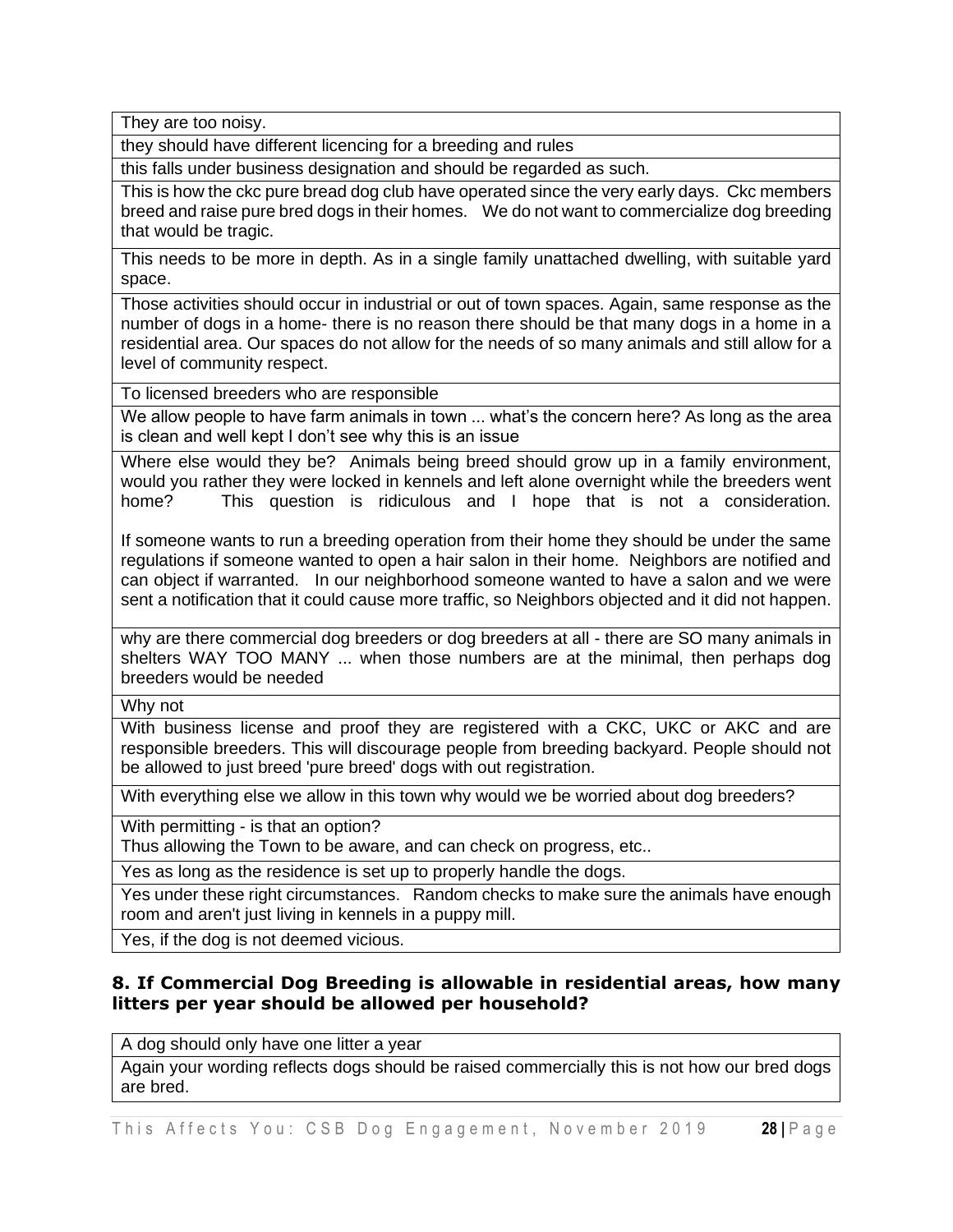Again, commercial dog breeding is a business. Litters are sold for \$500. to \$5000. a pup. These funds are usually cash income with no records kept. Ten puppies a litter, with an individual looking to make money, not be a responsible dog owner.

As long as they stay under the required number of dogs per household, have licenses for each dog as well and a Town of Olds Business License, I don't see why a number needs to be included.

Breeders should not be allowed in town limits at all.

But each animal involved should be fully vaccinated and microchipped

But should be spayed after a specific amount of litters.

but should register free to town to keep track for later use if needed.

Depends on how many registered dogs they have, ie. 3 bitches then that will vary... but 1-2 litters per year

Fine line between puppy mill and responsible breeder.

Hmm, should the government be allowed to dictate how much money a business is allowed to make... When did Olds turn into Beijing? Again, none of your damn business. Butt out.

How would you monitor this? Do dog breeders currently require any sort of business license? If they do, is it reviewed annually or semi-annually? Are they required to report the number of litters they have/year? Unlimited litters/household=puppy mill

If there are any bylaw complaints against a breeder (eg. barking etc), will their license be renewed? Higher fines for breeders are needed.

I do not agree any commercial breeding should be allowed in homes so the answers are irrelevant that are listed but I had to choose one.

However there is no allowance for private breeding if the definition commercial is used. "Backyard" or "home" breeding shouldn't be allowed in a residential zone and should also be monitored and enforced.

Breeding regulations are in place for breeds by organizations (kennel club etc) and someone breeding out of their home is unlikely to be following these breeding regulations.

I do not think breeding should be allowed in town, however, more litters per year means more chance of puppy mills etc. and out of control animals. A dog should not be bred more than 3-4 times in its life and 1-2 litters per year per animal would mean that it is open for only up to 3-4 years of its life. This is reasonable for females and good breeding practice. More than that is asking for problems again.

I don't think commercial dog breeders should be in town. Hobby breeders (1-2 litters) only.

I don't think this should be allowed in residential areas

I don't believe dog breeding should be allowed. There is an epidemic of unwanted, homeless dogs and until we don't, we need to put a stop to all dog breeding. This question doesn't give me a zero litter option???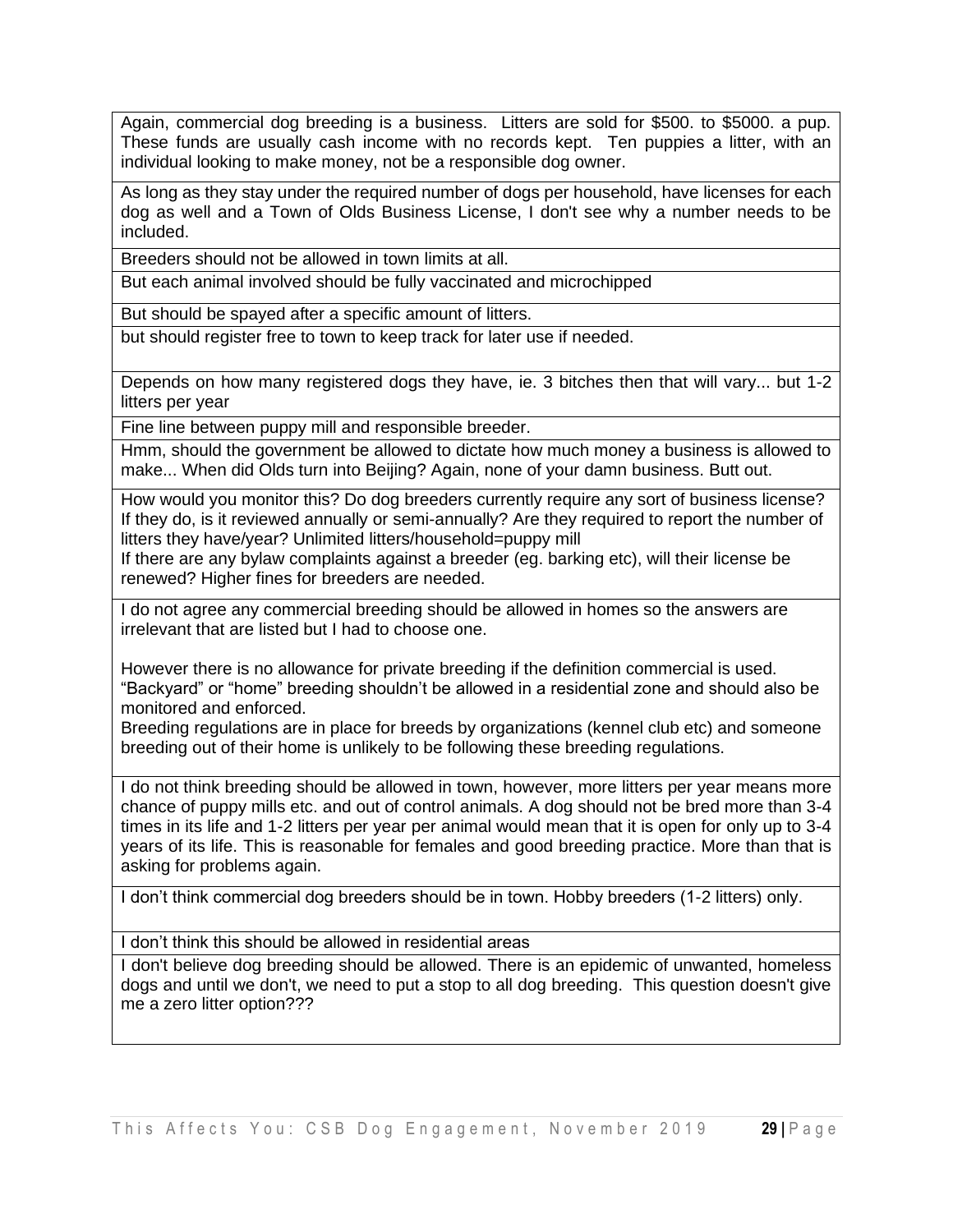I don't think you can put a number on an amount of litters per year as 1 breeder could have three or four Bitches, depending when they're coming into season when their last season was, how old they are, whether or not they have found the right stud for that female is going to play a huge role as to when that Bitch will be bred.

I breeders could have five or six letters in a year, and then have zero letters for 2 years. Every situation is going to be different, I believe the biggest thing is going to be the quality of breeders that is more the thing that needs to be weeded out.

Such as only allowing CKC or other entity registration, where are all of the dogs are being Health tested to ensure that quality puppies are being produced.

I feel it should not be allowed.

I guess this would all come down to the allowed amount of dogs

I really don't know how to answer this, since we know that the dog breeding in question here isn't dachshunds or tea-cup poodles.

I said 1-2, but if it is treated as a business then I don't think you can regulate that, but when they apply to have their business they should have to state the number of liters they will be expecting to have each year.

I think this question is not important.. but I don't believe dogs should have more then one or two litters a hear...

I would answer 0 if I could.

i would keep commercial breeding to a minimum, as there is an issue with how many dogs are in shelters, and if we increase the amount of dogs in the world by a fair amount, the dogs in shelters could face very unsettling situations.

It all comes down to respecting your neighbor. If you're a breeder you need more room then a small back yard. So more then 1-2 litter could lead to noise, smell and a mess that the neighbors have to view.

It will depend on how many females the household have. I think it should be 1 litter per year per female, so the female is not overused which can harm her health in the future.

It would also depend what was deemed safe for that animal by a licensed veterinarian.

It's not about litters per year, it's about livestock production being permitted or not. There are many more species that would be more acceptable to neighbours than dogs.

Should be no 0 occur

exceeds suggested 1 or 2 dogs

The question is irrelevant - there should be no breeders in residential areas.

no breeding at all in residential

No one needs to breed more than that in a year.

None at all!!!! Not be allowed. The local shelters are already overflowing with dogs. NO MORE BREEDING

I want to click on zero for the above options but won't let me.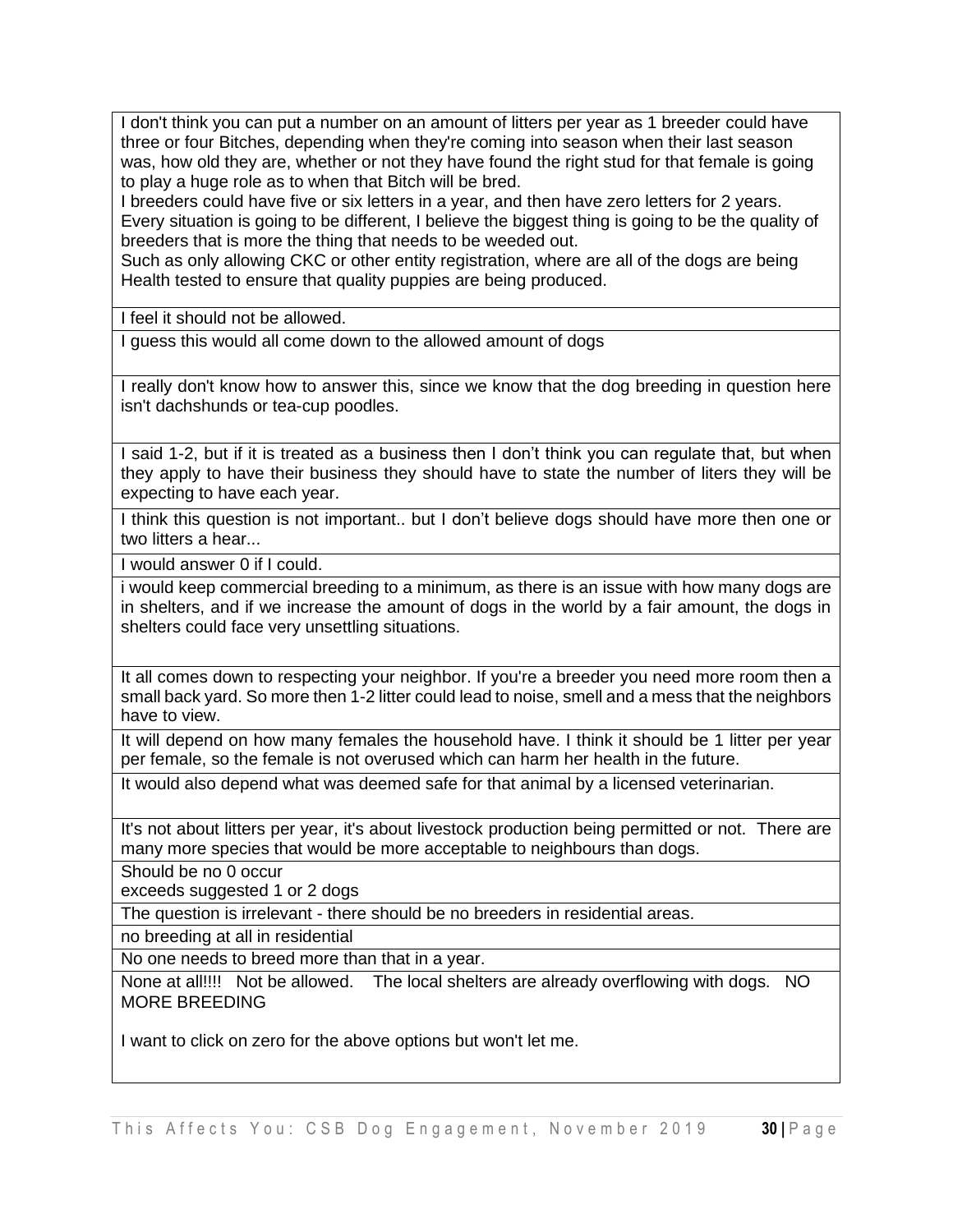one, preferably none

one if for personal replacement of a dog or two NO multiple litters

Only if a registered business as a official dog breeder. Puppy mills must be shut down!

poor dog-moms that have to endure more than one litter per year - when does it become a puppy mill?

Same as q7. Standards should be defined and followed.

See answer to 7.

Should be based on an inspection and the breeder should be able to prepare a written plan that outlines who is responsible for making sure every pup is socialized and cared for, has adequate living arrangements and veterinary care

Should not be allowed

Should not be allowed in residential areas.

Shouldn't be allowed. By the way, there is no option for 0.

Shouldn't be an animal control issue: who write this stuff?

Still think dog breeding should be commercial industrial not in residential use areas.

That varies for the amount of dogs they have for breeding. How many go into heat at a given time. I think as long as they are ethical, this question shouldn't even be asked.

These questions are all good, but what is the real question or problem here?? If noise problems, then there should be an ability to report and respond to that. If noise is the problem, then once again, limitations on dogs is a great idea. If unkept yards/homes is the issue then there should be opportunity for reporting and response. Does the town require more authority to make these decisions (seizure of animals, fines for unkept yards).

They are going to report them all anyway

This is also a question with limited information ... how many females is the breeder allowed? Dogs can have litters once a year is safe ... so if there are say 5 females in the household then the answer is 5

And as long as a licensed vet ( clearly not in the towns payroll) has no concerns then what gives the town the power to make such decisions ?

This question would all depend on how many dogs were allowed .... 6 dogs for example ... 5 females and one male .... that's a potential if 5 litters one year and zero the next , It's not as simple as how many a year and I don't believe the town not many residence are educated enough to answer a question such as this

This should be determined by the canadian kennel club not us ignorant home owners

This should come with recommendations from veterinarians on what is safe for the animals but also won't cause additional disturbance to community/neighbors.

This shouldn't be legal as there's many a dogs to adopt

This would be dependent on the number of females the breeder has in their program. That being said they should only be allowing a bitch to have 1 litter per year beginning at age 2 years or or the contract of the contract of the contract of the contract of the contract of the contract of the contract of the contract of the contract of the contract of the contract of the contract of the contract of the cont

I have selected 4 litters as my response assuming there are 4 bitches.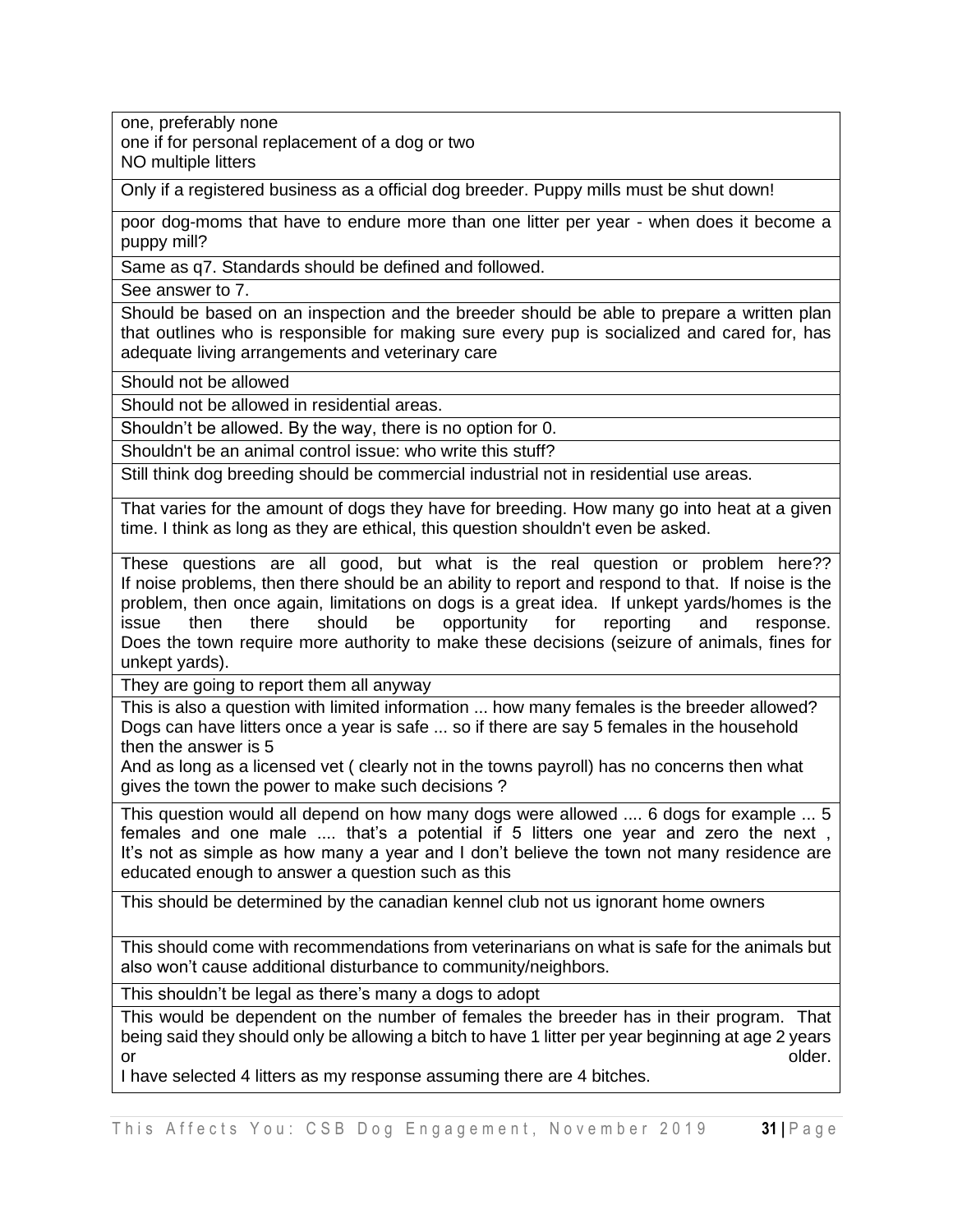What does it matter. A good breeder or person will not over breed a dog. Put this in and one. How do u prove it's the same dog being bred

With no complaints from other residents due to noise (barking)and or sanitary conditions. If there are issues the number then become even more restricted like 0 due to poor performance.

Would need to understand the dog breeding pros/cons in more detail in order to provide a valid response.

You cannot limit the amount of litters as it isn't up to the municipality. Unless there are complaints then investigate them

#### **9. Should Dog Kennel operations be allowed in residential areas?**

A limit of 200 pounds of dogs allowed per 1000 square feet of residence which also includes those owned by the resident and boarded.

Absolutely not allowed in residential no business operation in residential

opens the door to issues unforeseen

Again I think you are unable to provide the appropriate suitable space requirements in a residential area.

Again where are you going To put these dogs? Isn't it better that they are at someone's residence so they can keep an eye on them 24 hours?

Again, the noise issue. Your neighbors don't want to hear that all day.

Again, this is an issue for the LUB, not community standards/animal control.

Again. A PERSONS CHOICE. A BUSINESS. Is the town really taking away business now

As in previous answers. The smell, sounds and now added traffic to a residential neighbourhood would be better suited for a commercial area. If the decision is made to go ahead with it. Then they should have to have a business license, sign showing its a business, preset number of off street parking for customers, posted in paper for people to have their say. This should be reviewed on a quarterly basis for 1st year and 2x year for 2nd year then yearly.

As long as the setup is clean and well-run, and not disturbing Neighbors I wouldn't have a problem with it

Barking would be an issue, dogs encourage other dogs to bark

But only two or three in Olds at one time. And limited availability such as five boarding dogs or less.

But should be under more rules and a way to revoke if there is a problem

but the number of dogs must be 5 or less

change to number of hours - 72 consecutive hours, to accommodate weekend vacationers / trips

Definitely not. constant barking, odours

all kennels should be the outskirts of town

Depends on size/number of dogs maybe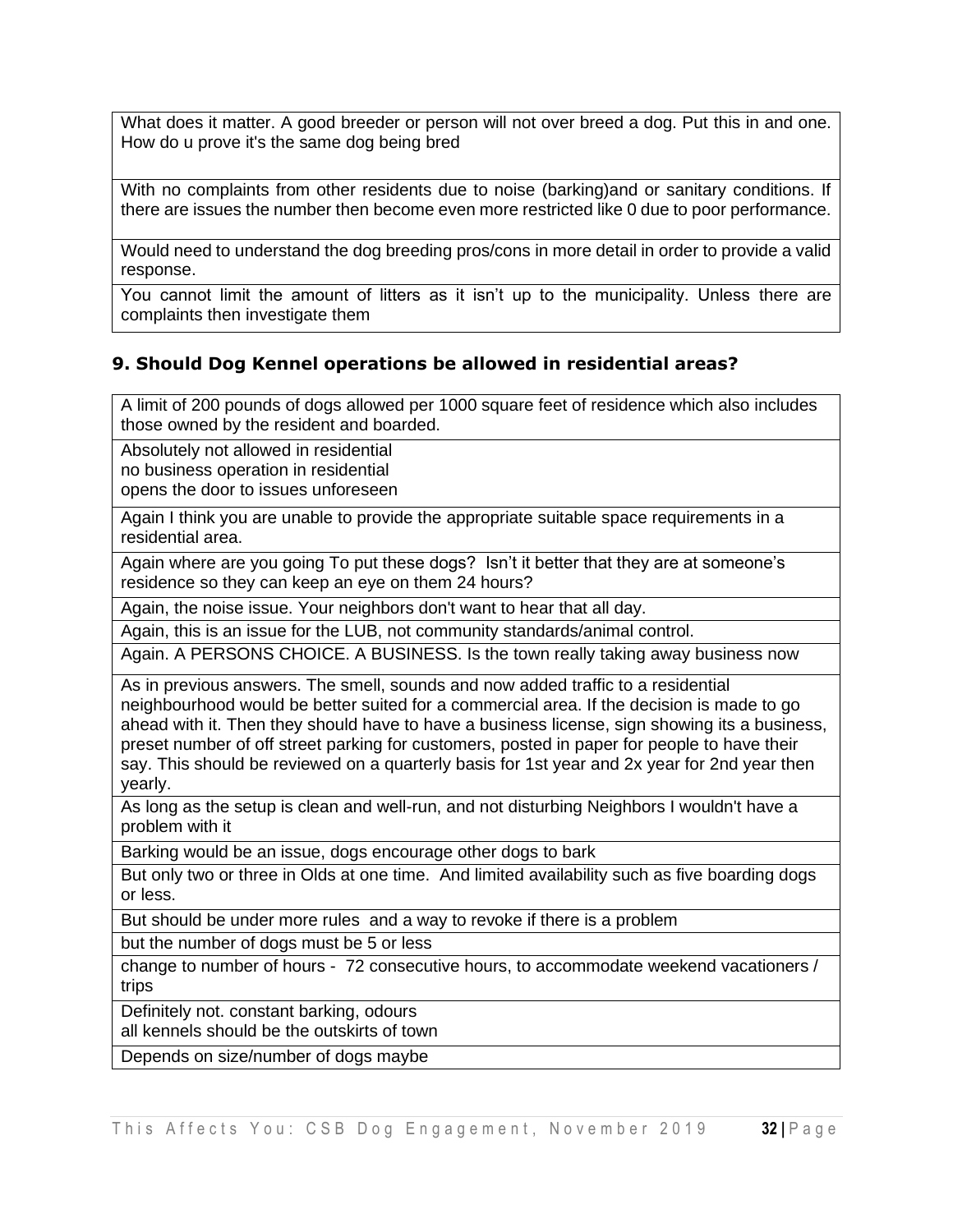Doggy day cares are great but kennels are different in terms of how long the dogs stay. This type of business should be left to the country and/or industrial areas of town, not residential.

dogs can be loud animals, and they need a lot of space. i just dont think that a kennel would be best fit in a residential area for those reasons.

For 1 - 2 dogs only per household unless in commercially zoned area.

Home base business

How the heck does anyone have proper pens and runs and exercise areas - large enough to properly accommodate dogs in a residential area? Not even feasible.

I believe that a kennel in residential areas has the potential to be very loud which is unfair to neighbouring houses.

I would not want to live next to something like this.

If the dog is not barking all day every day.

If the guidelines are properly followed

Is there a tax payer in the Town of Olds that would want this next door? No one in Town limits wants a breeder, dog business or kennel next door!

It could be too loud for neighbours

It drives me mad to hear just one dog constantly barking. I cannot begin to imagine having to live next door to a boarding kennel. Even those a couple of streets away would hear the noise.

it is a commercial business, therefore it should be in a commercial zoned part of town that has 24 hour care and appropriate indoor and outdoor space

It must be regulated to create a standard and make sure that the animals are well-groomed and fed.

It would depend on land space available and amount of dogs being "kenneled" at one time.

Kennels ate noisy and smelly.

Limits of three dogs is needed.

Provides an opportunity for dogs that are in unfamiliar situations to bark and cause noise. Greater opportunity for dogs to be unfriendly when in nonfamiliar environments.

\*situations on individual assessment basis by someone who is knowledgeable - not a BO. Time should be limited to rehabilitation needs.

suggested conditions - outside your house? Next door?

Location and time are huge factors here.

No, too noisy.

No. Not outdoor ones anyway. Smells and barking are my concerns.

Noise levels should not bother neighbors.

Once again, in town yards, not enough space. Space, noise, feces.

Out of town limits is fine but noise issues would be in effect residentially. There is already dog barking issues in our town!

Same as above. Dogs are expected to be well cared for and not create a hazard or nuisance. Besides, how many people in Town have properties large enough to house a couple dozen kennels, let alone dog runs?

Same comment as commercial breeding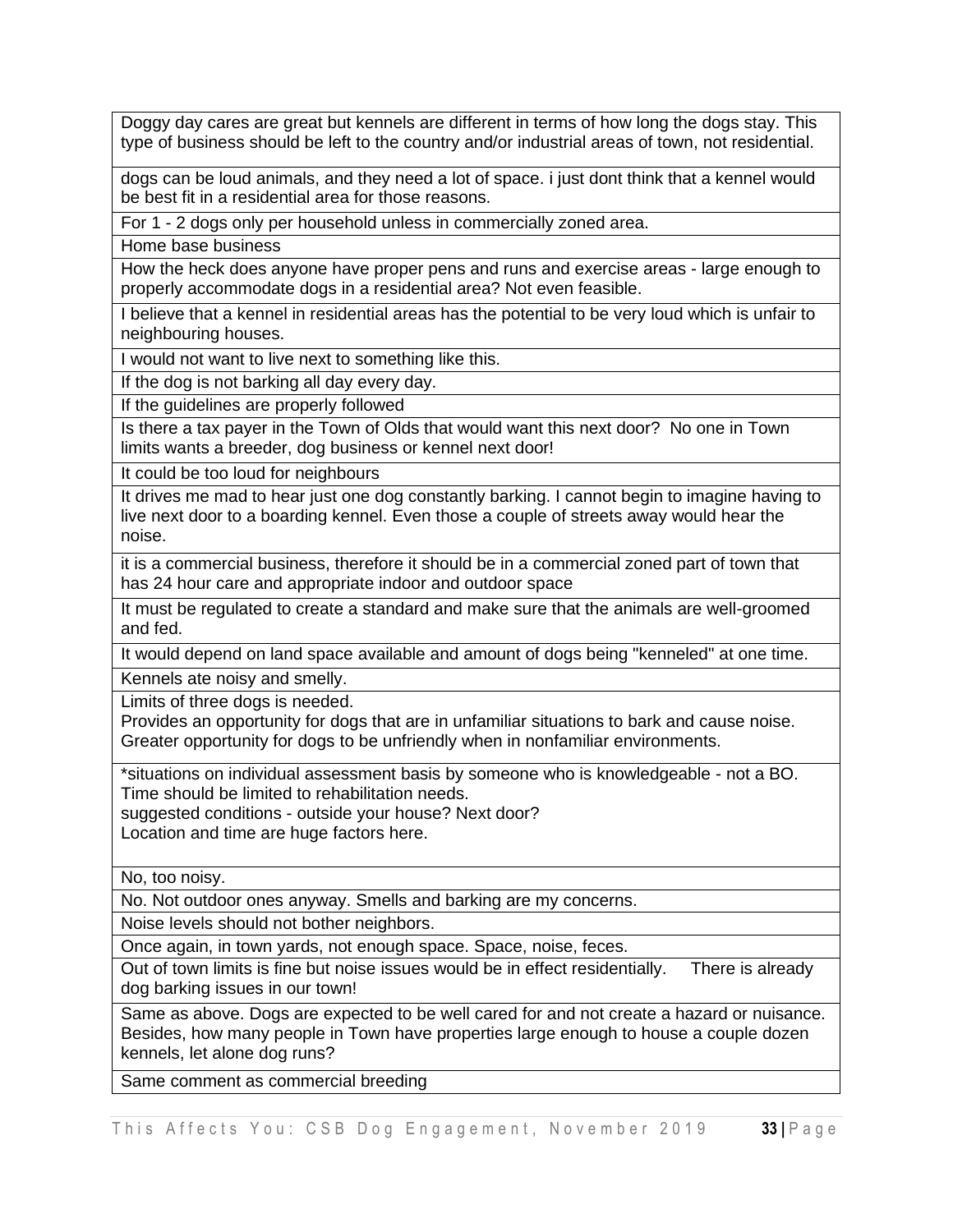Same rules as other livestock.

See answer to 7.

This should not be a residential operation.

Smell, noise and mess

There should be a maximum in place for the amount of animals being kennelled in residential areas.

Too many dog barking is disrespectful of the enjoyment of backyards. We need to be mindful that we are not in the country and that people have the right to enjoy their neighborhoods free of continuous barking.

Unless it's a situation where it's only 1-2 dogs at a time. Since that's how many dogs an average household would have.

Why not.

With a Low limit to number a dog s, dog sitting with one night stay home occupation business ok, but larger business operations should not be in residential.

Within a limit, 3 dogs per household would still apply to kennels.

We already have design problems!

#### **10. In what circumstances should the Town of Olds enforce that a Dog to be euthanized?**

2 separate bits of severe nature; and should be accessed by a behavioural veterinarian, or a panel of canine Behavior experts.

A behavioural specialist like Ceasar Milan should be treating the animal to see if behaviour and temperament can be changed.

A dog which causes severe injury to a person cannot be allowed to continue to live in town. The option to euthanasia is to move the dog out of Olds.

A professional dog trainer should assess the behaviours and determine if the behaviours can be addressed while maintaining quality of life for the dog, determine the reason for the incident (self protection, guard/hunting instinct, natural temperament), develop a plan including environmental modifications, neutering, and training, and/or rehoming with a more suitable and experienced handler/environment. If the interventions required would significantly impact the dogs quality of life then euthanasia should be considered.

A vet or professional animal behaviourist should make this decision.

A veterinarian is not trained in behaviors or behavior adjustment training. What a dog does at a vet is not the same as what the dog does at home. Vets are not a realistic choice for someone to deem a dog unfit.

\*Can this even be enforced?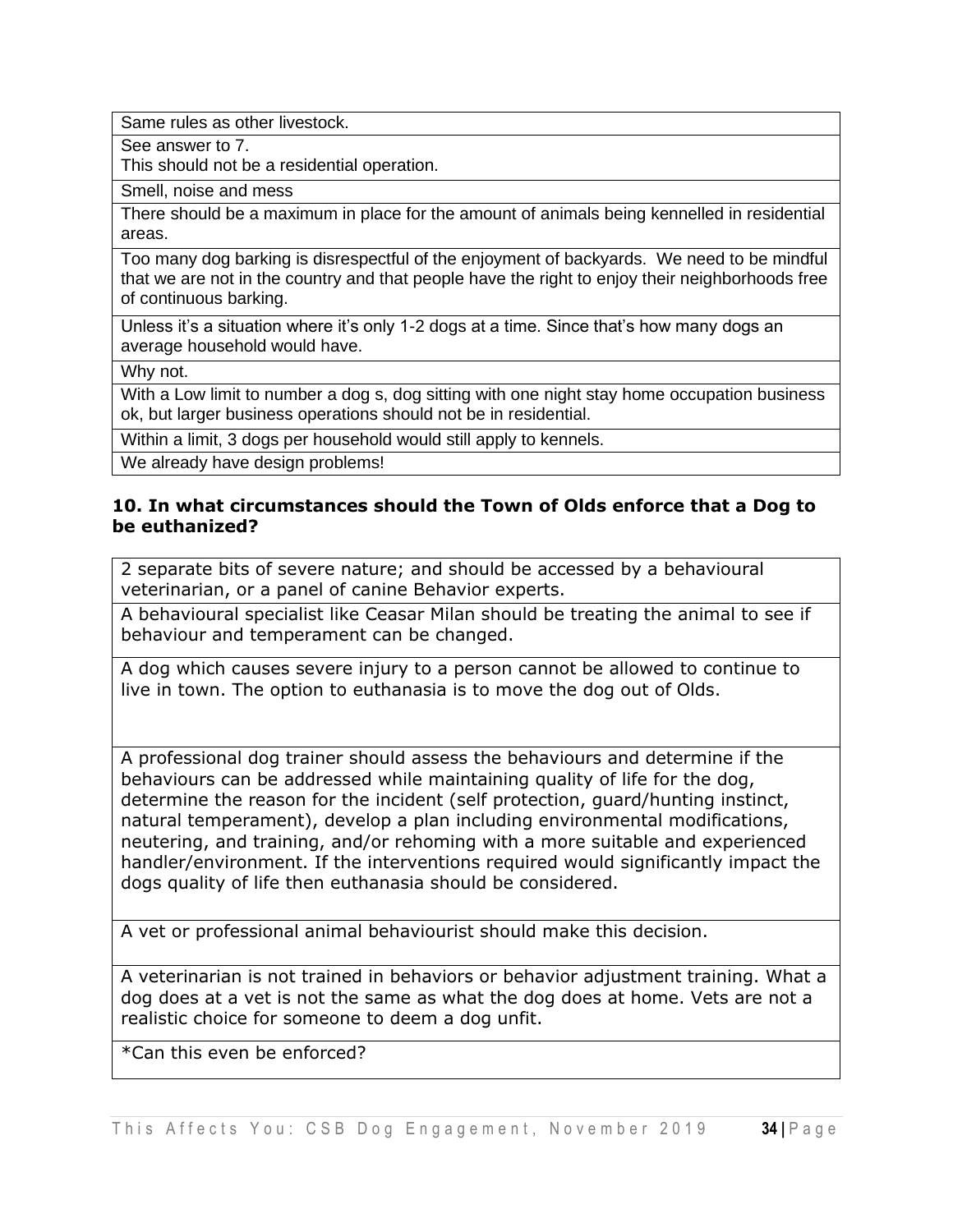Any aggressive dog should not be allowed in Olds.

Any severe injury caused by an animal is a cause for concern and the dog should be removed from a residential and potentially euthanized.

As for definition of "bite" and "severe injury" Laceration could be more clearly defined by size or #of sutures. A small laceration may need only 1 suture that would seem a "severe injury " instead of "bite"

Behaviour assessments are a must. So depending on the outcome of that will determine what actions to take.

\*Bite severity should never be taken into account, should be based on intention There are known multiple PERSON biting dogs that are still in Olds and am sure there probably not a fine given.

Bites at least 2 people with severe injury, not just a nip.

Bites would have to be reviewed on a case by case basis. Someone trespassing on private property that gets bit by the resident dog, for instance, does not warrant putting the dog down.

Check policy in innisfail.

vet comment "there is no animal that cannot be rehabilitated."

If dogs are allowed responsibility goes all the way, good and bad, with town, there is much that can be done. In depth research is necessary.

circumstances should be considered... there are a lot of times that it is the person or other dog that instigates the aggression or protective nature of a good dog

Depends on the severity of the attack, and a vet is the best judge

Dogs give signs and if they are ignored, a person ignorant to them could be bitten and it's not the dogs fault at that point. If the dog is vicious and unprovoked that's different but alot of dogs just have anxiety

Each case needs to be reviewed by a case by case basis

Euthanasia should be the very LAST option. The dog should have the opportunity to go to trainers to see if the behaviour can be improved- a lot of animals can be "de sensitized" and placed in a home where the owners know how to deal with the animal and knows not to take it to places that will trigger the dog (dog parks, around small children etc.) Also, the dogs home life she be evaluated. Animals who are abused or kept in small areas constantly do not have manners and often get very enraged and will lash out- just as humans do. I think it's import and to understand that behind every behaviour is an explanation of some sort. I think the dog should be deemed unfit from 3 separate vets all form different locations. I would say no to euthanasia but If a dog is going to have the be muzzled and chained up in a small pen all it's life that is not fair to the animal.

Every case is different. People overreact. A Chihuahua bite is completely different than a big pit bull ripping your throat out.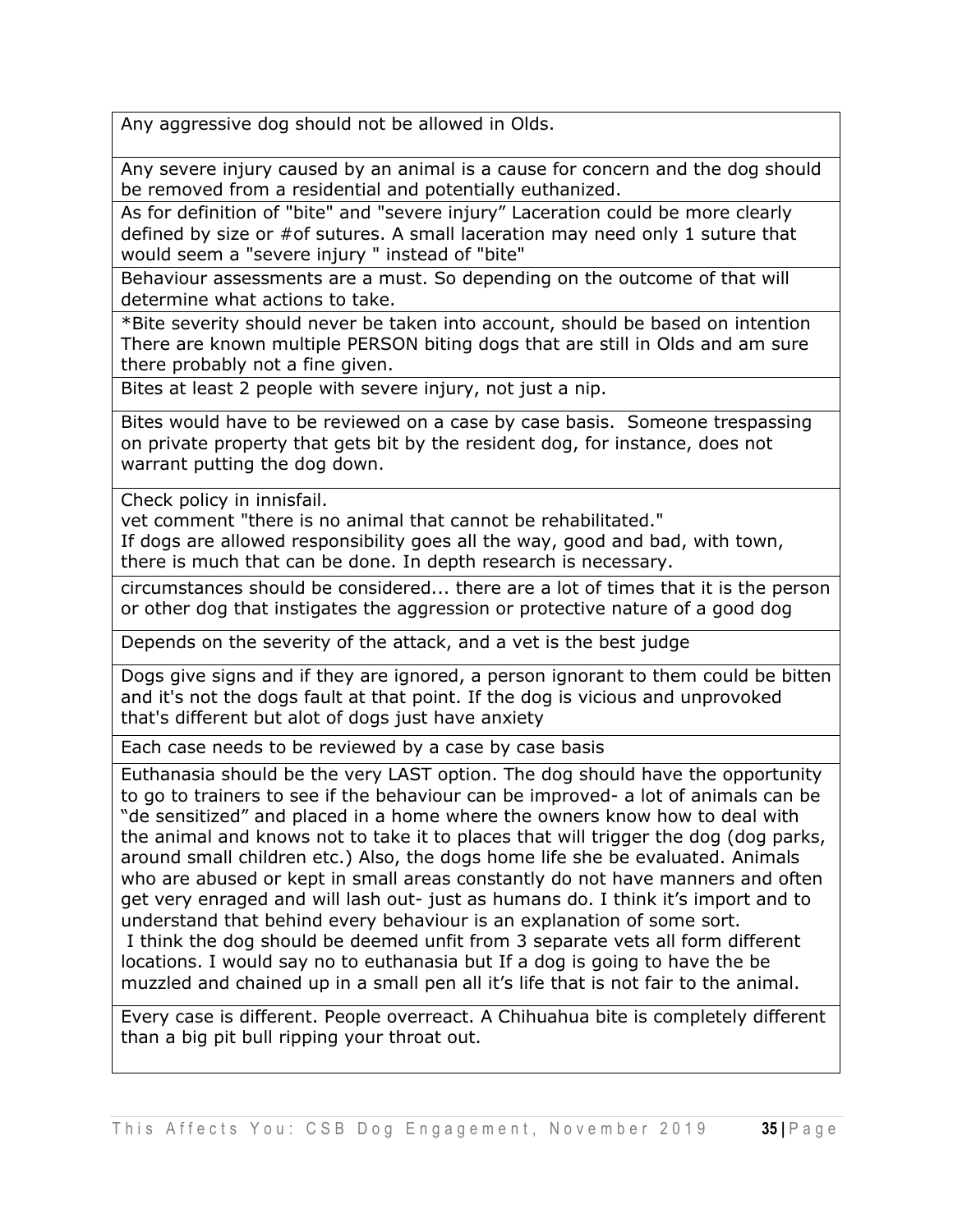I believe that most poor dog behaviour is not the fault of the dog but rather the owner. If an incident happens once, I believe it should be mandated training for both the dog and owner. If a second incident occurs, the owner should be required to relinquish ownership of the animal to someone who is qualified to handle it.

I believe this should be left up to the police to determine and the courts, the town has no business making that call. I will make sure to be at that meeting to speak to this.

I believe, as I stated previously, that when an incident occurs, the owner should be legally responsible to have to enroll in behavior classes for the dog. Dogs can be rehabilitated and are often aggressive as a result of their situation. If it continues happening and no classes are attended, the must surrender the animal or have it seized.

I do believe a veterinarian should be consulted on any possible euthanasia. Owner should be notified and given enough time to say goodbye to animal.

I think any decent human should be able to make that call for themselves, I believe it should already be in place that all dog bites need to be reported, and that there should be fine for such an incident

I think the nature of the bite needs to be considered. If the bite has happened because the dog is protecting itself that should be taken into account

I would add bites at least 3 people in separate incidents.

I would consider one minor bite to a red flag, but not enough for euthanization. But when a pattern develops into multiple bites that is a concern. A dog's behaviour issues should never be allowed to continue where the possibility exists whereby a dog has opportunity to inflict severe injury on another.

If a dog causes a minor injury once, it isn't too serious, depending on the situation. However, if a dog causes severe injury, bites at least two people in separate incidents, is imminent danger, or is unsafe, I believe it should be put down. Not only for peoples sake, but also for the dog. If a dog is punished to a large extreme, they should be put down as that is unfair to them. In addition, the owner is responsible for most of the dog's actions, making it unfair for them if the dog is deemed "untreatable" or causes harm regularly.

If an animal has an incident with biting, they should be fined and have restricted access to the town or be asked to remove the dog from the town. Euthanasia is EXTREME and unfair in a lot of situations. Even the best trained dog can bite in the wrong situation.

If the dog could be required to go to some sort of rehabilitation away from it's current owner, that would be better

If the dog does it once they will do it again.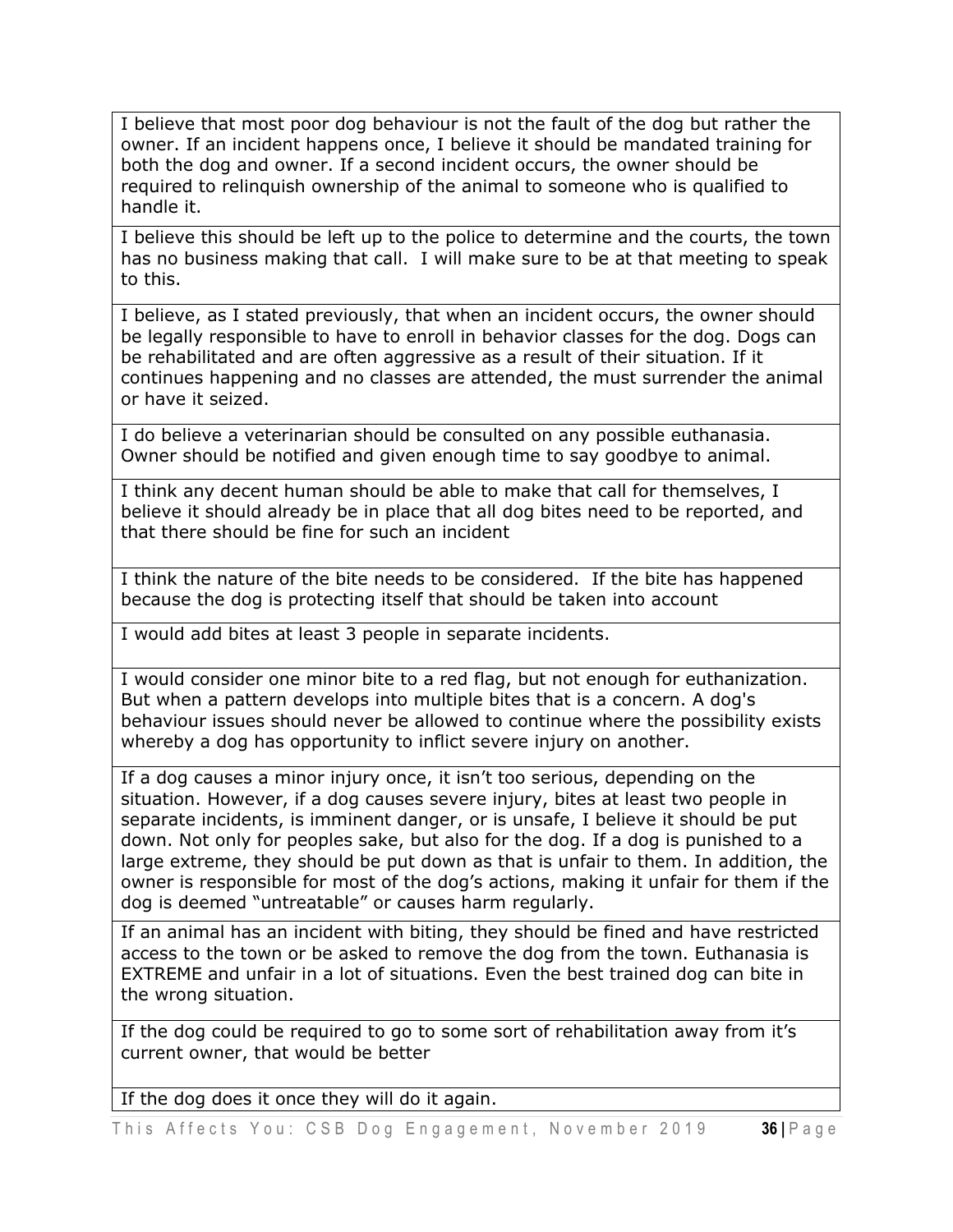It should only be decided by a licensed veterinarian who can professionally assess the behavior of the animal.

Minor injuries can result as an accident and may not be on purpose. An attack is usually due to an animal who is not adequately trained, bred or supervised and in return usually ends up leading to severe injuries. Once a dog causes a severe injury the animal should be impounded by law enforcement and taken to the veterinarian. The animal should NOT be released back to the owner again. A dog that has viciously attacked once is very likely to attack again. An owner who has a dog in this classification should not be allowed to have any animals after the instance of a vicious attack - bylaw should be able to enforce this by not selling an animal license to said individual.

Need to be case by case. As well as why it happened ie. pulling tail and got snapped at, or pulling tail and person gets viscously attacked.

No one should have a dog that will harm others.

Not your call.

Only a vet should determine whether an animal needs to be put down or not.

Only after a licensed Behaviour Specialist for dogs deem the dog(s) unadoptable or rehabilitated.

Owners should have control of there animals at all times.

People who say never have probably not been attacked by a vicious dog.

Perhaps in the case of a dog biting and causing severe injury there should be some option for the dog to receive mandated training or assessment and if not received and/or proven as received then euthanasia is a potential outcome.

prefer relocation option

Severe injury/ or kills other dogs or pets: euthanize

Should also depend on the situation if the dog is defending its self or feels threatened it should not have to be put to sleep but if there is no reason for the dog to hurt someone then it should be put to sleep

That is an extremely offensive question as no one at the town has proper training to determine this, it should only be a licensed vet after 3 separate incidents

That should be decided by a licensed Veterinarian NOT residence. Veterinary professionals can assess the whole situation and decide if euthanasia is needed. A lot of dog bites (children, infants) are because of uneducated owners /letting kids approach dogs in an inappropriate manner. Over 80% of this incidences are NOT the dogs fault!!!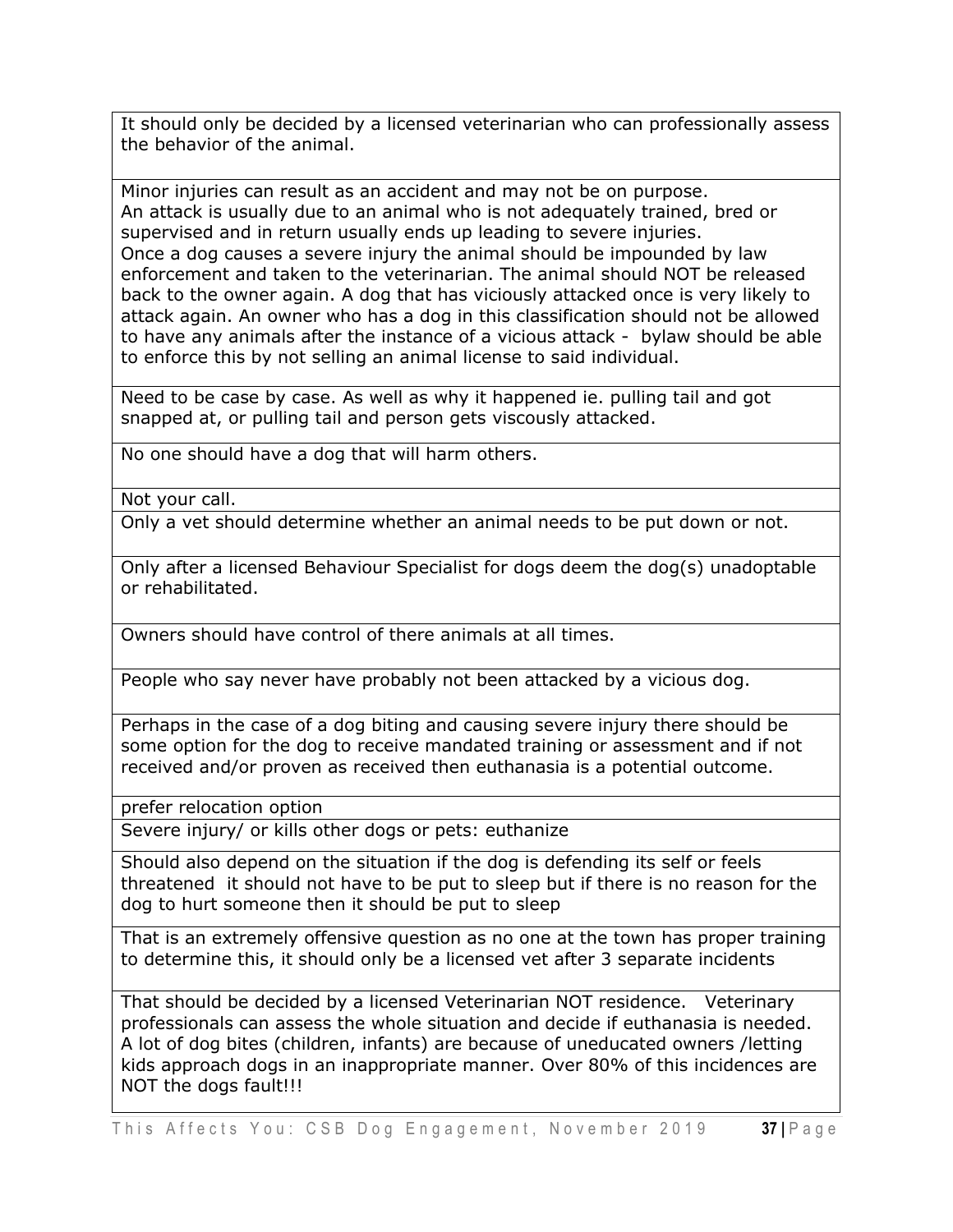The courts of law with the advisory of a licensed veterinarian should be the only people to deem a dog not worthy of life

The dog is not of concern to me so much as the owner....the owner is the problem.

\*The people on town council have zero education on the matter and should never be given more power than they are entitled .... the rcmp can not enforce this why would the town push for this power

The town has zero legal right to determine this ,the town does not have a trained official who is properly educated enough to make such a decision

The Town is our only authorization for enforcing this. This is not RCMP jurisdiction, and then who else if there?

The town of Olds should absolutely not have the ability to determine euthanasia. The town of Olds is not the owner, the dog does not belong to them. If a dog is continuously aggressive or abusive there should be fines in place and mandatory behaviour classes to correct their behaviour. No dog is bred aggressive. It is how their owners train and raise them - whether ignorantly and carelessly or purposely.

There are always extenuating circumstances in every situation - that have to taken into account.

This is not a "black and white" question. Most dogs (that are vicious) are trained that way; or not properly trained not to be vicious. It's the stupid lazy disrespectful human that should be dealt with.

This is not a choice or right the town has ,

This is not the towns place

This one is hard. Many dogs get a bad reputation because they were provoked and I can't blame them for standing up for themselves.

This should be determined by a qualified dog trainer

Town of olds should not decide this fate

Town should be able to recommend euthanasia after obtaining a professional opinion who specializes in pet behavior.

Unless the dog severely bit someone committing a crime on the dog-owner's property, the dog should be put down. Trespassing and crimes are fair game. But a dog that bites a child, or someone on the sidewalk, or in a park... I believe it should be put down. Unprovoked and unthreatened?... there's no saying when it'll happen again.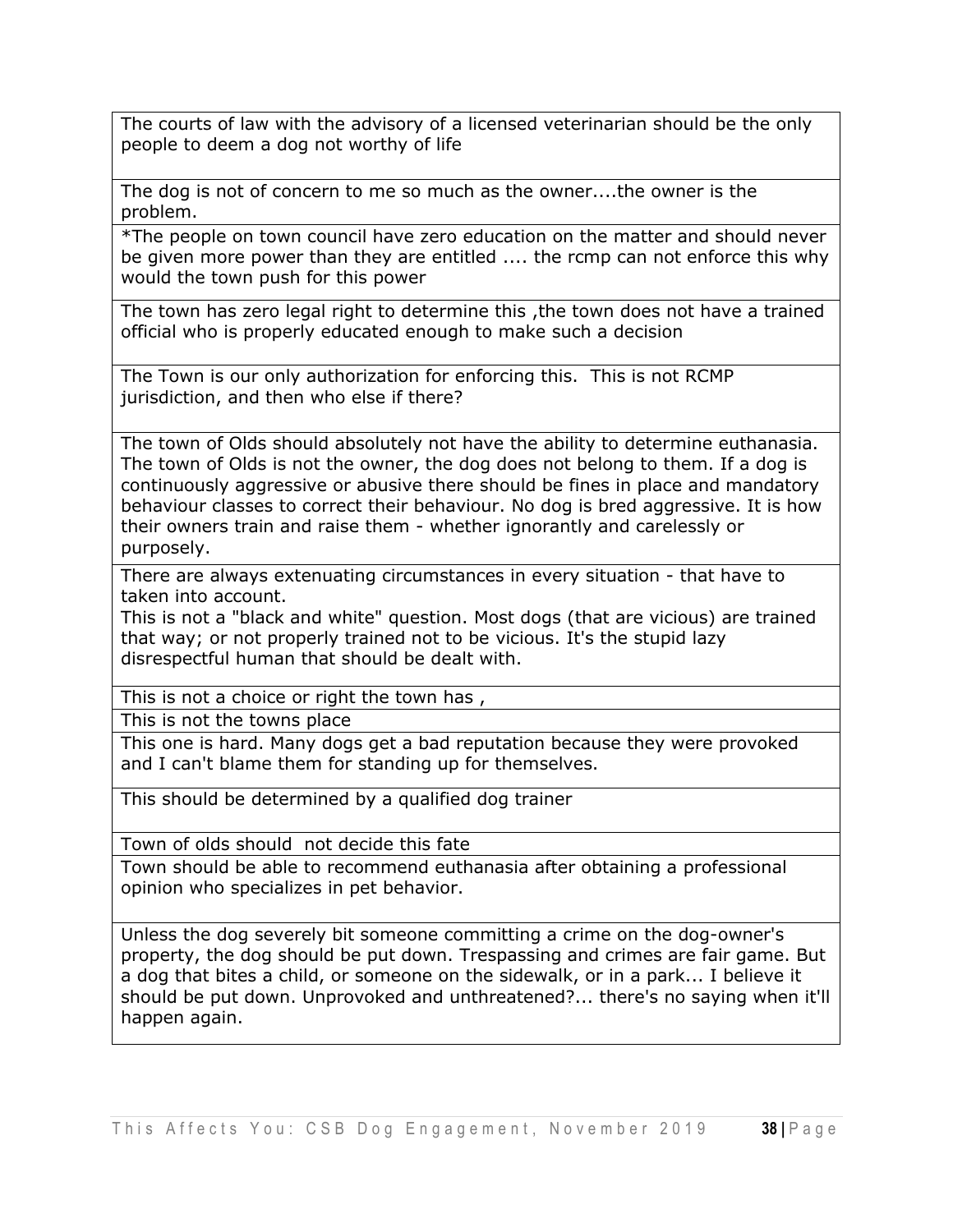You are not the experts on animal behaviour. Every dog - like every person - is different. Assess the fines as scheduled then step out and let an expert determine if a dog is dangerous.

You really want a town staffer making that call? Why not say: "How can the Town of Olds, increase legal activity?"

#### **12. Do you feel there is enough public awareness regarding the Town's current requirements of dog ownership?**

I believe there should be more public awareness regarding the towns current requirements of dog ownership because some people may not pay too much attention to it when it is only provided in a select few places.

If there is no one follows them

There is a lot of policy but major lacking in situational awareness and enforcement.

I feel this is only out there now as a knee jerk reaction to an isolated instance.

I arrived in Olds two months ago from Brazil and I didn't know even that we have to pay a license till today. I saw it on Town of Olds Instagram Profile talking about this survey, and only because I decided to check the survey I figured it out. I think it should be better advertised.

I have never gone to look. I suppose that is my fault, not the towns. That said, the newsletter may be an ideal regular reminder.

Many dog owners have no clue about the town's requirements or they simply choose to ignore the bylaws. Currently, my neighbour's dogs are let out at 6 am and start barking. It wakes me up every day. Grrrr. A number of years ago, my own small breed dog was attacked by a dog wandering the neighborhood while I walking with my 2 year daughter. She was traumatized for years after.

And even poorer enforcement.

I think people don't care. There are a lot of idiot dog owners in this town that think the neighborhood wants to hear their dog bark all day while they're at work.

More information easily available to residents on how to report disturbances from dogs/report bylaw infractions.

Most people are unaware of their rights to peaceful use of their property. Dog barking is a problem where we live and most of the neighbors are completely unaware of their ability to complain to bylaw and to have the bylaws enforced regarding the need to control animals in our area.

Seems like a free for all if you want to run a breeding operation and make fast money.

I had no idea someone could have six dogs in their home.

Include dog, garbage recycling brochure with annual tax statement

I did not know bylaw 6.22 hopefully "entering private or public property for the purpose of impounding a dog" does not include opening private FENCED properties without the homeowners permission.

Most people just don't care - they need to be educated and bylaws and fines strictly enforced.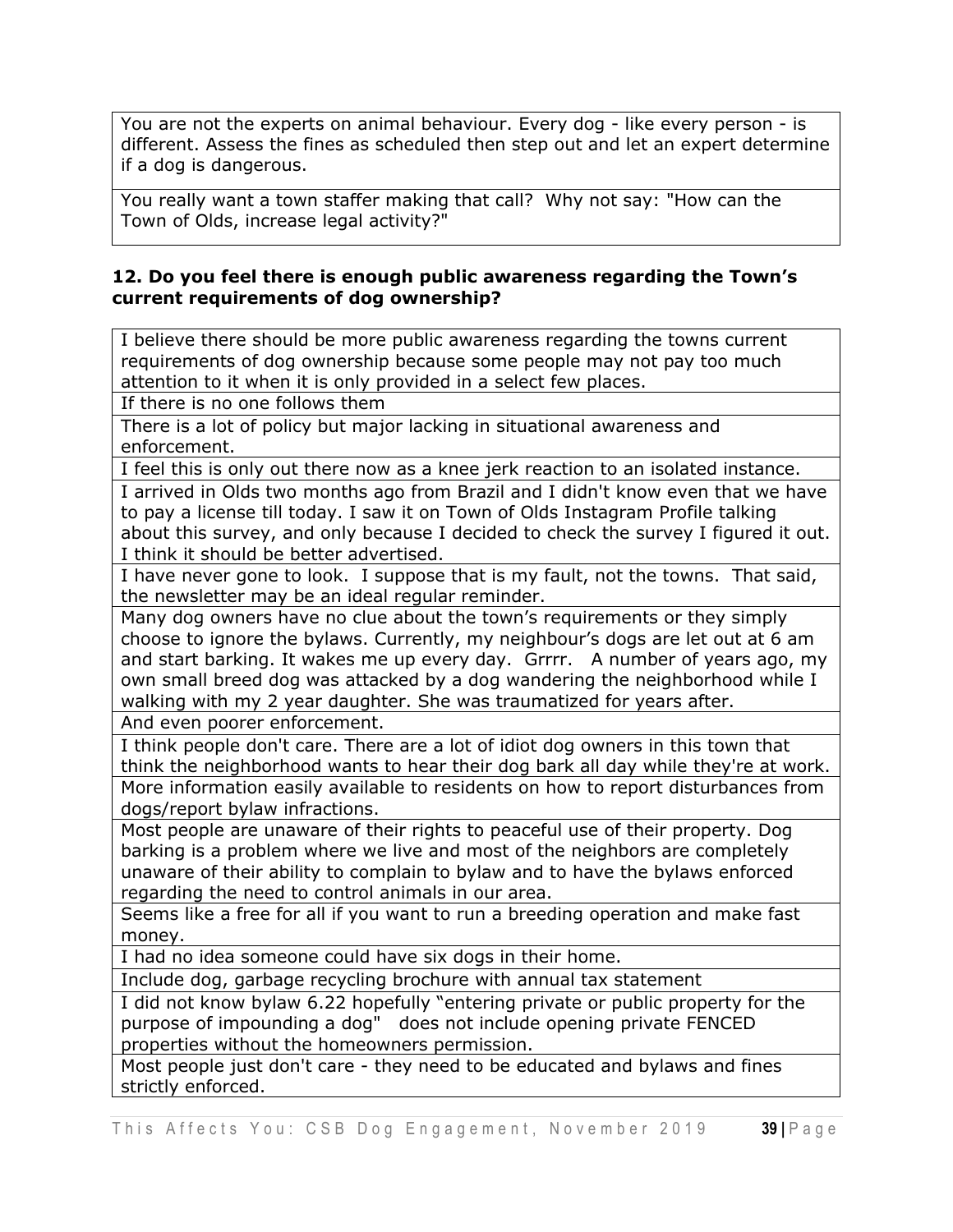The public awareness is so skewed. It seems that the only way we hear what is going on is if something bad happens. You wouldn't know that people shouldn't be with their dogs off leash because there are always people in Ralph Maybank park with their dogs off leash and no one has been ticketed. No one has been fined for not cleaning up their dogs poop but yet I see it every day along the sidewalks and walking paths

As a responsible owner I seek the information I need. Maybe more info available in paper, social media, with the renewable letter

Again awareness is pointless if there is no enforcement. Town has made written statements they do not enforce bylaws if a neighbour complaint is involved, so what if a neighbour complains that the council passed a community standard bylaw (regarding an LUB issue) to allow 100 dogs in a home of say 900 sq feet and only a 10x10' back lot?

There doesn't seem to be any rules at this time. It is a free for all

No more than all the other by-laws; it is a citizens and municipalities responsibility to research and share (respectively) all the by-laws

We have two small dogs and they are licensed, therefore we have pertinent information. For people who do not have dogs or do not license them, they may not have the information.

I never knew the amounts of the fines/penalties until reading them during this questionnaire. Perhaps there could be a way of ensuring dog owners are aware of the rules and penalties before getting a license.

Until the town tries to change things to absurd rules. Then they try to hide information to push laws through quick and quietly

If there is all information on the website, and provided at the time of registration then the Town is providing the required information.

As a pet owner, there is a requirement to do due diligence and find the needed information.

Are you asking the public do they know where to find out the towns current bylaws on owning a dog? Because I hope they would know to look it up at the website.

If you know where to look

It there already isn't it? Irresponsible owners will be just that regardless.

Town laws pertaining to where dogs can be and how tends to be restrictive. Off leash can be under control. On leash can cause problems too.

All dog owners should know what the rules are before owning a pet.

### **12. Where would you expect to find dog ownership information?**

Veterinary Clinics; any form of media; educate the masses, local papers – extra reminders in spring and summer; welcome wagon; new utility hookup; new home permit; whenever someone move to or within the town - this info should be delivered by a bylaw officer; Perhaps a yearly notice in the newsletter about where to find the information; Please add fees onto the website recently moved here and it was nowhere on the website how much a license for an altered dog; vet clinics, breeders, pet shops, posted at Vet Clinics and Town Office.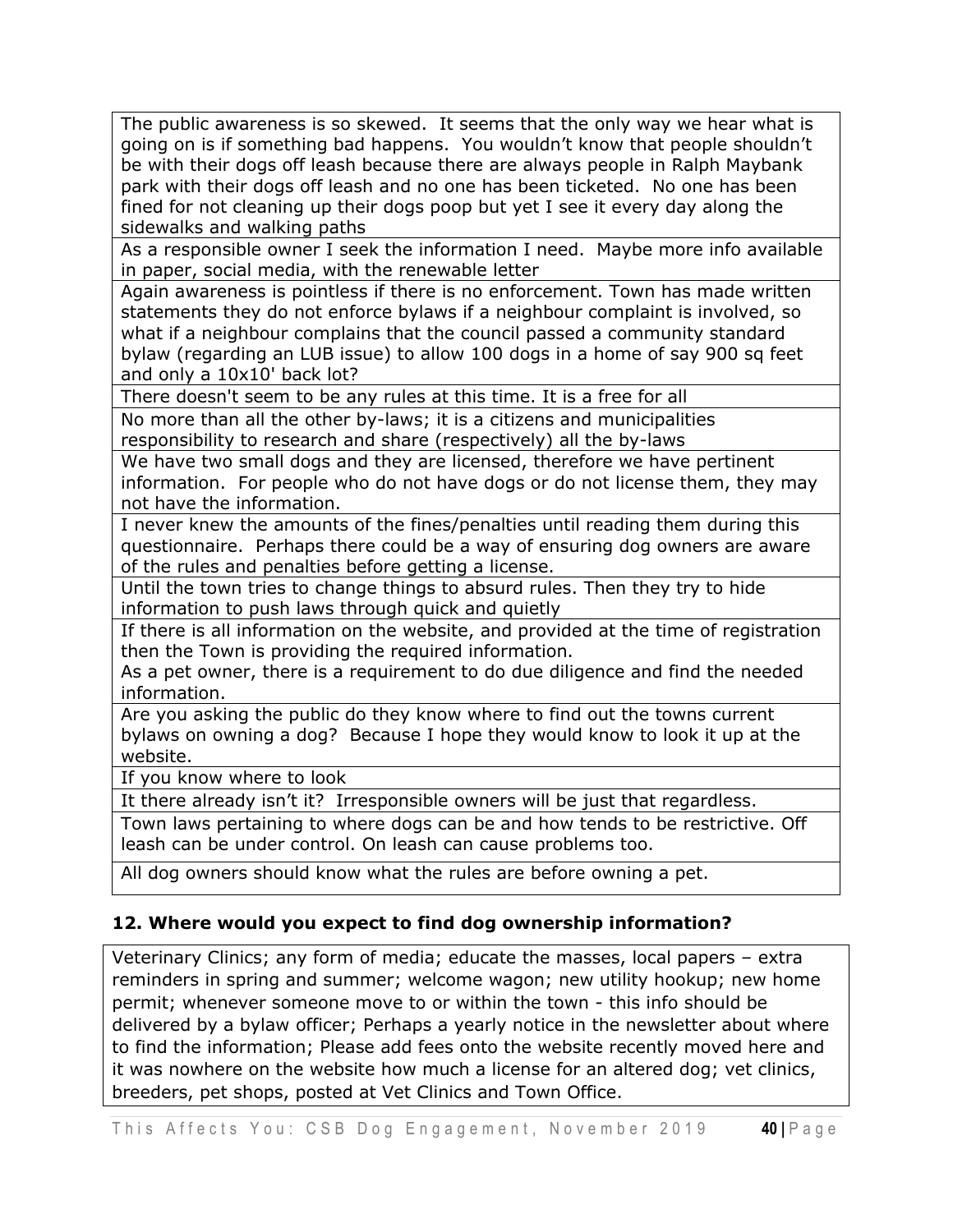#### **13. Please indicate whether you support having dogs on a leash and under control being allowed in sitting/spectator areas in proximity to: (check all that apply)**

Many people who own dogs view them as a part of the family. They should not be excluded from family activities. Limiting the places you can bring dogs leads to less socialized animals. You can't train a dog to be around strange people if they are never given the opportunity.

It's the bad egg that destroys it for everyone.

Most dogs are family members

\*Dogs around my area, or at the park/school are rarely on a leash.

When these places are occupied dogs should be on leashes. However, I have a small dog that I'm too afraid to take to the dog park because of larger more aggressive dogs. I have let him off leash in the school fields when there is no school, events, sports or any other people around. I would be sad if this was taken away.

\*I think it is unfortunate that this whole bylaw requires updating because irresponsible dog owners. It has negative consequences for those of us who are responsible dog owners.

If we start dictating where we are not allowed to have dogs, all that is going to do is make it so that the dogs are actually less social if they are not allowed to leave the house, then we will have bigger problems.

I think dogs should be on leash at any & all public places. Mostly for your own dogs safety. Even if you own a well behaved animal, you do not know about anybody else or any other animal's behavior.

Animals who are leashed and under control should be allowed anywhere when outside. If the animal is no longer under control they should be asked to leave the area. This means bylaw officers need to do their job and protect the citizens of the town by enforcing regulations correctly.

Pets do not need access into indoor recreation facilities.

Service dogs, therapy dogs and service dogs in training should be allowed anywhere - no exceptions! Outside and indoors. These animals are doing a job and the greater governmental law should override the towns bylaw.

It is very difficult to socialize your dog with other people and animals as it is, the best way to create a friendlier pet is to socialize them, I do not think limiting those opportunities is beneficial. I understand the want to control these interactions and prevent injuries but you are creating unsocialized animals as a side effect, which could potentially be worse if they do get out.

Animals should not be allowed in the aquatic centre other than the front lobby. I would limit indoor recreation facilities to hypoallergenic dogs (which are under control).

On leash, under control - key factors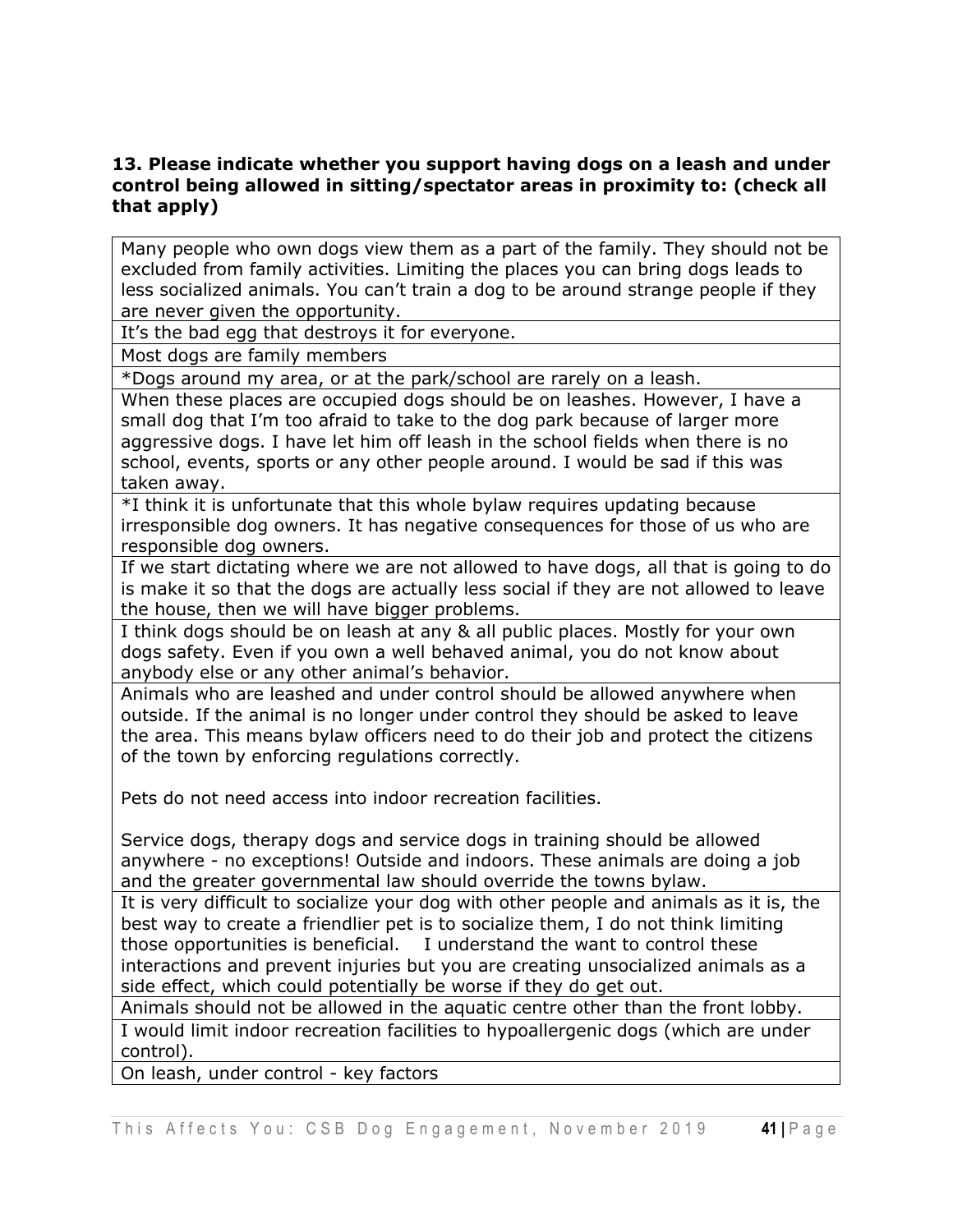ONLY if they have completed an appropriate advanced training class such as K9 good neighbor. Essentially making it a privilege to able to go to these places. Conditional on the dog's behaviour and history, perhaps in designated areas as some children are afraid of dogs.

It is a responsible dog owner, who can take care of the animal in these situations. The owners must be responsible in cleaning up after the animal in case of mishaps.

no dogs allowed at a splash park

Dogs should ALWAYS be on a leash in public areas. Even if that dog is "good with other dogs", that doesn't mean that all of the other dogs around are also good with others. Strange dogs running up to dogs that are uncomfortable is exactly how people and animals get hurt

Animals need socialization as much as humans do. If we limit their interactions with humans it will create increased inappropriate behavior in both humans and animals we they do have the opportunity to interact with each other.

Let's put some focus on the dog owners... we know our animals best. A \*responsible\* dog owner knows 'yes, Fido is great with kids, not other dogs, therefore I will decide \*for myself\* not to take Fido to Billy's soccer game because Suzy's mom tend to bring Fifi their Shitzu...' or what have you. Most dog owners are responsible. Dogs are part of the family. Educate through the wallets the ones who are \*not\* responsible.

None of the list. Dogs should be leased at all times in all areas of town. Your off leash dog may be really friendly BUT when it approaches my On Leash dog who is shy/frightened/leash aggressive - then I have to deal with both my dog and your off leash dog ! Not Fair!

lots of time it is the leash and the tension that produces that leads to protectiveness or aggression - perhaps training for humans could be offered regularly - even those dogs on leashes are approached when they are not invited to do so - that is a big issue - no one should approach a dog that isn't theirs unless invited to do so (on a leash or not); plus parents need to teach their children and discipline their child, not just stand there as the kids torment or go quickly at an unfamiliar (to them) dog

Only licensed service dogs at indoor facilities.

People should be aware of their dogs behaviour and whether they are comfortable in those situations. More responsibility needs to be placed on the owner and choosing where they take their dog.

on leash only and under control

As long as there on leash and in control who cares

if a dog is leashed and not causing any harm or disturbance to the environment and they are kept in a spectator/sitting area, i believe they should be allowed there. in indoor recreation facilities, unless the dog is a verified service dog, i do not think it should be allowed. one reason for this being: people with allergies can not control their allergies, so if they are in a closed in environment with a dog present, they either have to distance themselves from the dog or leave the facility (depending on severity of allergies). i find this extremely unfair to the people with allergies.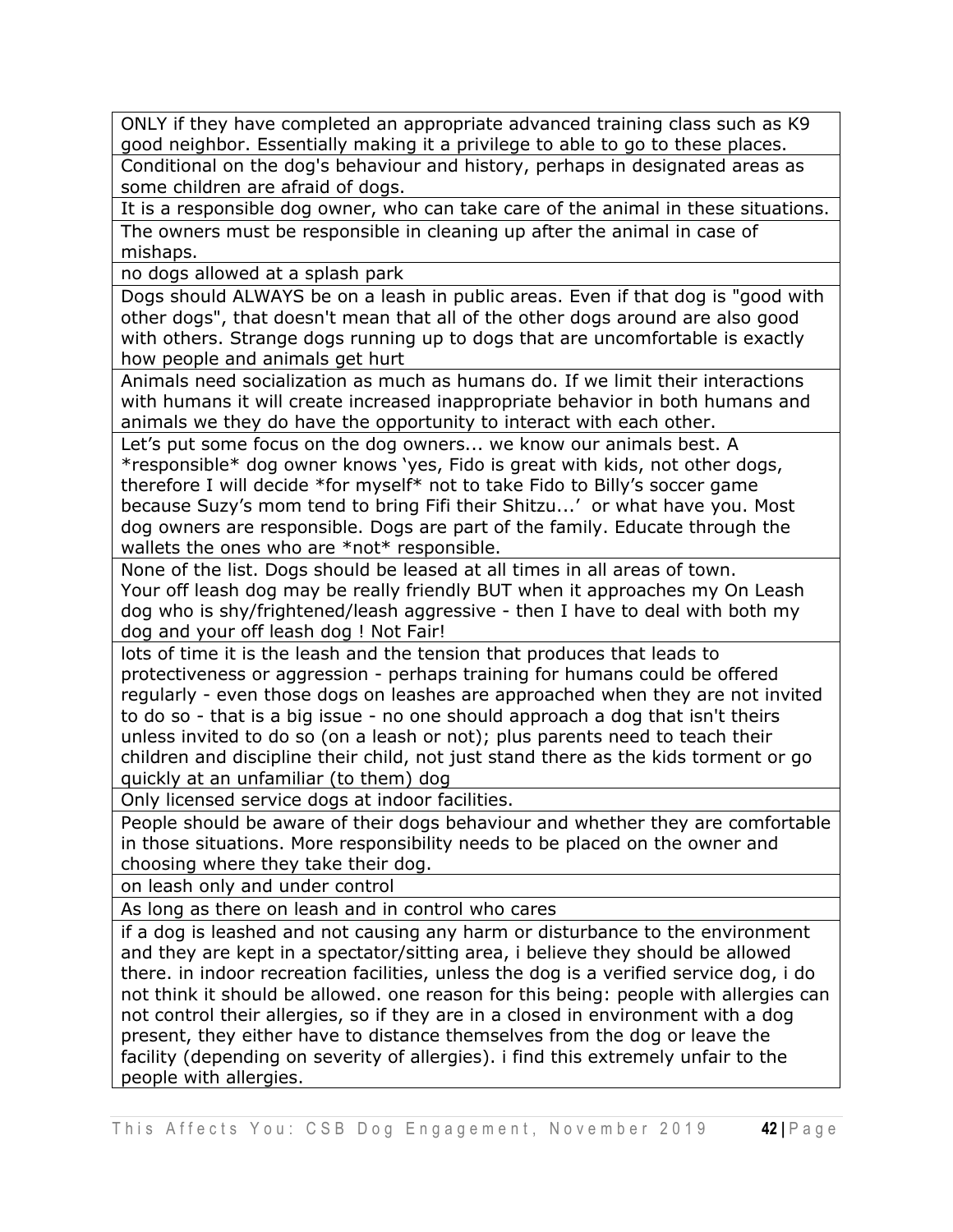There shouldn't be any kind of pets (excluding licensed caretaker pets) allowed inside a town operated facility. Ignoring the fact that there's food at some of these places, its also putting other users in danger as allergies and traumatizing fears are a factor

Unfortunately, "under control" is subjective. All spectators deserve to feel safe when attending events.

Yes, if the pet has a responsible owner.

Again, people need to realize whether or not their dog is capable of behaving in each situation.

As long as they are on a leash. Many dog owners are comfortable with their dogs and assume others will be too, because "my dog would never hurt anyone".

Don't get too restrictive here. I know the town likes control but don't go overboard.

In outdoor areas, on leash and under control. Of course, picking up feces etc. (especially around splash park and playgrounds).

The only dogs that should be allowed inside Sportsplex, Aquatic Centre etc are Certified Service Dogs. A certified handler/dog will have a license issued under the service Dog Act. . "Emotional Support" dogs are not licensed for public access under the above act and typically have not completed their "public access test". This is different than assistance dogs for PTSD. Fake service dog licences/vests can be purchased online and this is not legal.

Having the ability to socialize a dog in these surroundings is the best way to teach them to be socialized in general

Any outdoor space as long add the dog is under control should allow dogs on leashes.

on leash with responsible handler ( not a child in control )

only out door allowed, no indoor facilities

Indoor as long as they do no poop or pee

current leash laws are constantly being broken and desperately need to be enforced better than they are now

Outdoor venues and under control and leashed would be fine.

Inside areas should be left to licenced animals vs. just under control animals. There is a need to have an animal very under control in public and only licensed animals are trained and tested well enough to be trusted in close proximity to people indoors in public.

If animals are behaving and with responsible owners they should not be restricted.

For some homes animals are their children and as long as the owners are in control and a disturbance isn't being caused. Don't see any issue with animals in public places.

Love that animals are being welcomed at restaurant patios in the cities Definitely not indoors. People have allergies and food is served.

None of these areas need dogs as spectators. The survey would not let me move forward without checking one, but I do not think that any should be allowed.

Not in the pay area, but with a responsible owner while children play.

Just because it's on a leash does not mean that it's under control. No dogs allowed unless they are service dogs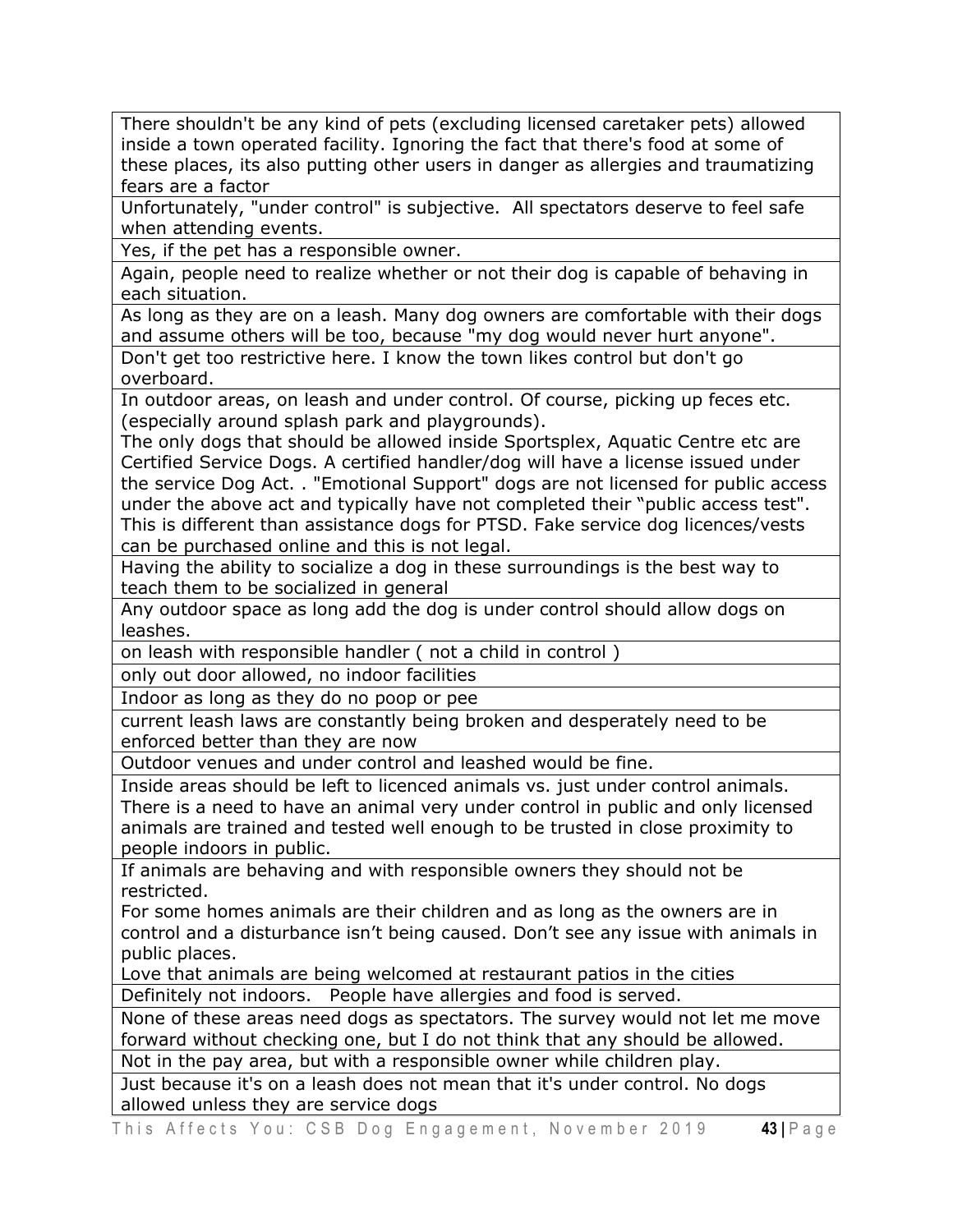Playgrounds are not subject to large crowds. Ball diamonds, soccer fields, skate park and splash park are subject to large crowds. Dogs should not be present in large crowd situations. No animals should be permitted inside town recreational facilities.

Dog owners in my neighbourhood have their dogs offleash in the Leatherdale Playground all the time. And the animals urinate wherever and that seems unhygienic for children.

If families/teams are having games there, I see no reason they can't bring the dog. Given that the leash law is enforced.

Could put in ground stakes for owners to clip dogs to during said games None of the above

Generally, Only service and/or therapy dogs should be allowed in any of the above areas.

Dogs do not need to be in areas where children play. We live by a school playground and it is used as an off leash park and it is covered in dog poop and pee. Its disgusting! I don't agree with animals being in any of these areas but I had to pick one to move on to the next question.

This question did not have the answer of NONE. Which is what I would select. But it would not let me continue without an answer. Unfortunately many dog owners are not unbiased enough to realize their dog should not be in a public place.

None. Kids are around all of these areas and can approach a dog too easily. Not all children are aware the threat a dog can be, or may be too young to understand.

No, to all, unless someone is there to enforce.

Gross to see dogs on the splash pad.

None of these areas are appropriate!

None

None

I don't really support this. Dogs should not be allowed at any of the above facilities or parks. i thought this is why we have dog parks. I don't approve of a soccer field either but this won't allow me to move onto the next question

YOU DIDN'T LET ME SELECT NONE, SO MY REAL ANSWER IS NONE.

Same rules as livestock. To be fair, a lot of people treat their dogs like human children and expect others to share events, parks, and stores with their dogs. I love dogs, but I don't want to spend my life with everyone's dog. Keep them home or within designated areas for dogs.

I don't support any and there's no option to select none.

None of the above but your system wouldn't accept no answer

None of these answers!!! Dogs can get stressed by noise and excessive movement around them. These type of places have high energy and too much stimulation for dogs to handle. Dogs show multiple signs of stress - yawning, licking lips, whale eye and acting sleepy.

I did not want to check any of these but the survey forced me too. I believe dogs should stay at home or be taken to dog parks. Walk them in your own yard. Often very hard on the dog to be out in public areas. You can't stop them from bathrooming when they need to go and when many dogs are in the same area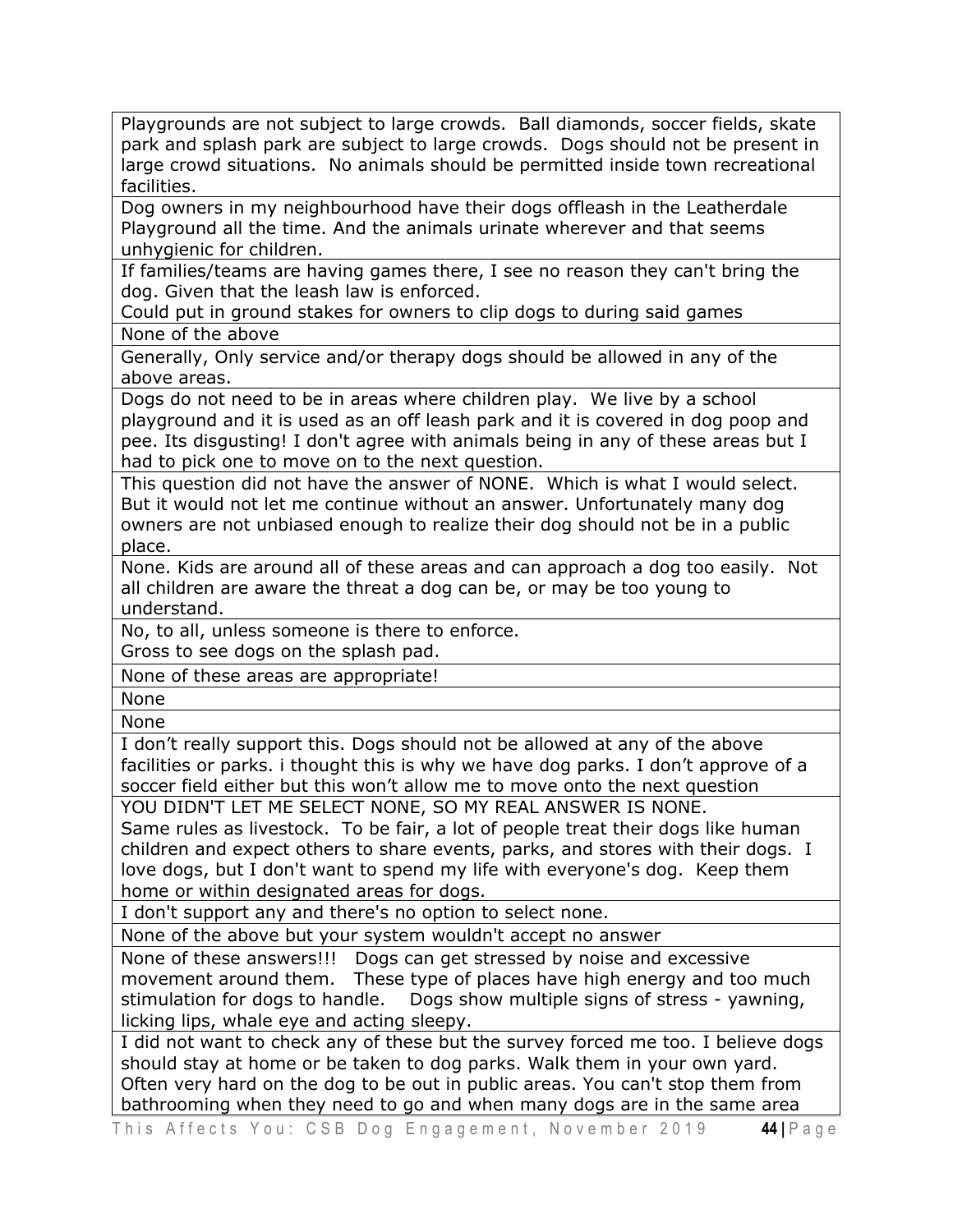behavior is unpredictable. I am very adamant that they should not be allowed in stores and indoor facilities. They should not be allowed in the cabin of airplanes. I am allergic to dog's hair and dander. If they are near me the allergies kick in. We do not allow peanuts on airplanes due to allergies but dogs are allowed. This does not make sense. These are animals not humans. Could I bring a goat or a horse to any of these facilities?

Again, it's only when there's an incident that I notice most dogs. (sudden loud dog-fight, etc) Truthfully, I'd rather be sitting next to a smoker at the ball diamond than next to someone with a leashed pit-bull. I personally dislike dogs all over the place. They have teeth and they are animals, after all. I've seen (non-service) dogs in the hospital (gross) and in grocery stores in arms... Personally, I'd like to see more dogs muzzled in public. I realize they can't pant in that case, but it would sure solve the biting concern.

Dogs should not be in public places where a lot of children and activity are happing. Any dog can switch at any moment no matter the breed or upbringing.

I do not agree with this at all, dogs behave differently in public situations and it is difficult if there are lots of people or animals around to predict how your dog may behave. I had to pick one to go through to the next question, but I don't believe they should be allowed in any of these places unless they are service dogs

Bad question. I'm not allowed to answer...None of the above. DO NOT ALLOW THIS at any of the above.

Flawed survey tool as I am forced to select one of above.

Only dedicated dog parks should be the choice.

depends on the dog

Public places, generally

little dogs on leashes - a bit unnecessary.

left at home a not allowed in any of the areas above

None of above

Absolutely none of the above. Most humans are stupid and clueless as to how to control a dog or numerous dogs. Everyone's' definition is different so to eliminate any confusion on how to manage dogs - they should not be allowed at time of the above mentioned places.

These are not suitable environments for dogs and especially vicious dogs.

No dogs should be allowed on any parks and recreation areas.

#### **14. In your opinion, is there anything else that Administration and Council should take into consideration in bylaws regulating dogs?**

Age of victim and trauma caused. Therapy fees for psychological and physical; covered by dog owners for child victims.

Always consider the owner of the animal and how it was raised

Animals provide a welcome addition to the community as a whole, but RESPONSIBLE ownership needs to be expected. Reward those who are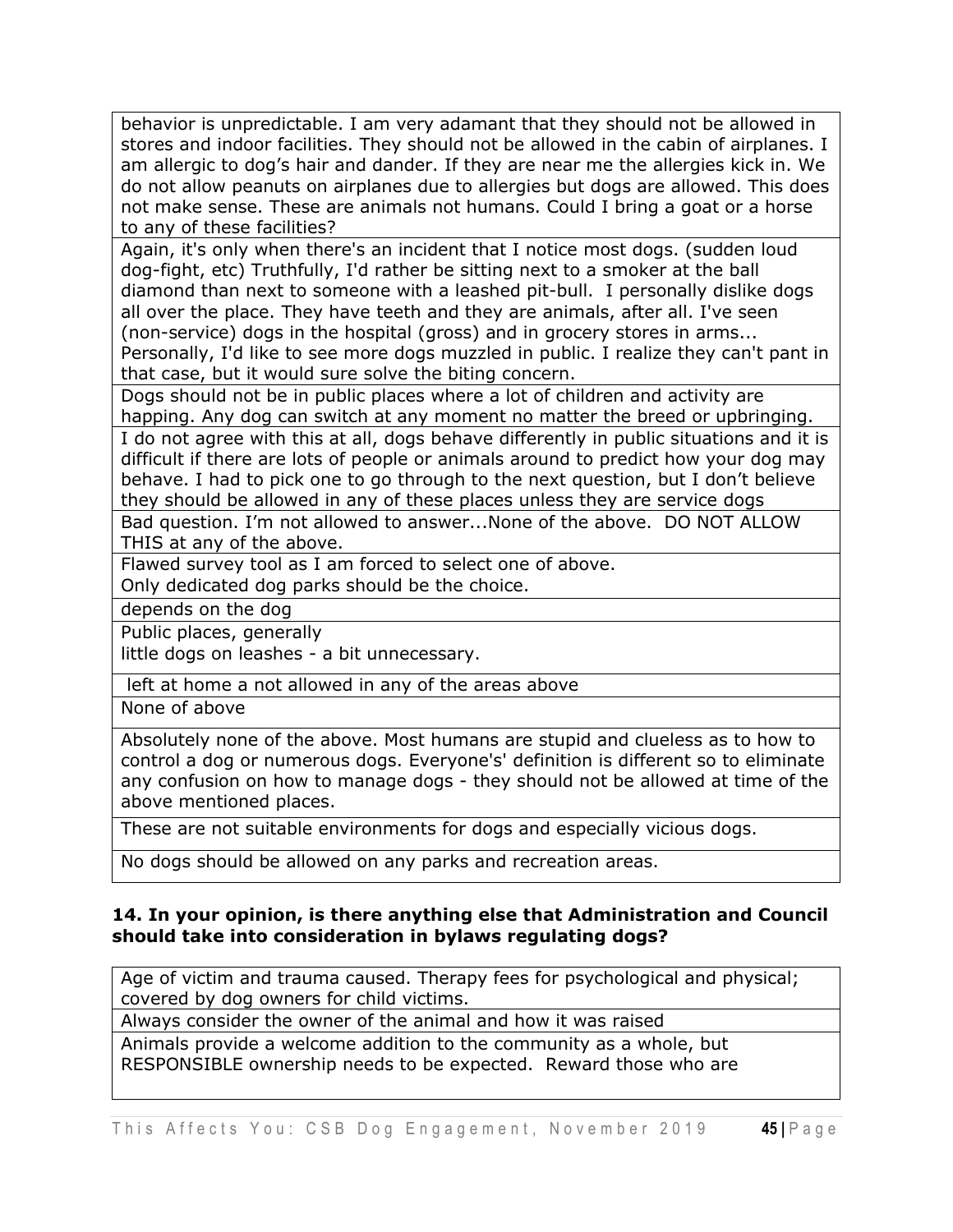responsible and ensure that those are who are not can be penalized as appropriate with solid, well communicated bylaws and fine process.

Any dog on its own or involved with a group of dogs that causes severe injury or death to an animal or person should be euthanized. There is no room for second chances in these scenarios. The stakes are far too high.

Are people ever stopped to see if dogs are tagged? I know of 4 dogs in my neighbourhood that are not licensed. When you have by laws they should be enforced but don't feel they. I witness people walking dogs every day not on leashes and running loose. Public land being used as a off leash park. I witness people cleaning their yard and throwing it on public property. I clean dog poop off my lawn everyday. Enforcement needs to happen.

Ban pitbulls.

Banning aggressive or miss behaved dogs from attending the local dog park

Barking dogs continue to be a problem in my area. I live on 60th St and behind me are yards from Destiny and Destination place. In the summer, there are dogs out in the yards barking all day long. I am sure that some are put out while the owner goes to work. Sometimes you can hear them barking, howling and snarling between the fences. I like to work out in my yard and do not feel I should be subject to all this racket that sometimes goes on for hours. I have previously talked to the by-law officer and nothing happens or the noise is reduced for about a week and then it starts all over again. I do not have a dog and I do not feel I should have to listen to dogs barking all summer while I try to have some peace and contentment in my back yard. I do not hate dogs, but I do not appreciate owners who think that their barking dog is not an issue.

Based on severity of Incident, or three incidents within a year's period, peace officers should have legislative authority to deem a dog vicious with an opportunity for the dog owner to appeal designation with council within 14 days. If appeal is not filed or denied, a Higher license fee for dogs deemed vicious should be required for the following year as well as requirement for dog to be muzzled when off of private property, and banned from off leash park, requirement for warning notice sign on fence of property indicating vicious dog resides on property.

Because dogs are living beings and have their own minds, provide room for situational factors to be considered in judgement of each individual situation. For example, to be able to bring into account what happened before the event in questioned happened - was a dog unfairly provoked and cornered before a bite occurred, did a contractor/delivery person leave a gate open and a dog get out who is routinely monitored and enclosed end up at large. I.e. make allowances for people who strive to be responsible and courteous dog owners but something unexpected or unfair has happened.

Bigger penalties for people who allow their dogs to bark outside and who do not pick up their dog's feces on town pathways, sidewalks, etc.

Breed discrimination. Not all pitbulls, "dangerous" breeds are bad. Its 99% owner. We have had multiple dogs over the years the best most loyal and friendly dog we ever owned was a rescued (Staffordshire terrier) "pitbull". He was constantly around kids they rode him like a horse and he didn't have a mean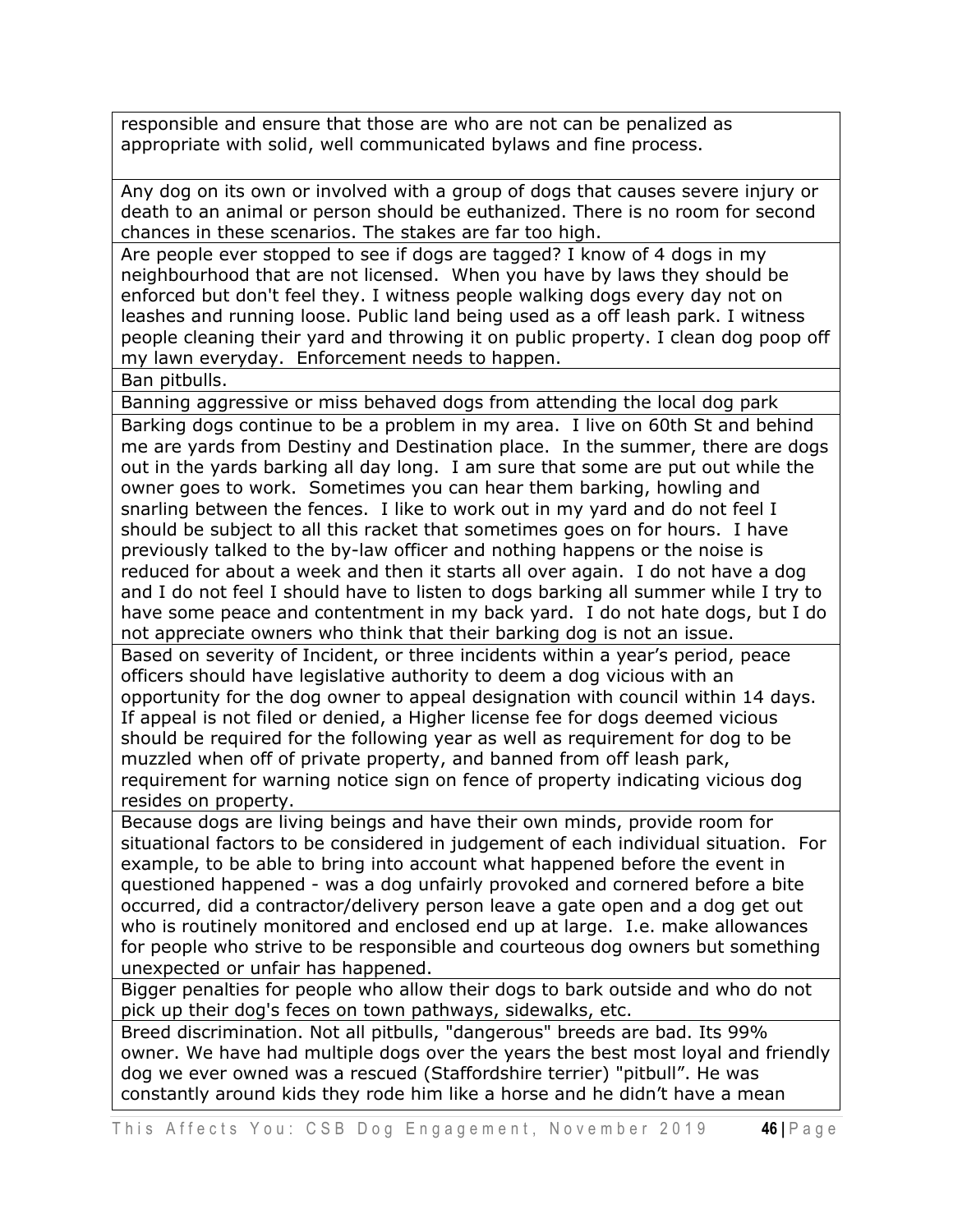bone in his body. Many smaller breeds are much more likely to bite than a larger dog. Ask the college animal health program they will tell you Im sure. It's the owners not animals...if you can control any animal don't own them.

Breed specific legislation accomplishes NOTHING.

Breeders should require a license to do so.

Bylaw should monitor the Olds and Area Lost and Found Pets group on Facebook on a DAILY basis and follow up with owners of 'lost dogs'. Check to ensure it was an accident and if the household actually has adequate outdoor areas (fences, dog runs, etc.) in their yards to TRY to keep their animals from roaming. Accidents happen, sometimes a gate or door is accidentally left open and the owner doesn't realize it, but I know there are some dog owners who don't even have fenced yards/dog runs and their dogs roam freely when they are let out to do their 'business'. I STRONGLY believe that it should be a condition/bylaw of all dog owners to have a fenced yard or at minimum, a dog run if they are in a dwelling which has a yard and Bylaw officers should be doing drive-by's during/after licensing time to ensure that they have provided truthful information. If they do not have a fenced yard/dog run they should be allotted a time frame to produce a fence or dog run or else they will get a penalty. Dogs who are simply 'tied up' on a lead in the yard are often capable of breaking free if they become stressed and will therefore become an animal at large who is not in the control of an owner.

Also as a side note about ANY pets I would REALLY like to see a STRONG enforcement of cats. They roam everywhere, defecate in yards, ruin flower beds and trees, get into yards (often staying there for periods of time), fight with other cats at large and are often walking across roadways and get hit. I see on the Olds and Area Lost and Found Pets Facebook page almost daily of owners saying they let their cat out and it 'always comes home, but it didn't last night'. CATS are a HUGE problem in Olds. I would like to see a survey about cat bylaws in the near future as well. Enforcement shouldn't be limited to dog ownership. I understand there is a very big difference between cats at large and dogs at large because dogs may inflict harm to humans and other pets, however I believe that if dogs cannot roam freely, neither should cats.

Bylaws need to be better enforced. We live beside a walking path and dogs are to be on leash. Every day we see this rule broken and often loose dogs go through our yard. Many owners do not pick up after their dogs. Olds spent money on an off leash park yet our grandchildren can't be alone in our yard due to loose dogs. This is not fair.

Define vicious dog more clearly: is this breed specific or case by case? Small dogs also must be considered as I have seen small dogs often act more aggressively than larger dogs and will sometimes instigate with other animals.

Do not start banning certain breeds please. I've seen that the town was looking at banning pitbull breeds and that is not fair, as they are not a vicious breed. Also the dogs aren't always the ones who should be punished when in accidents. 9/10 it's the owners fault for not training them properly, so I think that if a dog repeatedly goes after humans or other animals, the owner should be looked at to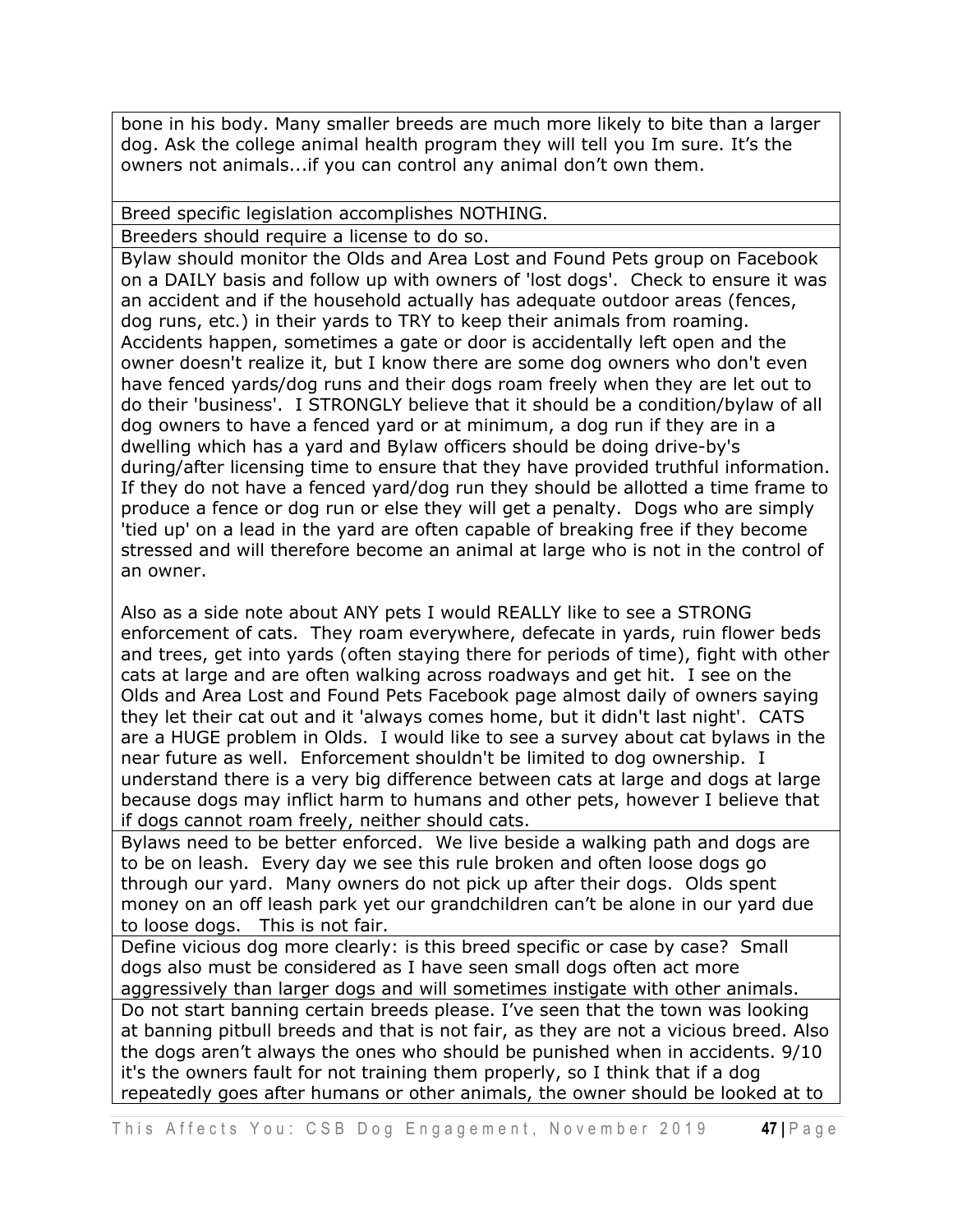see if they are fit to own dogs, and if they are not, I think the dog should be removed from the home and they shouldn't be allowed to have another in their care unless they go through training and are monitored.

Dogs are getting a bad rap because owner's psychological insecurities and "wearing their violence" by having a aggressive or vicious breed. Address the issue, not the symptom. But remove the symptom (aggressive and vicious dogs) for public safety.

Dogs are not people, and this town is over run with people's dogs being treated like humans in most spaces, premises, and situations. It's like the wild west and unsafe for children.

Dogs are not an issue in the town of olds. Many dog owners are very responsible and take proper care of them. STRAY CATS/at large cats are the towns problem. They can cause just as much damage to a person or another animal as dogs. There needs to be sticker fines for at large cats and a spay/neuter program for feral or strays.

Dogs are not human beings, they are animals. I was in Germany recently and was amazed at how well dogs are trained by their owners who took them to public places. It is expected by the citizens of the city that dog owners control their pets and always on a leash. Dogs are members of a family, I get that, but they are animals.

Dogs are not humans, and while human handlers need a certain level of understanding to safely manage some dogs, dogs lack the capacity to understand the consequences for their actions or to operate outside of their instinct and training. The circumstances of a situation should be taken into account (i.e. a protective reaction if a child was in a dogs space and no adults removed the child or explained the dogs body language was showing they were afraid or uncomfortable and the dog eventually reacted to protect itself and bit the child) and dogs well being should be considered in any decisions. (I am not a dog owner because I do not have the space or time to manage a dog in a safe manner and ensure their quality of life, however I care very much about their well being)

DOGS ON LEASH. There is so many people who walk their dogs off leash in around town. There off pooping on lawns. And if you have a leashed dog who is not friendly is poses an issue to the off leash dog invading personal space. They should be fined.

Dogs should be on leash when being walked within town. I do not even feel comfortable walking my dog because there are so many off leash dogs walking freely in the local park by the Olds Elementary School.

Eliminate hobby license fee, for owning more than 2 dogs. Work harder at regulating cats, please.

ENFORCING THE RULES AT THE DOG PARK. If they were enforced that would weed out the irresponsible owners.

Excessive noise.

For aggressive or unfriendly dogs also be required to wear a muzzle as well.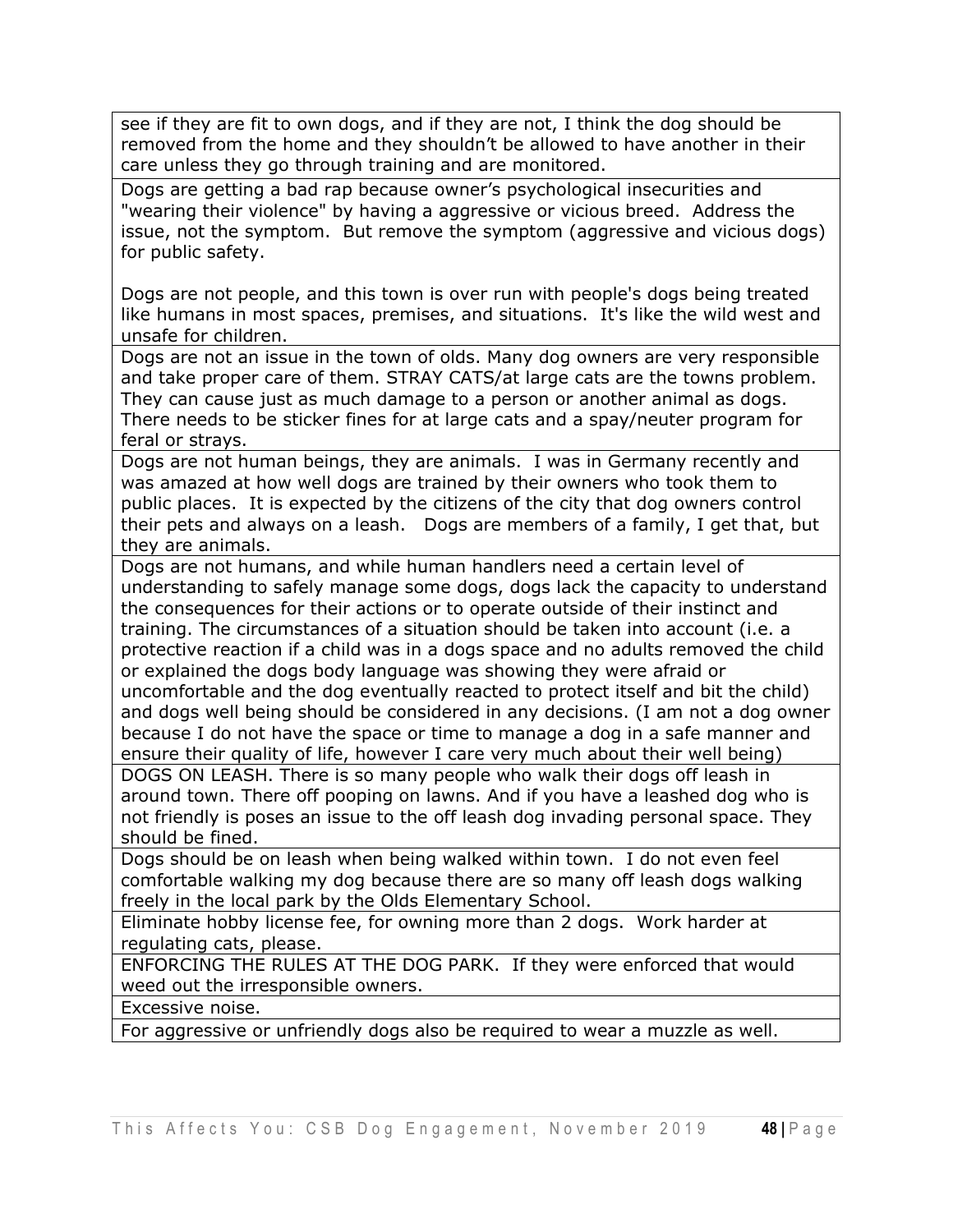\*For the Public Safety of this town, The Town of Olds should provide a Animal Control phone number with After-hour calls that will be redirected to an afterhours answering service. The Report a Problem on your Website is not very efficient!

Peace Officers should have adequate training and be able to impound dogs running at large, as RCMP do not take any responsibility for this problem due to their lack of training.

Do not send dogs home with the owner/breeder after an incident. Dog Breeders need a Business Licence in this town, just as every other business.

Give the town of olds a break on fees as compared to other towns Olds fees are a money grab and a joke! Also the council has to remember about privacy, and free rights. And that most people in this town are good owners. Laws should not be completely decided over on incident

Having a professional trainer AND a licensed veterinarian to assist with decisions should be mandatory. Not necessarily on the board or in office but someone who can assess situations and behaviors of dogs. Someone who understands breeds AND behaviors. Someone who understands social disorders in fully competent breeds. Not just your average dog or cat owners. Some breeds are so true to their natural instincts or "wild" instincts if you please, they come across as problematic or an issue according to others - the owners may be fully accepting to these behaviors and how to deal with them, but that doesn't mean others are as accepting. What one dog owner may be able to handle and nurture for needs another would euthanize or abandon.

Hire people to enforce current bylaws. Mail any updates to people that have tags

How can you restrict a dog doing his business other than in/on owners property, how does a owner stop a dog from defecating while out on a walk?? More important would be that the owner PICKS UP the poo. I've noticed when out walking that unfortunately owners of big dogs are less likely to do this and I think the fine should be increased for all dog owners that don't pick up after their dogs. The town of Olds maintains a lot of beautiful pathways, as well as supplies poo bags, convenient dispensers and garbage disposal units along pathways. There is no excuse not to pick up after your dog. Not doing so jeopardizes the privilege of walking your dog throughout this beautiful town. We don't need more restrictions than already have but larger fines for those dog owners that don't pick up after their dogs. The walkways and parkways are excellent and enjoyable for all owner and their beloved dogs. The dog park is really good for large / medium dogs that need to have a run BUT I would not want to have to take my little dog there to be terrorized or intimidated by dogs running loose that are bigger than him.

https://www.alberta.ca/service-dog-information.aspx

Thank you for providing the opportunity to express my opinions on this issue. Over the past 17 years our family has had 3 dogs and has also volunteered for Pacific Assistance Dog Society (raising/training 2 dogs for this organization). We have 2 fur babes at home and take our responsibility as dog owners seriously.

\*The town does not do enough. Changing the number of dogs someone can own and increasing the fines from breeding and having the same outcome. You need to look at the complaint bylaw. It says if two or more substantiated complaints are made you could deny a license, (this is not consequence enough, as people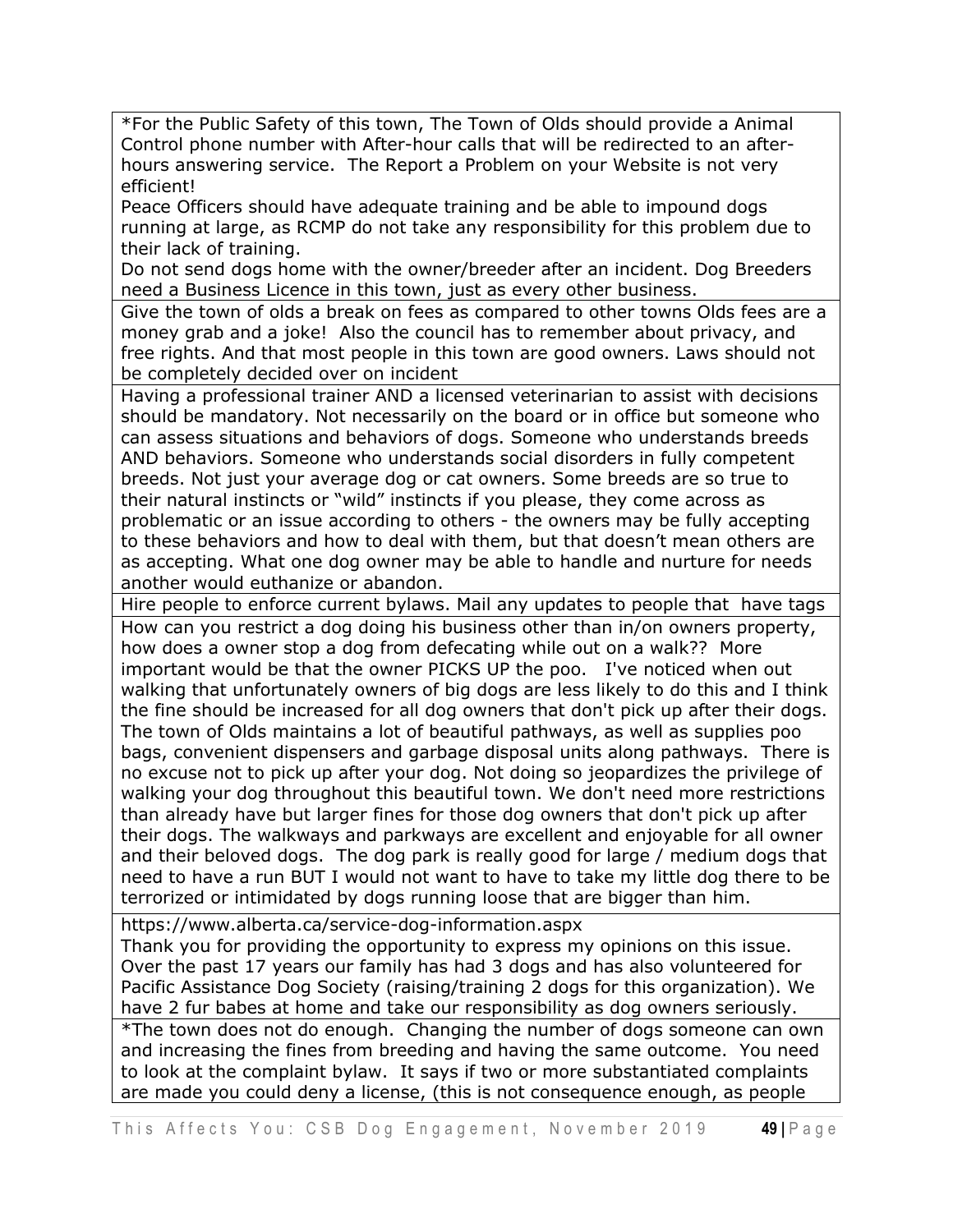can breed without having their dog licenced, they would just keep them out of the public eye). So something should be changed at the town and how they address complaints, not the bylaws in my opinion.

i do not think there is anything else that should be taken into consideration. I feel that the responsibility of all pets comes back to the owners. No such thing as a bad dog. If there are problems with a specific animal it's up to the owner to find a solution. I am a pet owner and I'm often afraid when walking my dog as I've had other dogs escape their yard and come after us. Pet owners MUST ensure their pets cannot escape! I've had too many close calls and with recent incidents it makes me even more scared. I'm tired of pet owners not taking it seriously, if you cannot look after your pet and ensure their own safety don't own one!

I have a Beagle and we like to walk around the college grounds. I think dogs should be under control at all times. leashes laws and mussels should be enforced

I have followed national news coverage of pit-bull and pit-bull type dogs for years. Dog breeds are not all created equal, and should not be treated as such. They have different temperaments, and that is why people are drawn to different types. The statistics that are available show that pit bulls and pit bull type dogs are responsible for far more injuries and death than other dog breeds combined. This cannot be ignored.

At the National Post, Barbara Kay has written many times on this issue. One of her articles highlights the stakes involved:

"There are about three million pit bull type dogs in North America today, representing 6% of all breeds. But about 26 people die from pit bull type dogs in the U.S. every year (out of about 40 from all 400 breeds combined). Pit bull type dogs maul, maim, disfigure or dismember hundreds more. By no coincidence, when pit bulls were few in number — 200,00 before 1970, most clustered in marginal districts — dogbite-related fatalities in the general population were freakishly rare. In my youth, when middle-class neighbourhood dogs ran loose, and average families didn't own fighting dogs, years went by without a single fatality. If pit bull type dogs were cars, they'd be long gone.

Pit bulls are now the second most popular breed of dog in America (Labs happily still rule). Criminals favour them, certainly; but most now belong to naive mainstream people who believe pit bulls' association with thuggery has given them an undeserved "bad rap."

In reality, pit bull type dogs stubbornly remain what they have always been: fighting machines bred for impulsivity, pertinacity in attack and — thanks to their peculiar "rending" style of bite — a capacity for inflicting extraordinary damage on victims, usually other animals (pit bulls are responsible for almost 100% of domestic-animal fatalities, including cows and horses), but frequently enough, people, disproportionately children.

Given the statistics  $-$  pit bull type dogs are six times more likely to kill humans than all other breeds combined — and nothing extraordinary to distinguish them positively from other breeds, their rapid proliferation is irrational. Unless what we are witnessing is a mass projection of current social theories about people onto dogs, the animals in which people are most apt to invest their feelings and social values. Canine history supports that hypothesis."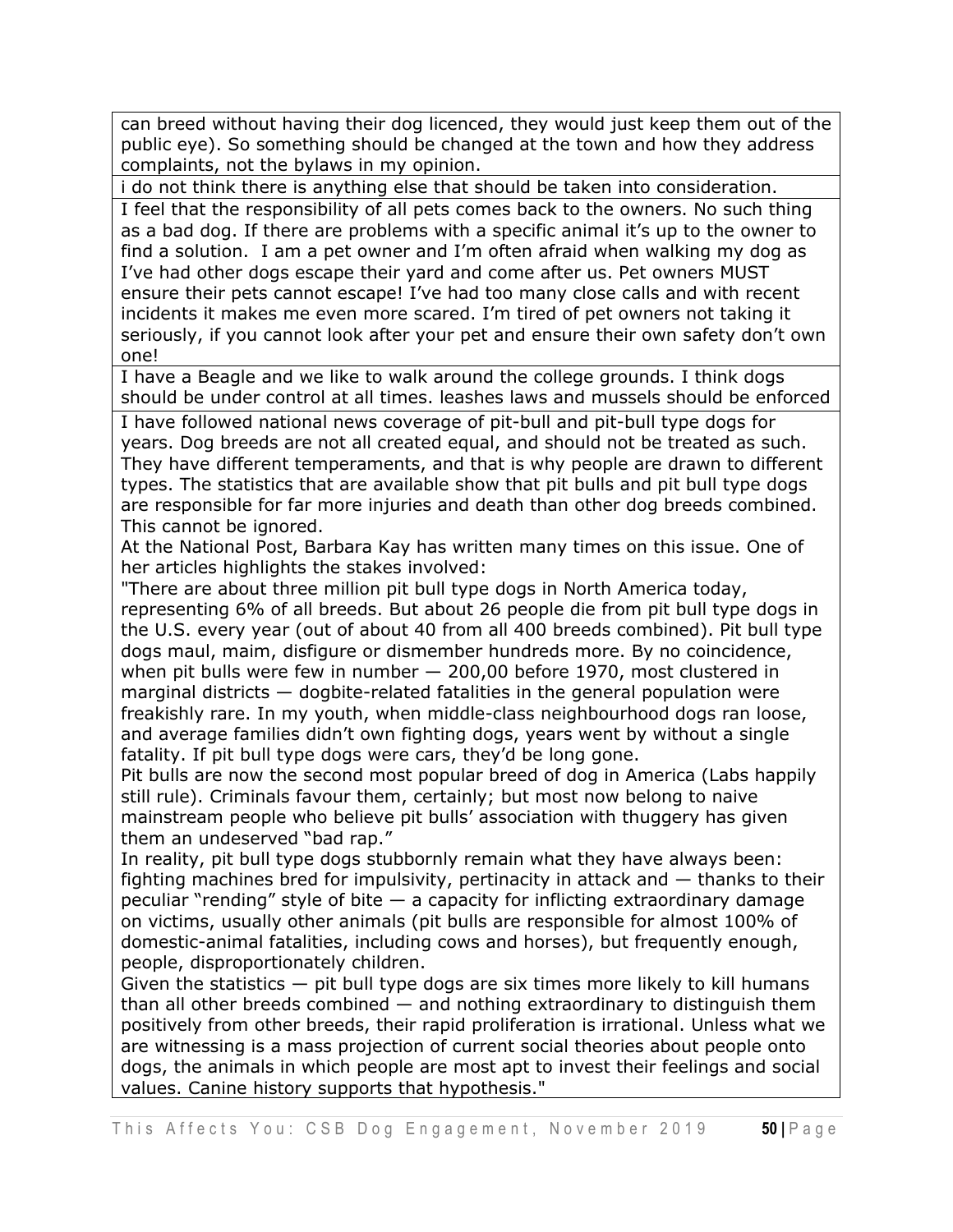https://nationalpost.com/opinion/barbara-kay-what-pit-bull-activism-says-aboutour-culture

https://www.thestar.com/news/gta/2014/10/03/pit\_bulls\_were\_torontos\_biggest\_ \_biters\_before\_the\_ban.html

According to the Toronto Star: "From 2001 to 2004, pit bulls were more likely to bite people and domestic animals than any other breed, the statistics show. In 2004, the last full year before the ban, there were 984 pit bulls licensed in Toronto and 168 reported pit bull bites. That's more than double the rate of German shepherds, the next most aggressive breed. "

I get nervous seeing pit bulls on our streets. I know it would be wise to ban these types of animals.

I saw bylaw detail on not having dogs defecating on other properties, etc. but how about adding in that the owner shall not dispose of dog feces by: throwing it over the owner's fence. I see this on a regular basis and should not be considered an acceptable form of getting rid of dog feces even if you do border on town trees.

I think that when considering euthanizing a vicious dog, a certified behavior veterinarian should be included (at the cost of the dog's owner) in the process to determine future risk. Most licensed veterinarians don't fully understand dog behaviors and a reactive dog is not always a vicious dog.

I think there should be a complaint process for people walking their dogs and letting them crap on people's lawns and not picking it up

I think when considering licensing fees, perhaps consider higher license fees overall. These fees should be on a scale.

License fees should be non existent for certified service dogs.

License fees should be reduced if at the time of licensing owner can present proof of obedience training at an intermediate or higher level (for instance Canine Good Neighbour test)

Bylaw needs to consider service dogs in training and allow them to have same access as service dogs, however their should be a license fee for SDITs until they are fully trained.

When considering animal bylaws also take the time to consider other animals especially cats - Olds has a major problem with people letting their cats out at night and they make a mess everywhere.

When developing the bylaw take serious consideration in having animal enforcement officers placed in town. These individuals can then ensure when complaints are filed they are followed up with.

I would suggest reviewing city of Calgary pet bylaws.

I think they are very reasonable

If a dog I under full control via verbal command. Off leash should be allowed

If after multiple warning's you do not try to correct the behavior in general, your dog should be rewarded too the SPCA.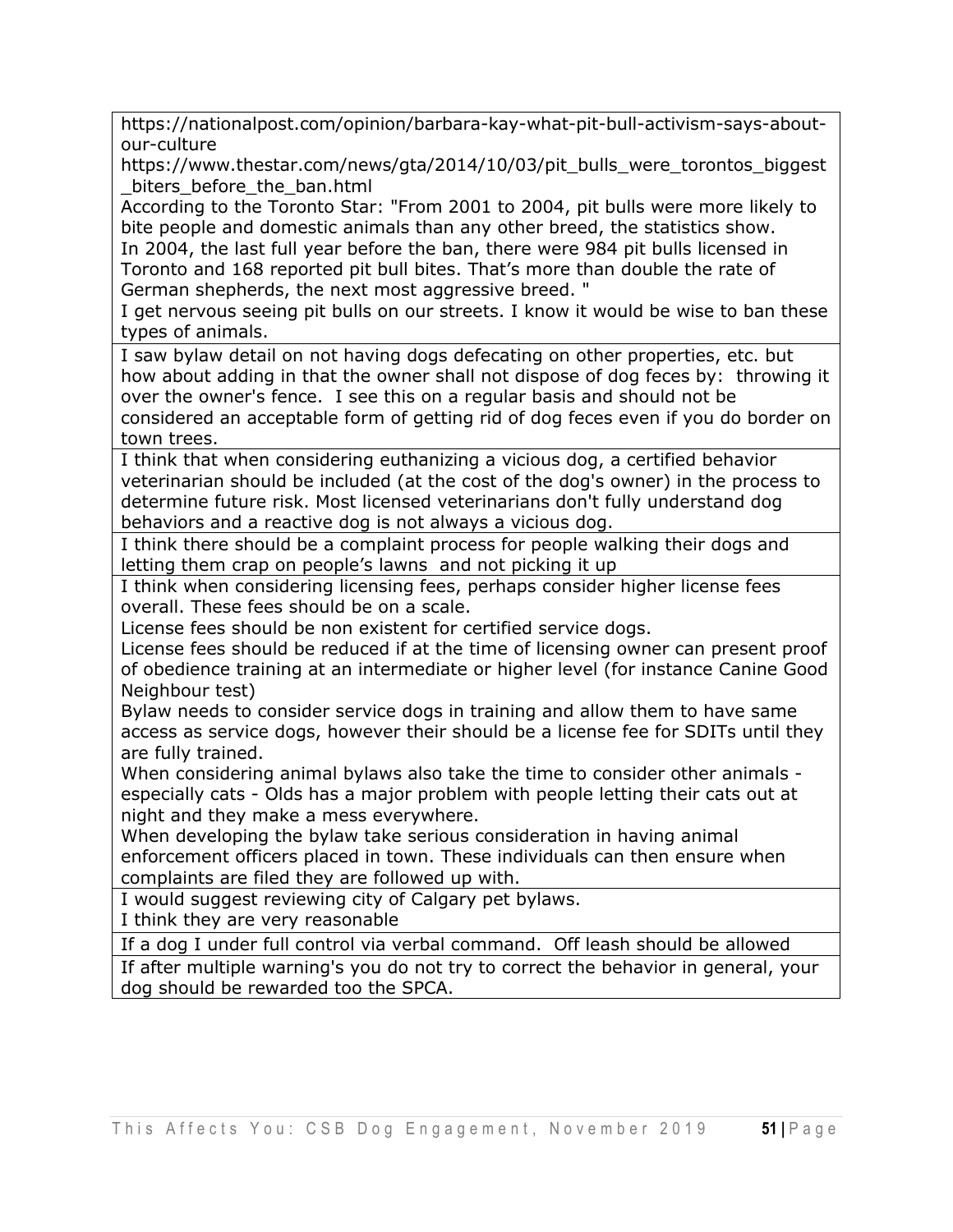If dogs need to be under control SO DO CATS, the amount of cats on, in and around my property is unacceptable. There should be an accountability factor here, start trapping them. If as dog owners we need to have complete control of our animals the same is required for the cats.

I am a very responsible dog owner I expect to see people walking their dogs ON leash...there are many people in this town that do not walk their pet on leash in on leash areas. By-law needs to start stepping up and monitoring this. The Centennial Park is bad and the park with the bike paths behind the schools is bad. Every time I have taken my dog on leash walking through there are dogs being walked off leash spring, summer, winter, fall any time of day does not matter start monitoring this. I would think for children safety this would be better monitored. People saying oh my dog is friendly or is good is not acceptable, so is my dog but I never let her off leash in town. It is unacceptable for people to think they are above the laws.

If the town does not have a location, they should consider a holding location for seized dogs.

If there is a complaint, the Peace Officer has both parties at the table to work through the issues or complaints. I'm sure that most complaints are between neighbour's this May assist in better relationships and less he said she said issues. These types of complaints should not have anonymity for the complainant they need to work it out not hide behind their doors, that solves nothing.

Increase fees, increase charges. Make the owners accountable. Define breeders under a business license, out of residential arrears.

Inforce them. There is people daily walking their dogs with no leash on public walking paths and it is not enforced given if they are reported

Introduce mandatory training for all dogs and owners if a extreme incident occurs. Also emotional support animals should have all vaccinations, microchipped and training before being allowed in retail places

It is a difficult situation you have been put in to come to a decision on this by-law that lets the people, family and friends of the family whose dog was killed get some justification.

I've read everything posted and can somebody tell me how dogs opened a gate to get out of an enclosed yard? How they passed by so many yards harmlessly to get where they ended up? How they got access to this dog in the incidence and did anybody actually witness how the altercation began?

Living situations that the animals are in should be considered as whether they are being treated correctly.

People who have been charged with animal neglect or endangerment should not be allowed to own animals in town

make dog licenses multi-year

Maybe by breeds. Big dogs like pit bulls, rottweilers, german shepherds, should possibly cost more to license

More waste removal stations around town might be a good idea.

Most dog owners LOVE their pet & try to keep them safe & well. Don't turn bylaws into a Town cash grab.

No Breed ban. It doesn't help/change anything.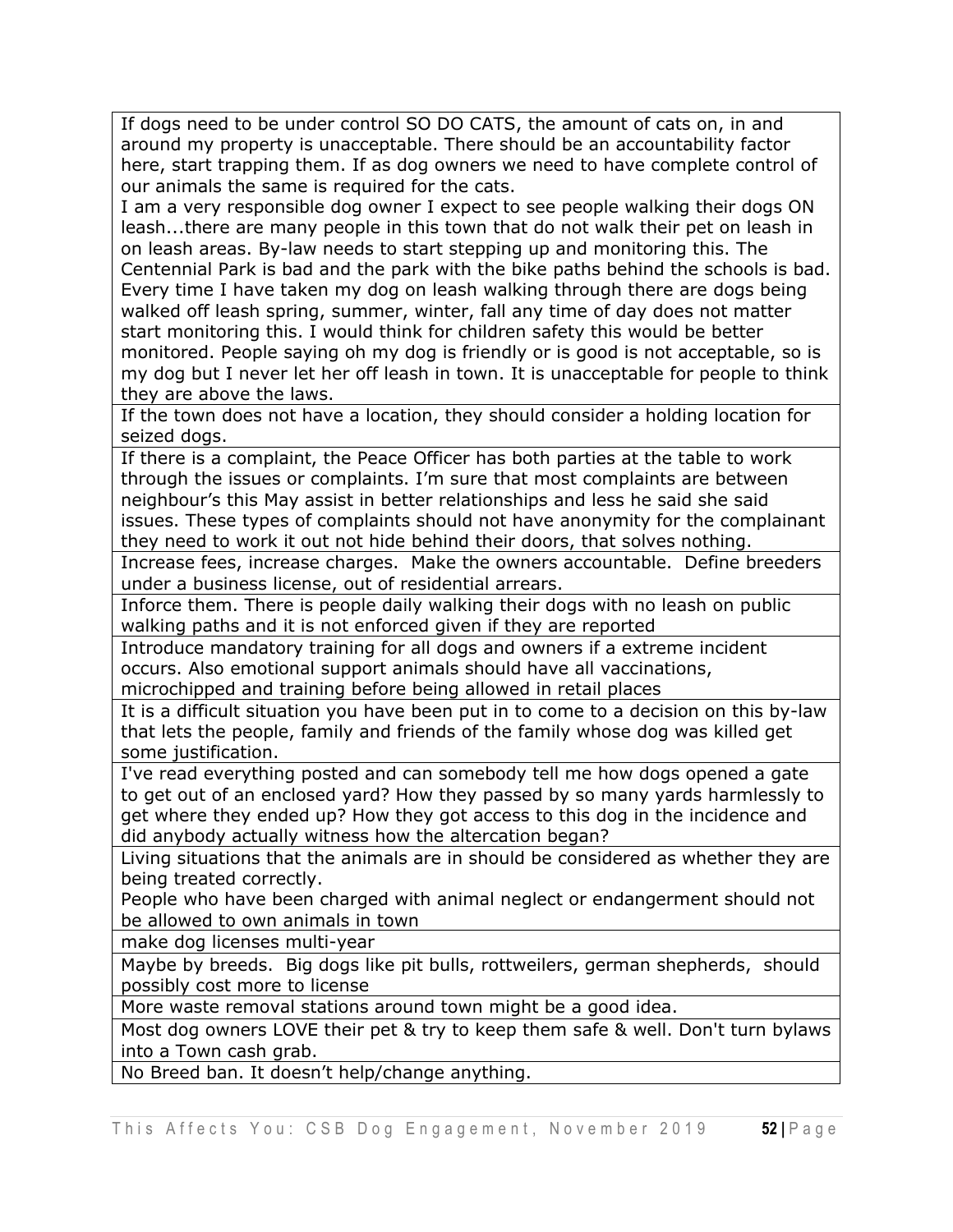No breed specific bylaws... I do not have any dogs but work closely with all breeds including bully breeds.

No breed(s) should ever be singled out and banned.

-No large dog breeding in town

-Education for kids on how to treat/respect dogs

No suggestions for dogs BUT I think Cats need to be dealt with. I don't have one but clean mountains of poop out of my flower beds and had to stop using my raised bed for a salad garden because cats wandering in our yard kept using it as a bathroom.

\*No, I don't think forced euthanasia is necessary unless the dog is deliberately going after people unprovoked. And actually attacking.

No. And leave bully breeds alone and recognize that it's the owners that are the problem. I've been bitten by more small dogs in my life than by any of the 4 larger dogs I have owned. Just because more people are nervous around them doesn't mean they're bad dogs. If anything there should be an owner competency test for those who want to own pets in town

Noise. Excessive barking day or night is really hard to live by. Dogs that bark more 15 minutes straight become a huge annoyance to the neighbours around them. Poor dog behaviour is usually caused by boredom which is really a result of the dogs not being cared for properly.

Noisy, barking dogs. We really need to address this. It is becoming a bigger issue every year. It seems that many more people are getting dogs and letting them bark outside. Also, feces on pathways and sidewalks. When walking in Olds you have to constantly watch your step. People are not picking up after their pets and they are allowing them to defecate on pathways or right beside. It is disgusting!

Not all dogs are devils.

Attention should be also put on the owners, especially regarding aggressive or viscous dogs. Yes some dogs are raised and treated well but still act out, but if multiple dogs are deemed viscous by the same owner then maybe something needs to be done about the owner.

When there is a fine for something an animal has done does any of the money go to the victim? It would be unfair if an innocent citizen gets their arm mangled from a vicious dog and the town gets the money and the victim is left on their own.

Not discriminating by breed but evaluating by case.

Offleash area in town so you can walk there and not have to drive to the one out of town.

Olds desperately needs an in town off-leash are for small dogs. The big off-leash park is great for large dogs but many of the large breeds scare or bully the smaller breeds (not necessarily in an aggressive manner but nonetheless). Some municipalities have small dog off-leash areas in parks where owners can walk from their home and let the dog run in the enclosed space with other small dogs. Small breeds, which are very common in town, do not need an entire field to run in, just a small fenced area in the corner of an existing park. This would be an excellent addition to the town of Olds.

Online licensing payments please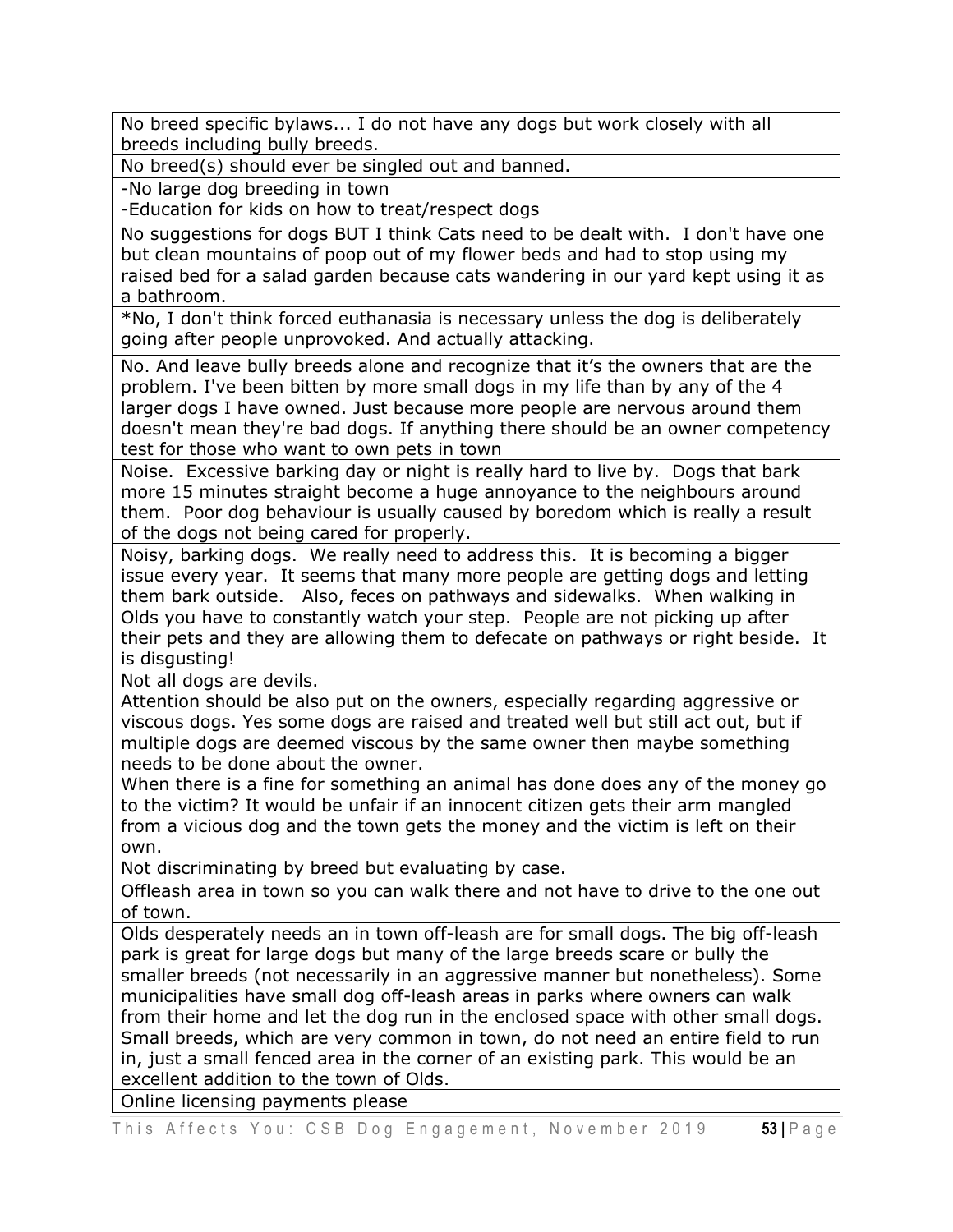Owner responsibly

Owners need to pick up their dogs feces!!!

People are the problem, not dog breeds.

People come first. My kids come ahead of someone's "fur baby" ...my kids are little. and dogs should not be scaring them off playgrounds and other childhood experiences. We have left events and sites due to peoples' dogs. I've been bitten by a dog (unprovoked), and know of several others who have been too. I'm not anti-dog, but I am opposed to tolerating bad dog behaviour, and accommodating peoples' animal's barking, biting, and poop.

People that allow their dogs to stay outside and bark for hours upon hours at a time. There needs to be somewhere to report it so maybe they can handle the situation.

Perhaps consideration of the dog breed, although the unpredictability of any animal would make differentiation based on breed of dog a delicate item

Please do not start classifying things based on "breed specifics". Everything boils down to responsible ownership and informed animal handling. It is never a "breed" thing.

Pro rate the town license

Properly designed survey tools that do not force undesired selections on participants.

Public safety is top priority. As a dog owner I enjoy the privilege of bringing my dog along to different public parks when we go out as a family. Not all dogs have the training or temperament to be in public areas and owners need to be held responsible for managing their pet appropriately. I do not think aggressive dogs have a place in a town environment but I understand that we have to a humane way of managing them while keeping people safe. I think the risk is very high when aggressive animals are in highly populated areas where they overstimulated and more likely to become agitated.

Realize to put these issues under community standards is useless. This is about two areas that can/should be enforceable: Animal Control and Land Use Bylaw (commercial breeding).

Putting things in Community Standards is a feel good idea to quiet a stakeholder, but rarely gets things done.

regulate the humans - train them - there are a lot of stupid people out there that shouldn't own a dog and don't know enough to leave other peoples dogs alone

Remember aggression or vicious dogs are not breed specific. When incidents occur it's more likely the owners fault not the dogs

Should be on leash at all times

stiffer penalties for dogs at large and dogs allowed to walk on walking paths unleashed we witness it daily on the walking path behind our home and our fenced dogs are agitated by owners that have unleashed dogs wander up to and in our yard

Stop treating dogs like second class and start putting the blame on owners. The dogs aren't bad just because. It's the owners who cause it. Blame them.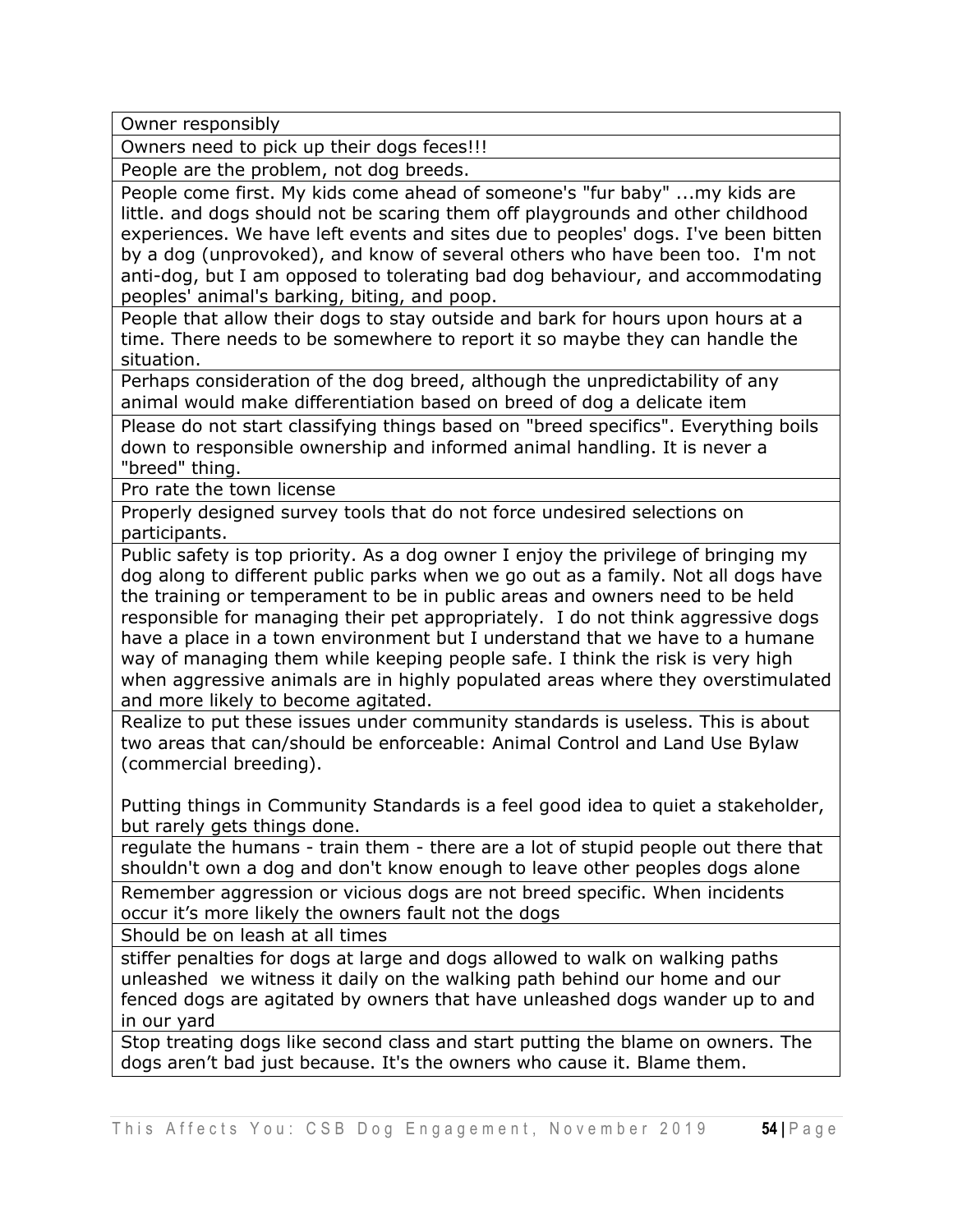That breed isn't the problem. Owners of big breeds need to be responsible for their pets, if they don't trust their pets then they should be taking more precautionary measures. I also think that if you're residence is in a duplex, that the number of large dogs should be limited due to the lack of yard space. I would say a max of 2 large breed dogs.

And if the town of olds try's to bring in a breed specific legislation, there is going to be a ton of very angry residents, even residents who don't own that breed will not be happy. 10/10 wouldn't recommend.

Have a wonderful day!

That checks are done on open areas. I am finding that some people are using the field at the side of Holy Trinity School as a dog park, mainly on weekends. Letting their dogs off leash to run free.

That humans sometimes cause the dog to be aggressive. The dog is acting in defence or raider to fight. Is not the dogs fault. They spent their entire lives this way and sometimes because of it, act out. They should enforce sending them to training instead of euthanasia.

The assurance that The Town WILL contact all/any licensed owners IF their dog is impounded.

The biggest one to me is the barking dog complaint. That's the most common one. Stop dropping paper off to the complainant making them document every time a dog barks. By the time the phone call has been made, the person has put up with enough barking. Get the bylaw officer to actually talk to the dog owner and tell them. But that never happens because people are working and I've never seen your bylaw officers work anything but regular hours.

The bylaw should take complaints against dogs seriously, especially when numerous complaints have been made against the same dogs

The bylaws are to assist owners in guidance of responsible ownership The Town has a beautiful off leash park, however on bad weather days it gets avoided because it really needs much more 'GRAVEL' in the parking lot area and the transition zone and the trail to the field area. It's naturally a wetland area. Too much mud on vehicle and dogs and I avoid the use of the area as a result.. (on bad days)

The fines and enforcement of the byelaw for of dogs whose owners do not have them on a leash at all times. I have 2 dogs and in the warmer weather when I walk them more often, there are so many times that we are approached by other dogs not on a leash and under the control of their owner. This causes my dogs such anxiety that I usually can't take them out for another walk for several day. There are so many places in town that we avoid as there are ALWAYS dogs running free.

The majority of dog owner are people who try to obey the bylaws. Ultimately, you should not be altering laws to fit the most extreme cases of bad or irresponsible ownership. People own pets for a variety of reasons and these pets behave in a variety of ways. No one can predict the ultimate actions of an animal of any kind. That being said, owners who do have vicious dogs with a history of neglect or misconduct should be held accountable. My fear is that because all pet owners are passionate about their animals, extreme decisions can be made based more on emotion than on logic.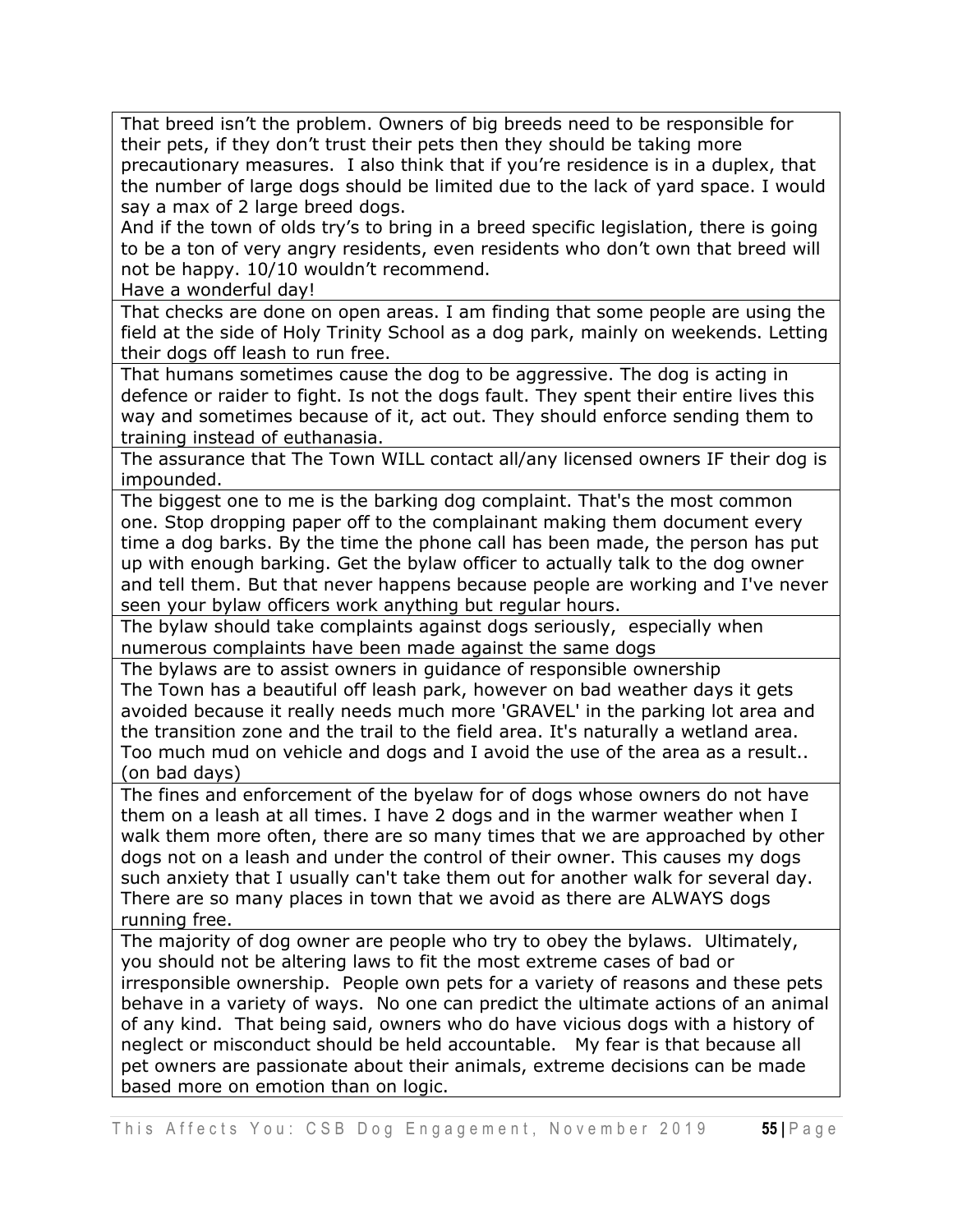There are responsible and irresponsible dog owners and breeders. It is hard to police and unfortunately the responsible ones suffer for the irresponsible. One must make laws to the lowest common denominator, whether a responsible dog owner (me) likes it or not. If one is responsible with their pets then the laws will have no effect on them at the end of the day. My dogs don't bite, are under supervision at all times and are well behaved citizens. I support harsher town policies on dogs. If people can't be responsible with their pet owning and breeding practices, then they shouldn't have the privilege of owning dogs at all, in my mind.

There should be a separate distinction for dogs who kill other dogs. They should be euthanized.

There should be much more awareness of the need to control dogs in all areas. Our experience with dogs is in raising two service animals and having had four of our own dogs (not all at the same time). We take dog breeding and training very seriously for both the health and well being of the dogs and of their owners and caretakers. Dogs are a wonderful way to provide companionship to elderly and people with visible and/or non visible disabilities. Support of these types of uses for dogs is important in a town like ours and dog control is for this reason also very important.

They are just dogs. Find something more important to do.

This is a very difficult bylaw to construct and enforce but safety comes first.

Ultimately, the owner is responsible/liable for his/her animal. The penalties need to be stringent enough that owners will take seriously the possible outcomes of not being responsible enough for their animal's behaviour. I see that as being the best deterrent without limiting freedom too much. I do believe some dog breeds (such as pit bulls) have such a high risk factor in their behaviour (one of which is unreliability, where they may be well-behaved for a long period, only to strike out in severe ways unexpectedly) that I do think the council ought to consider banning them outright.

We need a facility to house dogs running at large and it needs to be available 24 hours a day. By law officers also need to be available when the citizens of Olds need them. Not just within regular business hours. Better training needs to be give to those dealing with dogs. And proper protocols need to be put in place.

Whether the animal is a working "therapy" dog for their owner. Therapy dogs will protect their owner if the case arises.

Yes, barking dogs needs to be better enforced. By law officer needs to increase responses to barking dogs through initial warnings and subsequent fines.

Yes. There are several parks near or at schools. i see people allowing their dogs to run with children being close by. I feel that the children are at risk and this should not be allowed, even if they are deemed friendly.

You cannot judge a breed of dog, it comes down to ownership and training. Banning a breed will not change incidents happening. Actually when people are requesting licences, make it mandatory the dog goes to a training course or the owners do not get to keep it in town.

You must have a proper fence if you have dogs. And if you have large, potentially aggressive dogs, a lock on your gate.